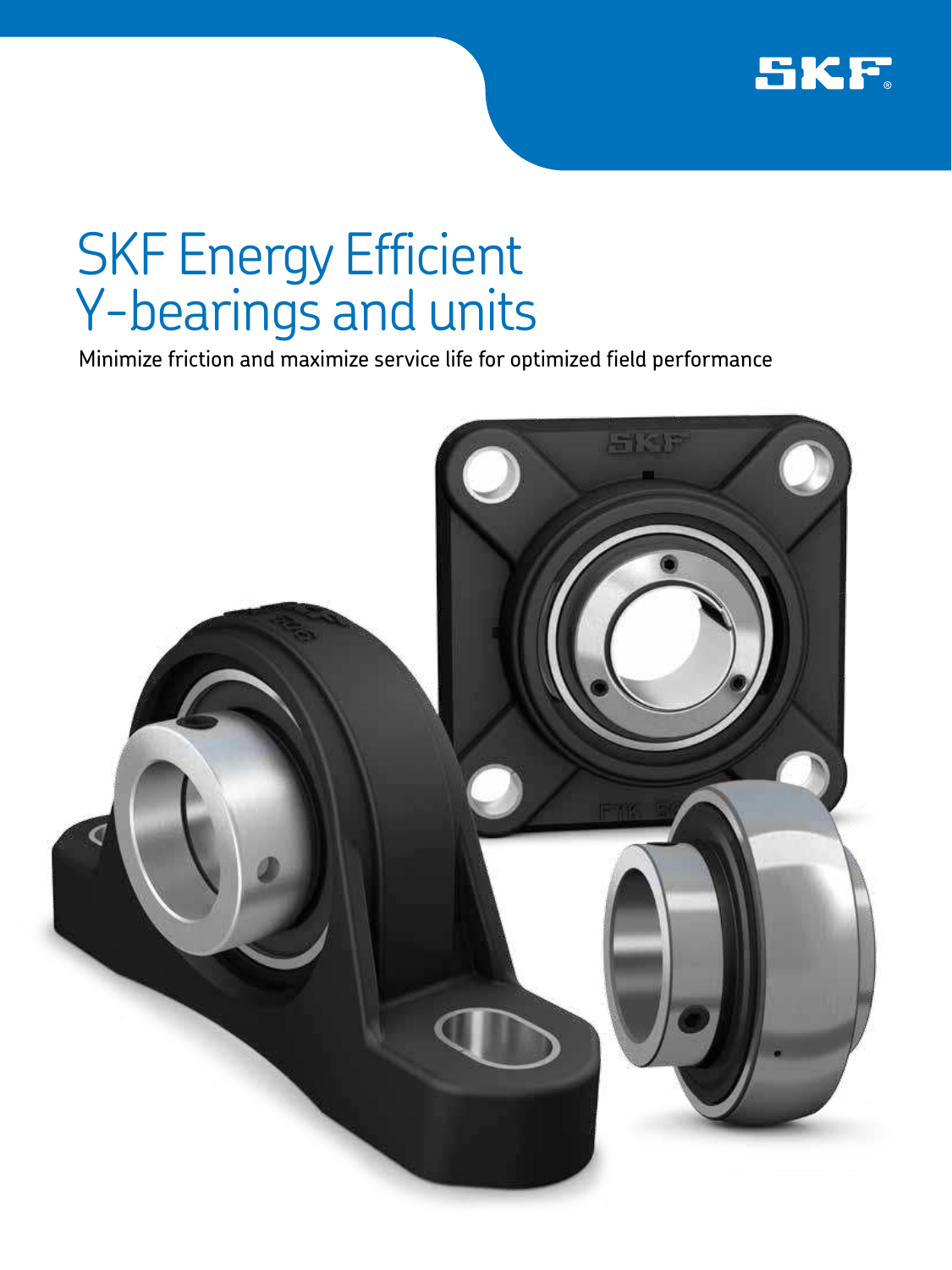

## Optimized to reduce energy use and increase service life

The expanded SKF Energy Efficient (E2) Y-bearings and Y-bearing units line offers cost-effective solutions for reduced friction, reduced operating temperature and longer service life compared to standard Y-bearings.

## SKF E2 Y-bearings

To meet the ever-increasing demand to reduce friction and energy use, SKF E2 Y-bearings are characterized by a frictional moment that is at least 50% lower when compared to the same-sized standard Y-bearing. This substantial reduction of the frictional moment is achieved by a highly effective contact seal and applying a specially formulated, low-friction grease. Due to the reduced frictional moment, SKF E2 Y-bearings run at up to 30 °C *(55 °F)* cooler than standard bearings, extending grease life and service life, where grease life is limiting.

#### **Benefits**

- Reduced energy use
- Reduced grease consumption
- Reduced environmental impact
- Longer service life
- Reduced maintenance
- Easy mounting
- Cost-effective

#### **Typical applications**

- Conveyors
- Industrial fans
- Textile machinery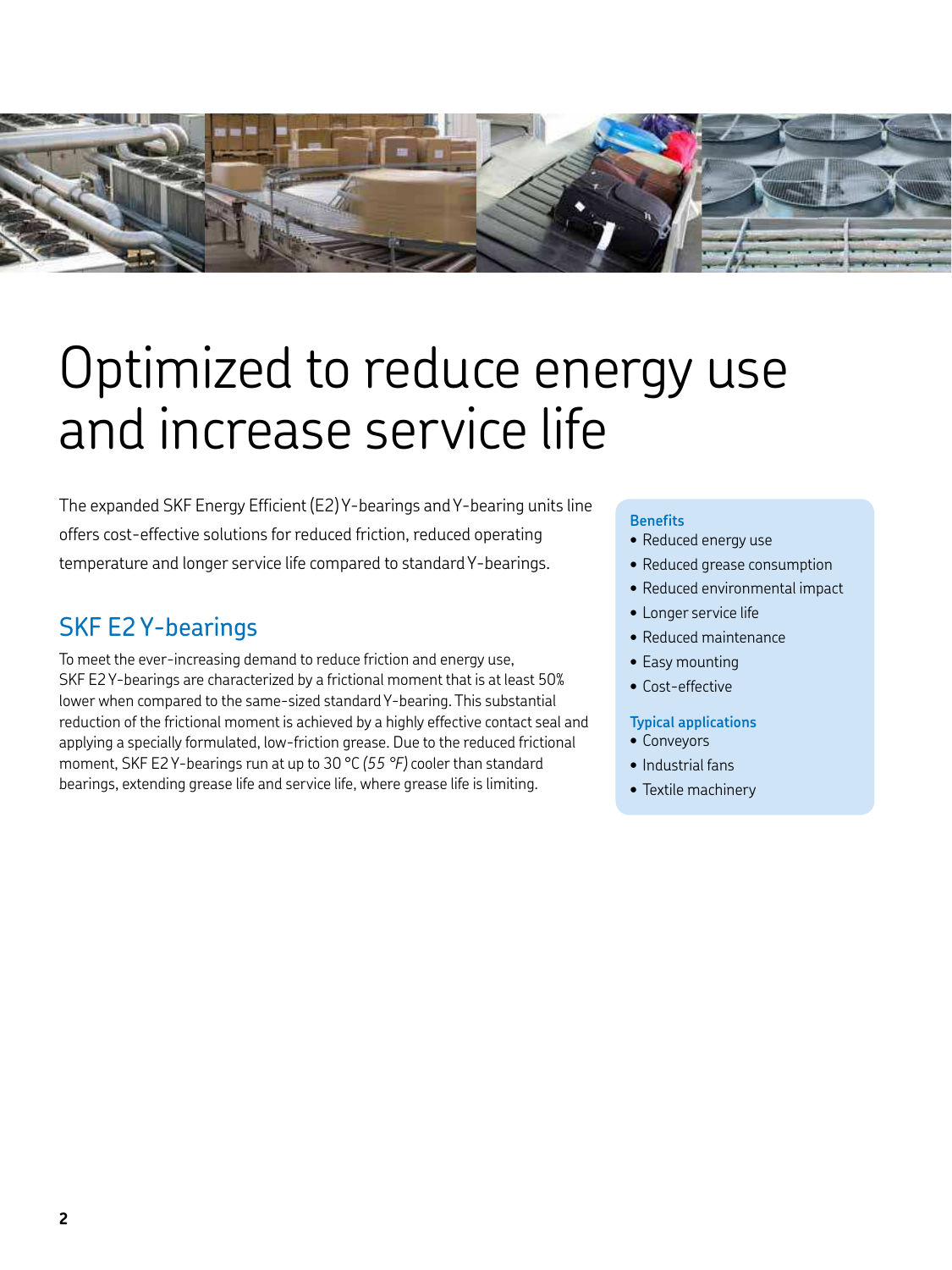

## Reduce total cost of ownership with SKF E2 Y-bearing units

In addition to the energy savings offered by SKF E2 Y-bearings, we have expanded our offering to meet more application needs for more customers. We now provide fully assembled SKF E2 Y-bearing units combining SKF E2 Y-bearings and SKF composite housings. Helping to reduce total cost of ownership, these lightweight, cost-effective and ready-to-mount units are particularly well suited for applications where high speeds, moderate loads, reliability and minimal maintenance are all key parameters.

Available with different combinations of SKF E2 Y-bearings and SKF composite housings, SKF E2 Y-bearing units are relubrication-free. They can be optimized for specific applications and conditions, helping customers reduce energy use and total cost of ownership.

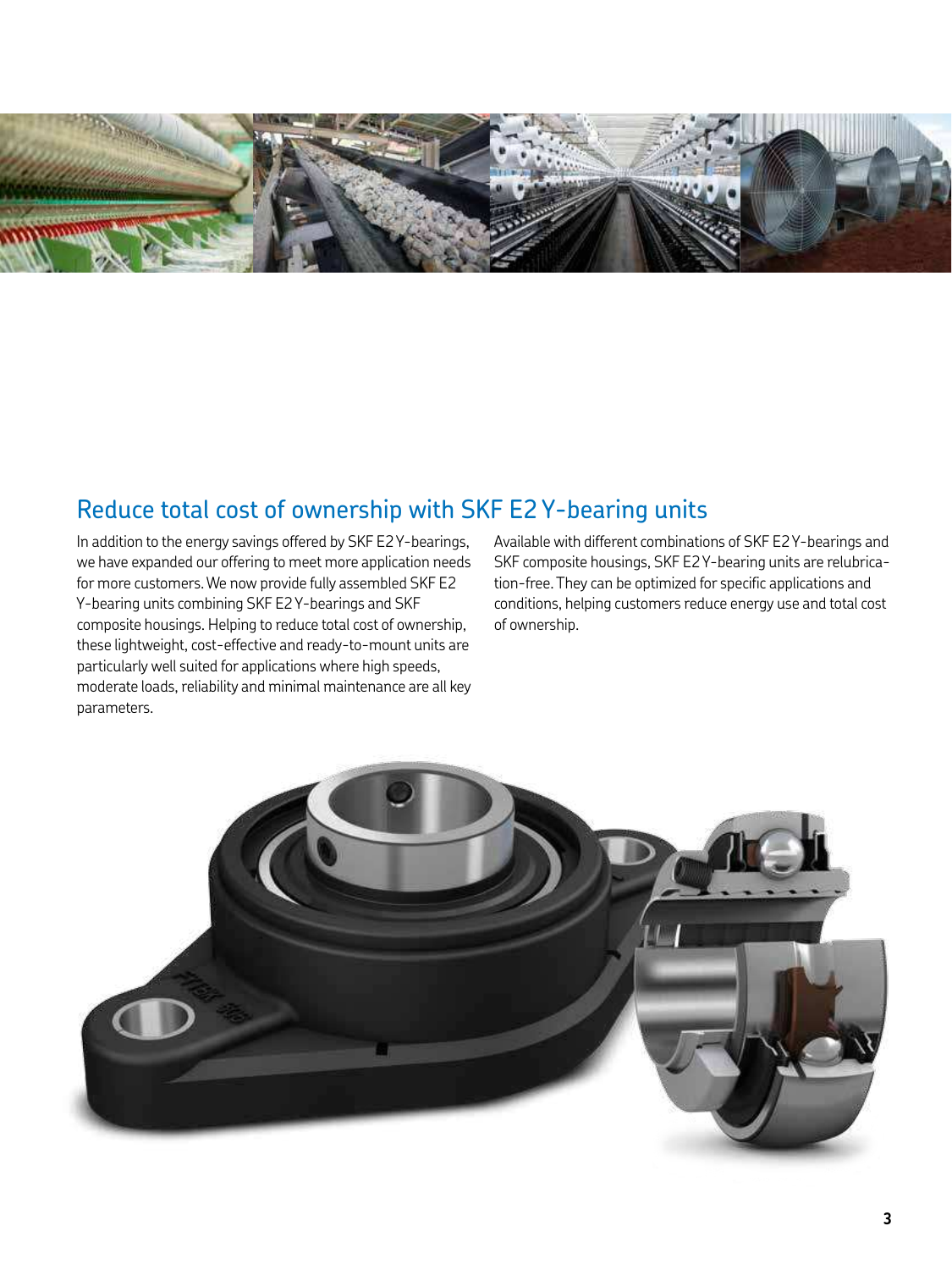## SKF E2 Y-bearings



### Engineered to promote sustainability

As the need to conserve energy becomes more important every day, any technology that enables even a small reduction in energy consumption is big news.

Drawing on over 100 years of engineering knowledge and unmatched expertise in the field of tribology and related sciences, SKF has created low-friction SKF Energy Efficient (E2) bearings.

### Reduce friction – reduce energy use

The SKF Energy Efficient (E2) bearings are characterized by a minimum 30% reduction in the bearing's frictional moment when compared to a samesize SKF basic design bearing. However, in laboratory tests, SKF E2 Y-bearings have been shown to reduce frictional losses by at least 50%. This significant reduction in frictional losses is due, in part, to a new contact seal and a new, low-friction grease.

## Longer service life lowers cost of ownership

Optimized to reduce frictional losses, SKF E2 Y-bearings will, in many applications, last longer than the same-size SKF basic design bearings. Depending on the operating conditions, the bearings will run up to 30 °C *(55 °F)* cooler. This will extend the service life of the grease, offering the potential to prolong the service life of the bearing when grease life is limiting. SKF E2 bearings are dimensionally interchangeable with SKF basic design bearings enabling easy upgrades of existing applications as well as improving the energy efficiency of new applications. SKF E2 Y-bearings are available in the YAR 2, YET 2 and YSP 2 series in both metric and inch sizes.

### Test results

In tests conducted at SKF laboratories, the frictional moment and operating temperature of SKF E2 bearings were compared to same-size SKF basic design Y-bearings. The tests were designed to simulate common Y-bearing applications like industrial fans, conveyors and textile machines.

#### **Diagram 1**

 $\blacksquare$  SKF Y-bearings basic design SKF E2 Y-bearings

#### **Frictional moment [%] size 204**



#### **Frictional moment [%] size 207**



#### **Frictional moment [%] size 209**

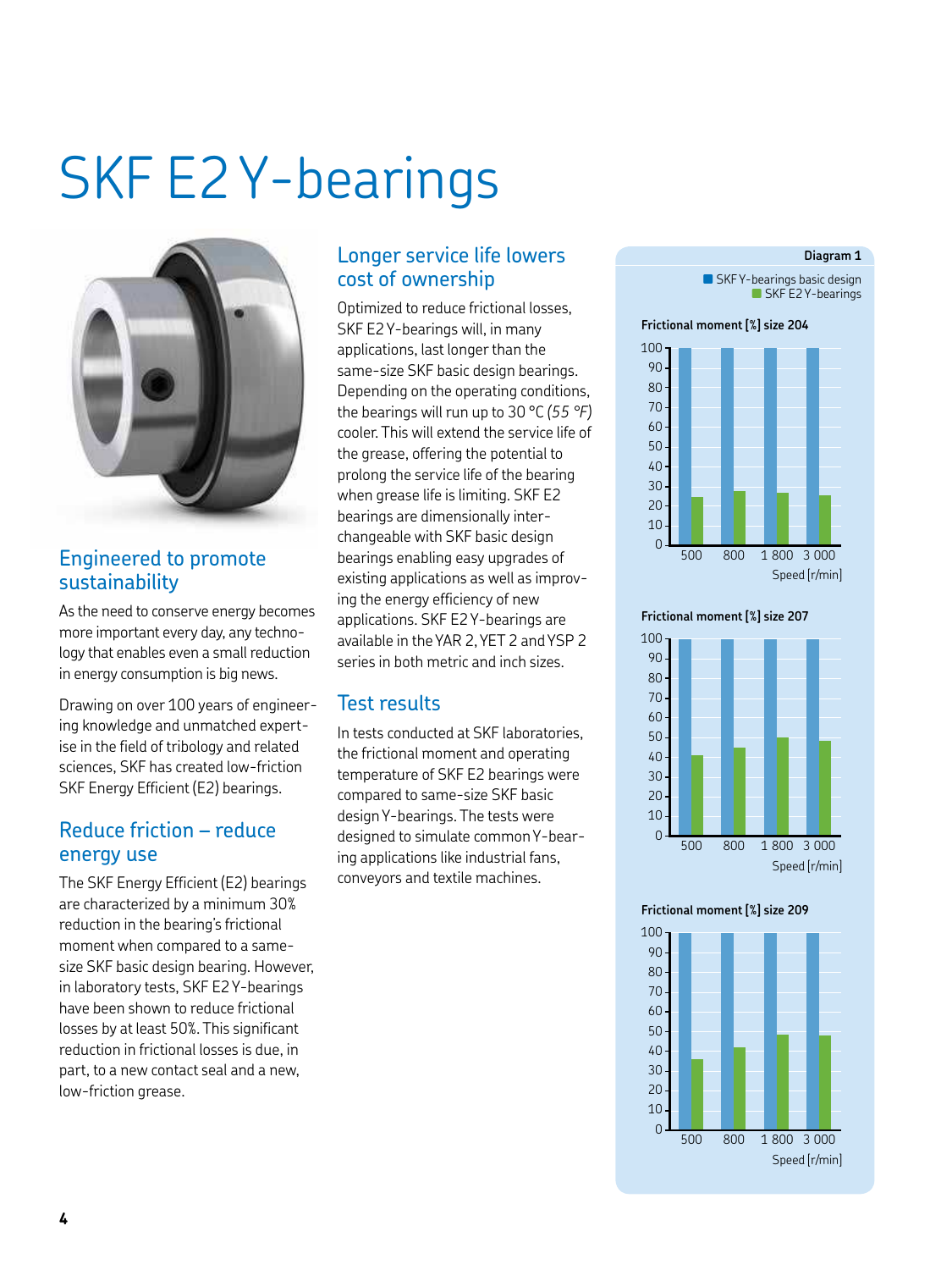#### **Diagram 2**

 $\blacksquare$  SKF Y-bearings basic design SKF E2 Y-bearings





#### **Operating temperature [°C] size 209**



#### Frictional moment

The frictional moment of different size SKF E2 Y-bearings was measured at various speeds and compared to basic design SKF Y-bearings. The results (**→ diagram 1**) showed that for SKF E2 Y-bearings, there was a reduction in the frictional moment of at least 50% and in some cases the reduction was as high as 75%.

#### Operating temperature

In laboratory tests, the operating temperature of SKF E2 Y-bearings was compared to SKF basic design bearings under the same load and speed conditions. The tests showed (**→ diagram 2**) that SKF E2 bearings, depending on their speed, operate anywhere from 5 to 30 °C *(40 to 85 °F)* cooler than basic design bearings.

#### Grease service life

Reducing the operating temperature of a bearing has a significant impact on grease service life. As a rule of thumb, reducing the operating temperature by 15 °C *(59 °F)* doubles the service life of a grease. However, other factors that increase or decrease grease service life must be taken into consideration, including the particular grease being used, ambient temperature, operating temperature, load, speed and misalignment. **Diagram 3** shows the influence of temperature on grease service life.

#### **Diagram 3**



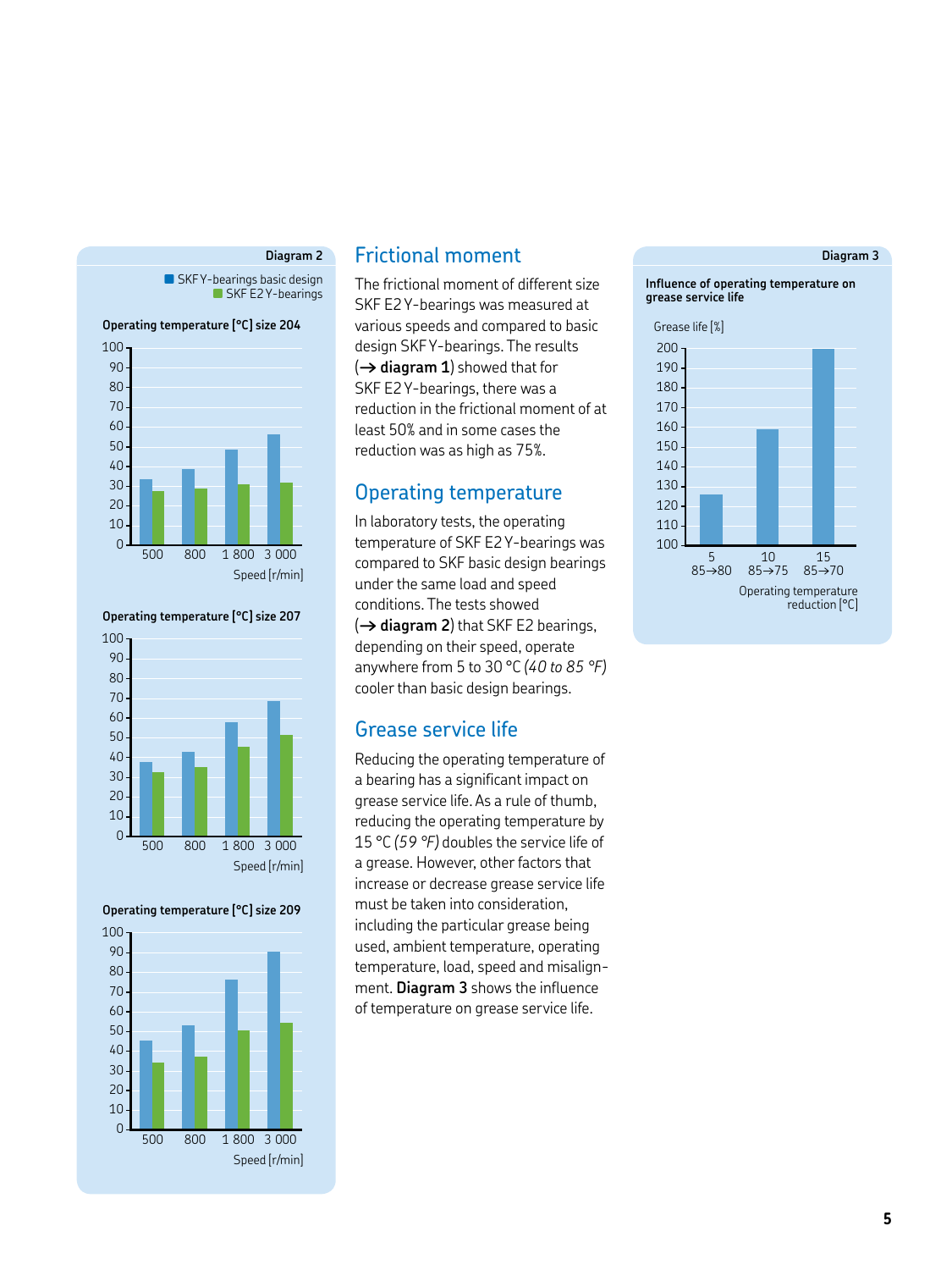# SKF E2 Y-bearing units

## A composite housing

The SKF E2 Y-bearing units are composed of an SKF E2 Y-bearing and a composite housing made from a glass fibre reinforced polyamide material (**→ fig. 1**). These lightweight housings resist a variety of chemicals and diluted acids.

For durability, mechanical strength and thermal stability, SKF E2 Y-bearing units are reinforced with a steel coil moulded around the bearing bore and zinc coated steel liners in the mounting bolt holes. Consequently the radial breaking load is far greater than the basic static load rating of the SKF Y-bearing that can be fitted into it.

## Long and reliable service life

SKF E2 Y-bearings are sealed and pre-lubricated with SKF GE2 grease, a low-noise, low-friction lithium-based grease and, under normal operating conditions, are considered to be lubricated for the life of the bearing. This long lasting, water-resistant grease combined with the highly effective integral seals and high performance design of appropriately selected SKF E2 Y-bearings can provide long, reliable service life without the costs and environmental issues of relubrication.







## End covers: secure fit, operator safety

To comply with health and safety regulations, the SKF E2 Y-bearing units can be supplied with effective ECY end covers (**→ fig. 2**). The ECY end covers are made from polypropylene (PP), have good resistance to most chemicals and can withstand operating temperatures up to 100 °C. They can be snapped into the recesses provided in the housing bore.

Note that the end covers are not included with the Y-bearing units and must be ordered separately.

As a further option, the SKF E2 Y-bearing units can be also equipped with the white-coloured ECW design end covers (**→ fig. 3**). The ECW cover has an optional drainage hole that can be easily opened by the user as required. To determine the appropriate ECW end cover, please contact SKF application engineering service.

**NOTE**: Besides the SKF E2 Y-bearing units, the SKF composite housings are also available assembled with standard Y-bearings in YAR (grub screws) design. They can also be assembled with all available Y-bearing designs and materials including zinc coated and stainless steel bearings.

Please ask your sales representative for information.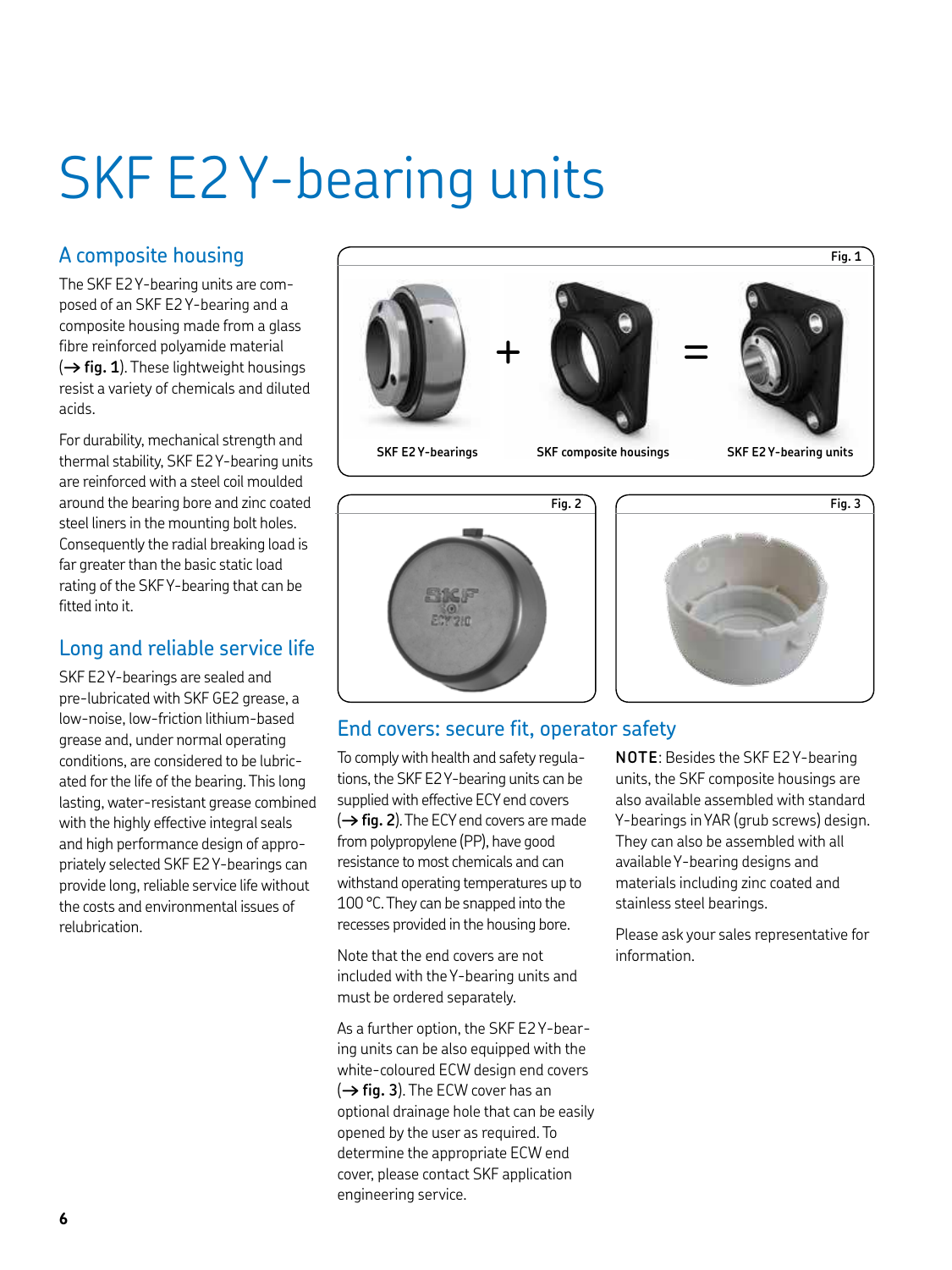*Long-lasting, low-noise, low-friction high quality lithium-based grease for long and reliable service life* 

*The spherical outside surface of the bearing and matching housing bore accommodate initial misalignment up to 5°*

*The inner ring, can be extended on one or both sides depending on the locking method*

#### **Housing highlights**

- Excellent corrosion resistance
- Tolerant of high and low temperatures
- Lightweight
- Dimensionally interchangeable with cast iron units
- Excellent UV resistance
- Paintable
- Recyclable
- Available with end covers

*SKF E2 Y-bearing with low-friction seals*

> *Dimensionally interchangeable with cast iron housings that conform to ISO 3228*

> > *Material up to 75% lighter than cast iron. Good resistance to chemicals and diluted acids*

*The coil provides additional mechanical strength and thermal stability*

*Mounting bolt holes reinforced with corrosion resistant Cr6 free zinc coated steel inserts for mechanical strength and thermal stability*







*The SKF E2 Y-bearing units are available with plummer block (→ fig. 4), square flanged (→ fig. 5) or oval flanged (→ fig. 6) housings*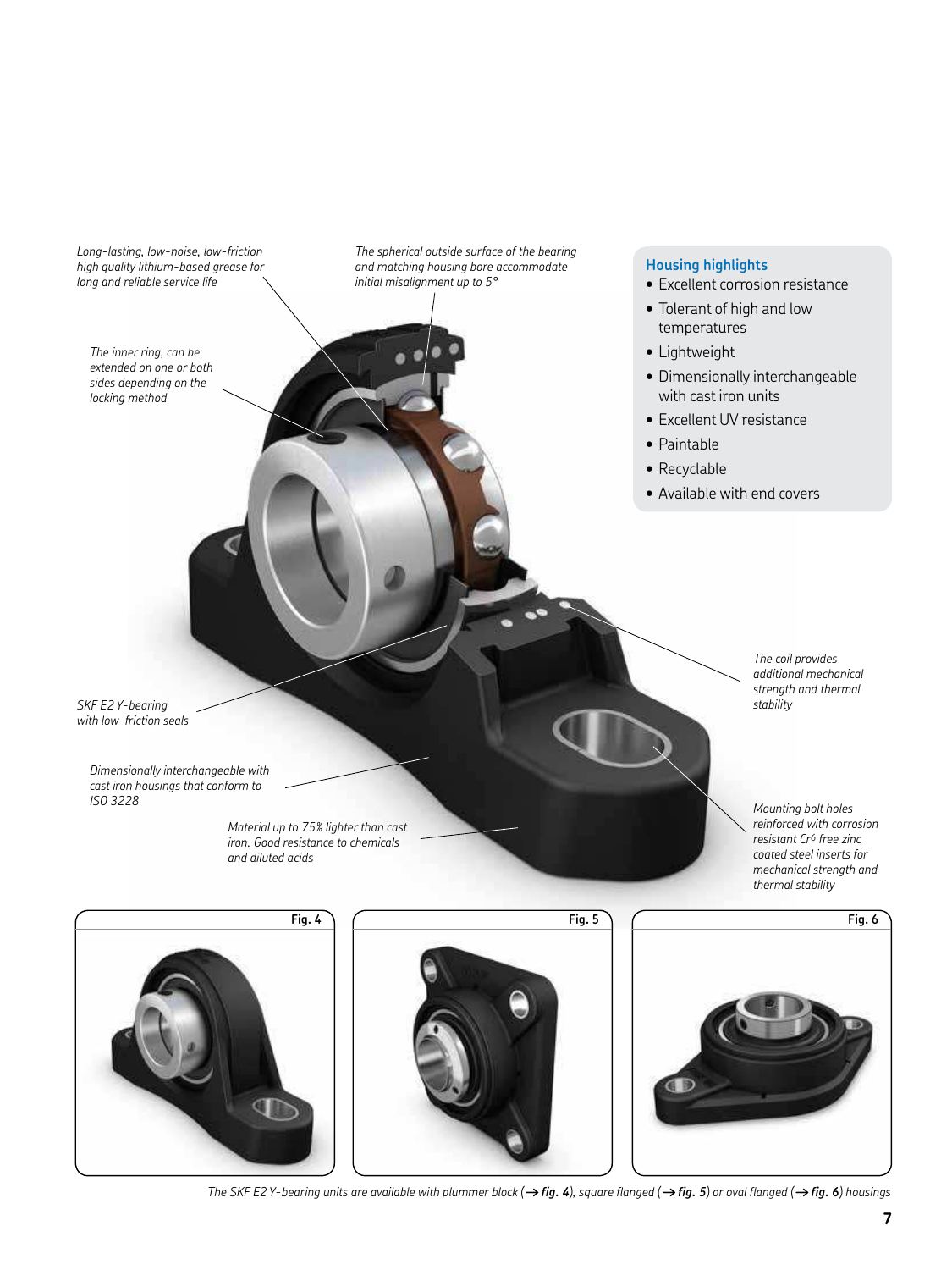# Technical recommendations

## Main applications

SKF E2 Y-bearings and units are intended for those applications where reduced energy use is an important issue. Under normal operating conditions, these bearings run at lower temperature and have a considerably longer grease service life than an SKF standard design bearing. They can therefore also offer significantly reduced lubricant consumption where standard design bearings require relubrication. Typical applications include:

- conveyors
- industrial fans
- textile machinery

### Calculating rated fatigue life for SKF bearings

The method used to calculate rated fatigue life is the same for both SKF E2 Y-bearings and basic design SKF Y-bearings. SKF recommends using the SKF rating life equations as described in the *SKF Rolling bearings catalogue* or online at *skf.com*.

## Estimating grease service life

The service life of the grease in SKF E2 Y-bearings can be estimated using **diagram 4**. The estimate is based on an  $L_{10}$  grease life. This is defined as the period of time, at the end of which, 90% of a sufficiently large group of virtually identical bearings are still reliably lubricated.

The diagram provides grease life estimates based on operating temperature and speed and is valid under the following operating conditions:

- horizontal shaft
- very light to moderate loads  $(P \le 0.05 C)$
- stationary machine
- low vibration levels

If operating conditions differ, the grease life obtained from the diagram has to be adjusted as follows:

- For vertical shafts, use 50% of the value from the diagram
- For heavier loads (P > 0,05 C), use the reduction factors listed in **table 1**

The values for adjusting grease life are guideline values only and should not be used as a substitute for testing the bearing and grease in its application.

For additional information, refer to the chapter "Lubrication" in the *SKF Rolling bearings catalogue* or contact the SKF application engineering service.

|                       | Table 1                               |
|-----------------------|---------------------------------------|
| depending on the load | Reduction factor for the grease life, |
| Load P                | Reduction factor                      |
|                       |                                       |

| ≤ 0,05 C<br>0,1C  | 0.7        |  |
|-------------------|------------|--|
| 0,125 C<br>0,25 C | 0,5<br>0.2 |  |



**Table 2**



| Bearing size $1$ ) | <b>Mean bearing</b><br>diameter<br>$d_m$ |
|--------------------|------------------------------------------|
|                    | mm                                       |
| 04<br>05           | 33,5<br>39                               |
| 06<br>07<br>08     | 46<br>53,5<br>60                         |
| 09                 | 65                                       |
|                    |                                          |

1) For example: bearing size 06 includes all bearings based on a Y 206 bearing, such as E2.YAR 206-2F, E2.YAR 206-101-2F, E2.YAR 206-102-2F, E2.YAR 206-103-2F, E2.YAR 206-104-2F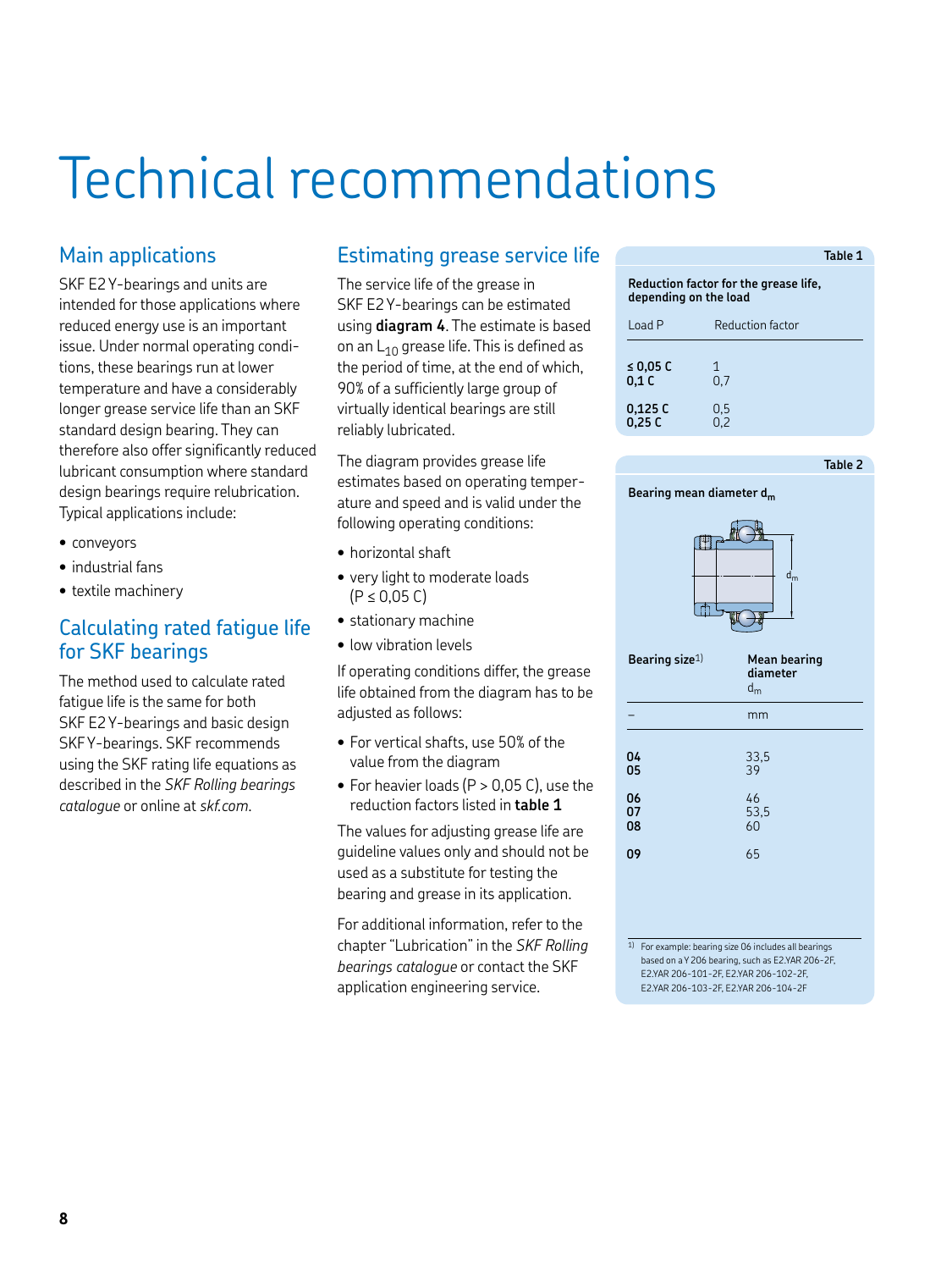## Relubrication of the bearing

Due to the effectiveness of the seal combined with lower operating temperatures, grease service life is sufficient under normal operating conditions for SKF E2 Y-bearings to be considered relubrication-free.

Relubrication can, however, extend service life where exceptional operating conditions mean that grease life would otherwise be limiting, for example where high loads, speeds, operating temperatures, levels of vibration or contamination prevail. Please contact the SKF application engineering service for more information.

**NOTE**: Although SKF E2 Y-bearings can be relubricated through holes provided for this purpose in their outer rings, the composite housings in which they are mounted when supplied as units do not have provision for relubrication. Therefore, if it is required for SKF E2 Y-bearings to be relubricated in service, they must be used separately from SKF composite housings.

To maintain the benefits of the SKF Energy Efficient solutions, SKF E2 Y-bearings should be relubricated with SKF LEGE 2 low-friction grease.

When relubricating, the shaft should be turned and grease should be pumped slowly until fresh grease starts to escape from the seal(s).

**NOTE**: Pumping too quickly can build up excessive pressure and damage the seals.

#### **Grease life for SKF Energy Efficient Y-bearings** where load  $P = 0.05 C$



 $n =$  rotational speed  $[r/min]$ <br>d<sub>m</sub> = mean diameter  $[mm]$   $\rightarrow$ 



#### **Diagram 4**

mean diameter [mm] **→ table 2**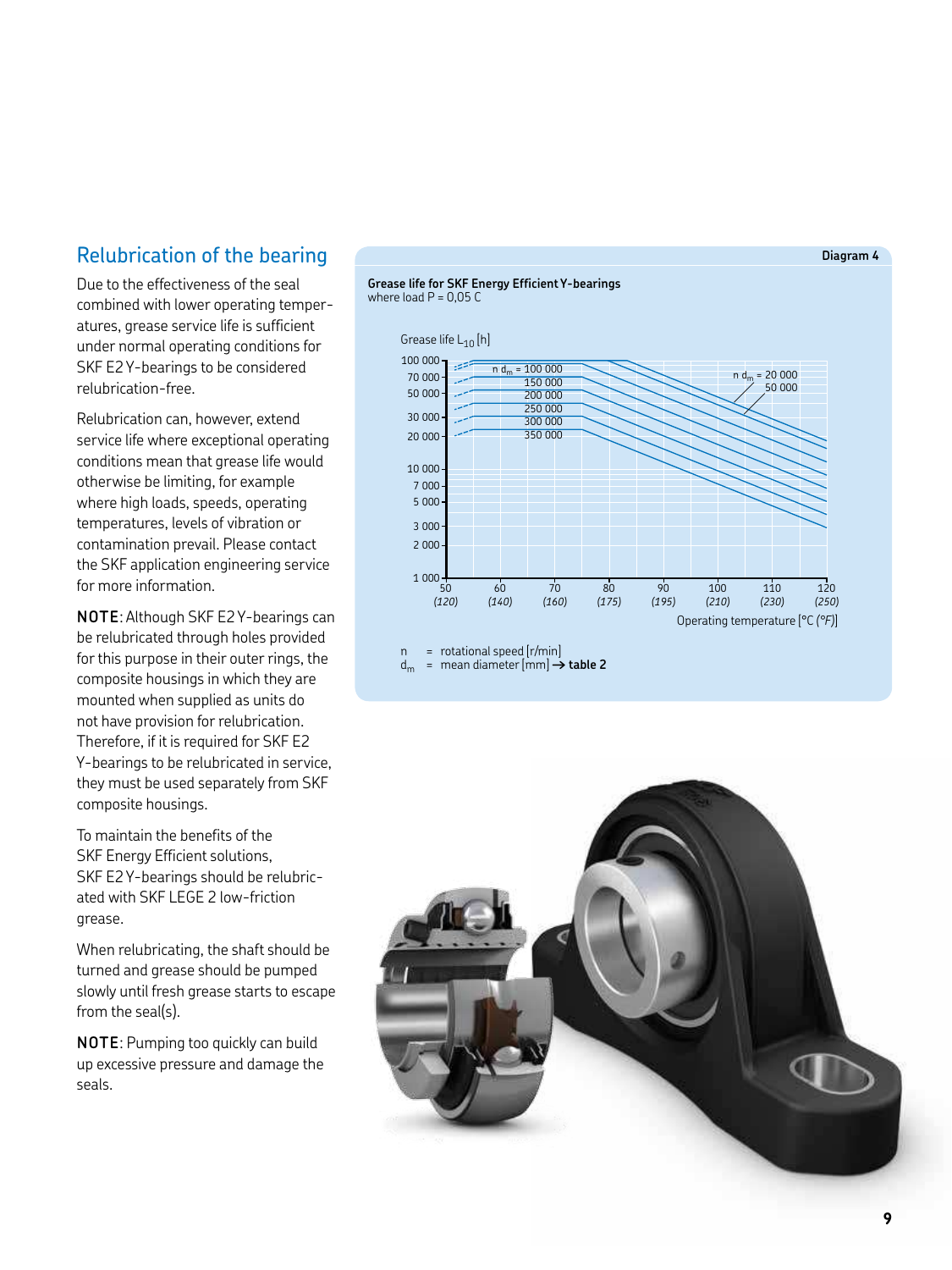## Product data

## SKF E2 Y-bearings Designs

SKF E2 Y-bearings are available in three different series with different locking methods. E2.YAR 2 bearings, with the grub screw locking method, and E2.YET 2, with the eccentric collar locking method, are available for metric shafts from 20 to 45 mm and for inch shafts from 3/4 to 1 3/4 for inches. E2. YSP 2 bearings, with the SKF ConCentra locking method, are available for metric shafts from 25 to 45 mm and for inch shafts from 1 to 1 11/16 inches.

Additions to the assortment will be based on customer demand. For the most up-to-date information, contact your local SKF representative or visit *skf.com/bearings*.

## Seals and grease fill

SKF E2 Y-bearings are supplied with a low-friction contact seal.

The seal is fitted in a recess in the bearing outer ring and seals against the inner ring land. The seal is made from acrylonitrile-butadiene rubber and reinforced with a sheet steel insert.

The seal lip, which has a thin and flexible design, minimizes the frictional moment, while effectively protecting the bearing from contaminants. The sheet steel insert protects against solid contaminants.

Bearings in the E2.YAR 2 and E2.YSP 2 series use the new low-friction contact seal design but also have a plain sheet steel flinger on the outboard side of the seal. The flinger, which has an interference fit on the inner ring, further protects the seal lip without increasing friction.



SKF E2 Y-bearings are supplied filled with a special low-noise, low-friction SKF grease (**→ table 3**).

## **Cages**

SKF E2 Y-bearings are fitted with a ball centred snap-type cage made of a glass fibre reinforced composite polymer.

|                                                   |                                                                                     |                  |               |                                  |                                                                                  |                         | Table 3 |  |  |  |  |
|---------------------------------------------------|-------------------------------------------------------------------------------------|------------------|---------------|----------------------------------|----------------------------------------------------------------------------------|-------------------------|---------|--|--|--|--|
| <b>Technical specifications of SKF GE2 grease</b> |                                                                                     |                  |               |                                  |                                                                                  |                         |         |  |  |  |  |
| Grease                                            | Temperature range <sup>1)</sup><br>50 100 150 200 250 °C<br>$-50$<br>$\overline{0}$ | <b>Thickener</b> | Base oil type | <b>NLGI consistency</b><br>class | <b>Base oil viscosity</b> [mm <sup>2</sup> /s]<br>at 40 $^{\circ}$ C<br>(105 °F) | at $100 °C$<br>(210 °F) |         |  |  |  |  |
| GE <sub>2</sub>                                   | $100   200   300   400   500$ °F<br>$\theta$<br>150 250 350 450<br>50<br>$-50$      | Lithium soap     | Synthetic     | $\overline{2}$                   | 25                                                                               | 4,9                     |         |  |  |  |  |
|                                                   | 1) Refer to the SKF traffic light concept $\rightarrow$ skf.com/bearings            |                  |               |                                  |                                                                                  |                         |         |  |  |  |  |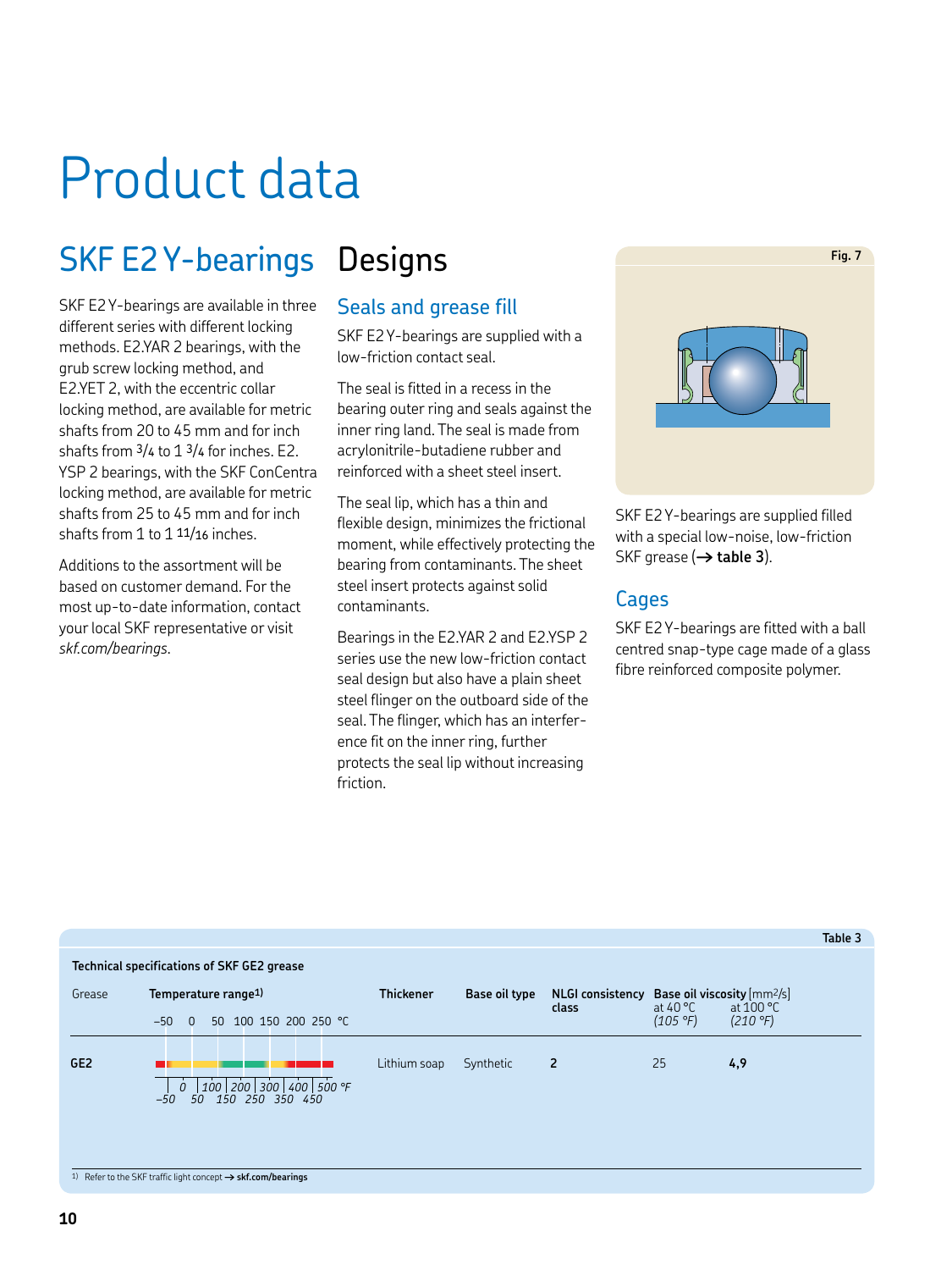## Bearing data

## Dimensions and tolerances

SKF E2 Y-bearings are dimensionally interchangeable with basic design SKF Y-bearings and are manufactured according to the precision class defined in ISO 9628.

## Load carrying capacity

SKF E2 Y-bearings have the same basic dynamic and static load ratings as same-size SKF basic design Y-bearings.

## Permissible speeds

SKF E2 Y-bearings should not operate above the limiting speeds listed in the product tables. For Y-bearings with grub screws or an eccentric locking collar, the permissible speed is influenced by the shaft tolerance. When using these bearings on shafts with wider tolerances than h6, compare the speed values listed in the product tables with those in **table 4**. The lower value is the permissible speed.

For applications operating at higher speeds or when low vibration levels or quiet running are required, SKF recommends using SKF E2 bearings with SKF ConCentra locking technology.

#### Internal clearance

SKF E2 Y-bearings in the YAR 2 and YET 2 series are manufactured with a radial internal clearance in accordance with ISO 9628: Group N. SKF E2 Y-bearings in the YSP 2 series are manufactured with a radial internal clearance in accordance with ISO 9628: Group 3 (**→ table 5**).

#### **Table 4**

**Table 5**

**Permissible speeds for SKF E2 Y-bearings with grub screws or an eccentric locking collar**

| Bearing size $1$           | h7D                                     | h8 <sup>②</sup>                            | Permissible speed for shafts machined to tolerance class<br>h9 <sup>②</sup> | h11(E)                          |
|----------------------------|-----------------------------------------|--------------------------------------------|-----------------------------------------------------------------------------|---------------------------------|
|                            | r/min                                   |                                            |                                                                             |                                 |
| 04<br>05<br>06<br>07<br>08 | 5 3 0 0<br>4500<br>4000<br>3400<br>3000 | 3800<br>3 2 0 0<br>2800<br>2 2 0 0<br>1900 | 1300<br>1000<br>900<br>750<br>670                                           | 850<br>700<br>630<br>530<br>480 |
| 09                         | 2600                                    | 1700                                       | 600                                                                         | 430                             |

#### **Radial internal clearance for SKF E2 Y-bearings**

| Bearing size $1$ )   |                |                      | <b>E2.YAR 2, E2.YET 2</b> |                | Radial internal clearance of Y-bearings in the series<br><b>E2.YSP 2</b> |  |  |
|----------------------|----------------|----------------------|---------------------------|----------------|--------------------------------------------------------------------------|--|--|
| from                 | to             | min.                 | max.                      | min.           | max.                                                                     |  |  |
|                      |                | mm                   |                           |                |                                                                          |  |  |
| 04<br>05<br>07<br>09 | 04<br>06<br>08 | 12<br>12<br>13<br>14 | 28<br>28<br>33<br>36      | 23<br>28<br>30 | 41<br>46<br>51                                                           |  |  |

1) For example: bearing size 06 includes all bearings based on a Y 206 bearing, such as E2.YAR 206-2F, E2.YAR 206-101-2F, E2.YAR<br>206-102-2F, E2.YAR 206-103-2F, E2.YAR 206-104-2F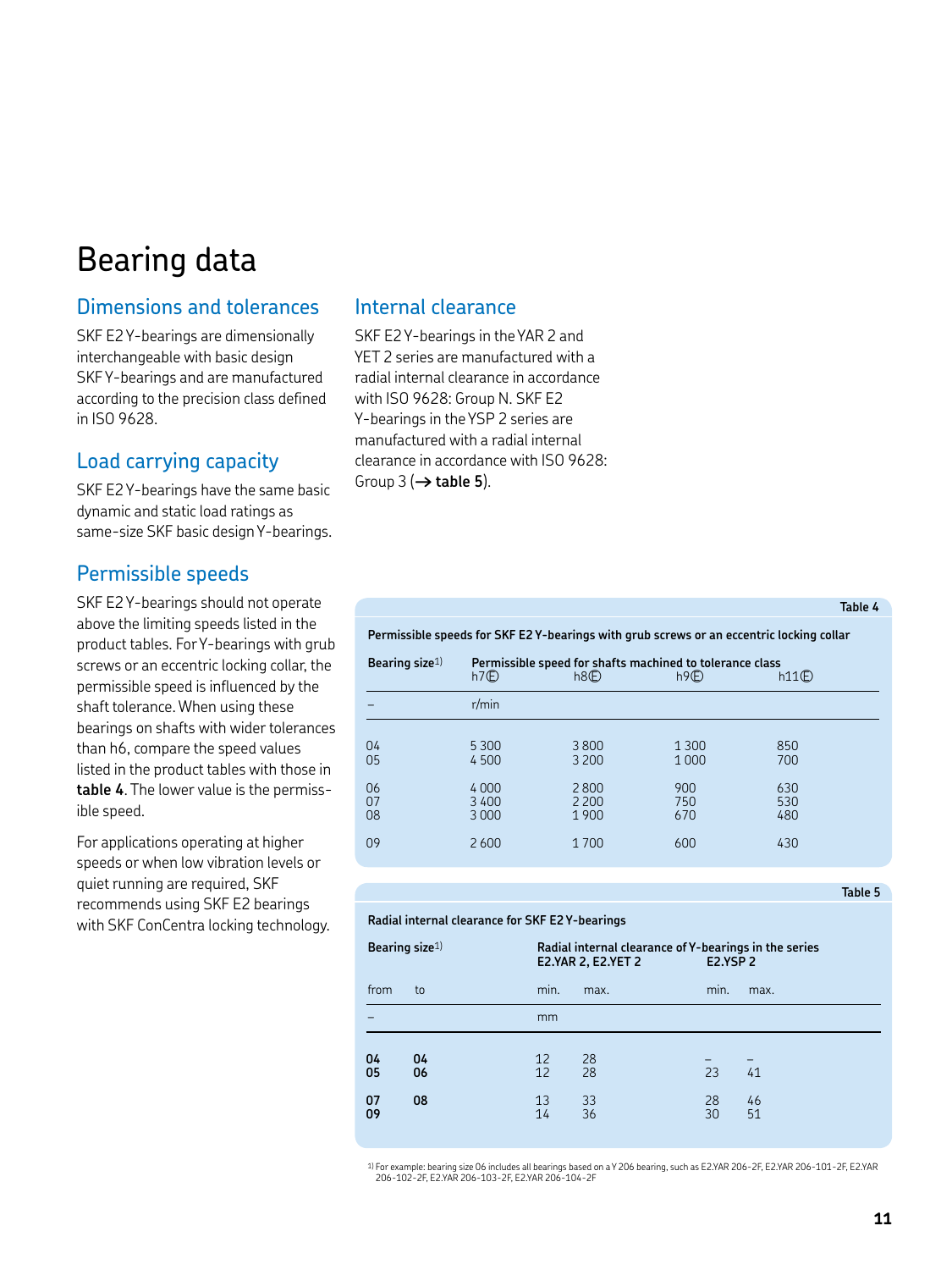## Product data

## SKF E2 Y-bearing units

## Axial displacement

SKF E2 Y-bearing units can accommodate only very limited axial displacement resulting, for example, from thermal elongation of the shaft. The distance between bearing positions should therefore be short or the units should be supported by resilient sheet metal support surfaces or walls to prevent them from being subjected to excessive stresses as a result of thermal elongation of the shaft.

## **Misalignment**

SKF E2 Y-bearing units can accommodate initial misalignment of up to 5°. Additionally, operational shaft deflections of a few minutes or arc can be permitted.

## Support surfaces

To maximize the service life of SKF E2 Y-bearings units, SKF recommends finishing support surfaces to a roughness of  $R_a \le 12.5$  µm and a flatness (planicity) that meets IT7 specifications. For moderate demands IT8 may be satisfactory.



**Fig. 8**

### Attaching to the support surface

To attach SKF E2 Y-bearing units to the support surface, SKF recommends using 8.8 class bolts or studs and a washer to ISO 7089:2000 or 7090:2000 and a spring washer. Hexagonal head bolts in accordance with ISO 4014:1999 are appropriate. Alternatively, hexagonal socket head cap screws in accordance with ISO 4762:1988 can be used (**→ fig. 8**).



Recommended fastener metric thread sizes are listed in product tables. SKF E2 Y-bearing units with plummer block housings have two bolt holes in their base for attachment bolts. SKF E2 Y-bearing units with a flanged housing have a recess (**→ fig. 9**), at the back for accurate positioning, on an appropriate centring ring provided by one of the following methods:

- machining the wall accordingly (**→ fig. 10**)
- attaching an appropriate centring ring to the wall (**→ fig. 11**). A centring ring relieves the attachment bolts of radial loads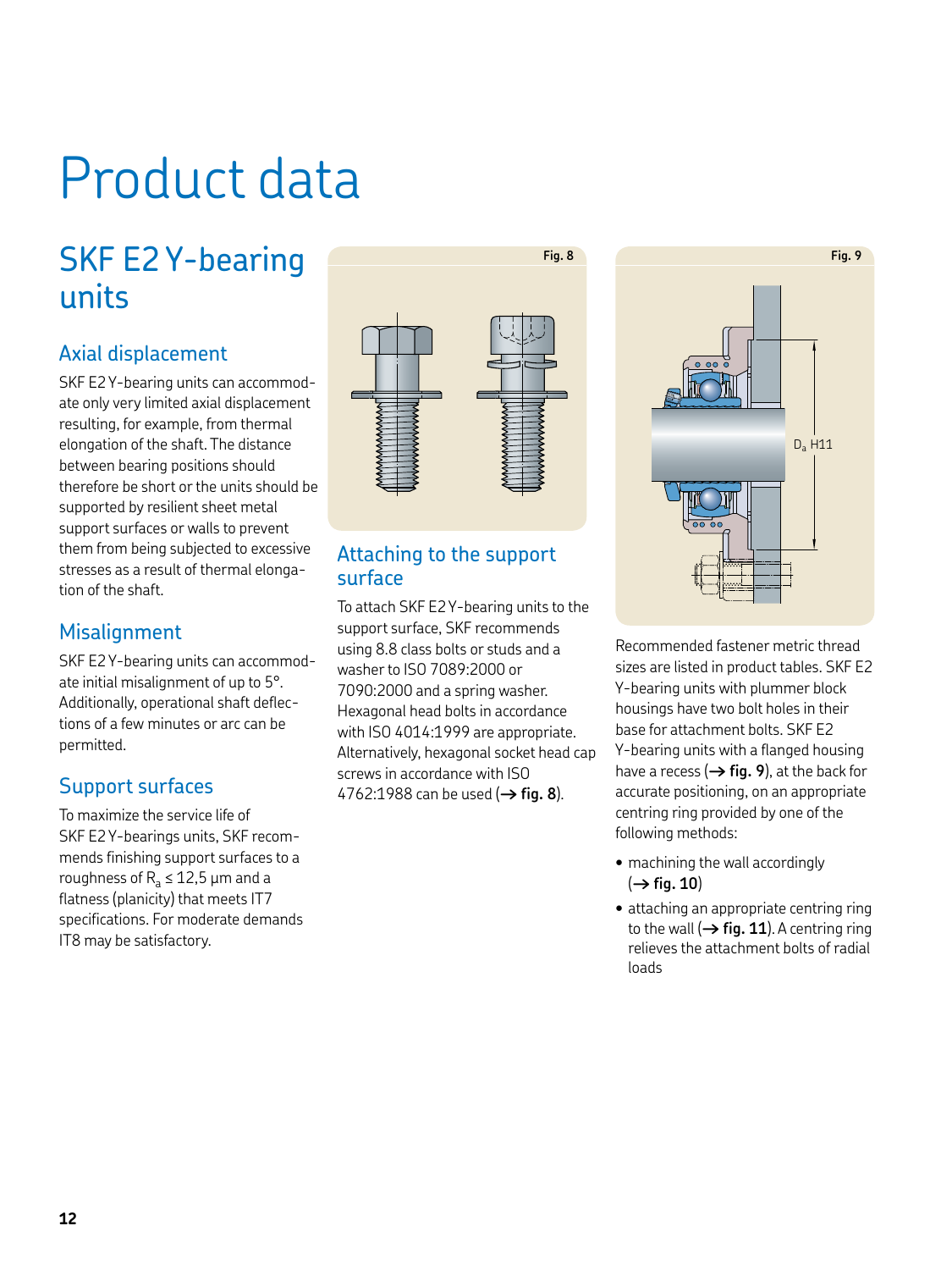

### **Dimensions**

**Fig. 10**

**Fig. 11**

The boundary dimensions of SKF E2 Y-bearings housings conform to ISO 3228:1993. The housings are dimensionally interchangeable with SKF Y-bearing plummer block housings in the SY series and SKF Y-bearing flanged housings in the FY, FYT, FYTB series.

## **Tolerances**

**SKF E2 Y-bearing units with plummer block housings (SYK series)**

The tolerances for the shaft centre height  $\textsf{H}_1$  ( $\rightarrow$  **fig. 12**) above the support surface are:

**•** ± 0,25 mm for units with a bore diameter up to and including 40 mm

The tolerance for the shaft centre height corresponds to the values specified in ISO 3228:1993.

#### **SKF E2 Y-bearing units with flanged housings (FYK, FYTBK series)** The tolerance for the total width T of the

unit  $(\rightarrow$  **fig. 13**) is  $\pm$  0,5.



## Load carrying ability

SKF E2 Y-bearing units are able to withstand the same dynamic and static loads as the SKF E2 Y-bearings they incorporate. These Y-bearing units can also be used in applications where shock loads or variable axial loads occur.

**Fig. 13**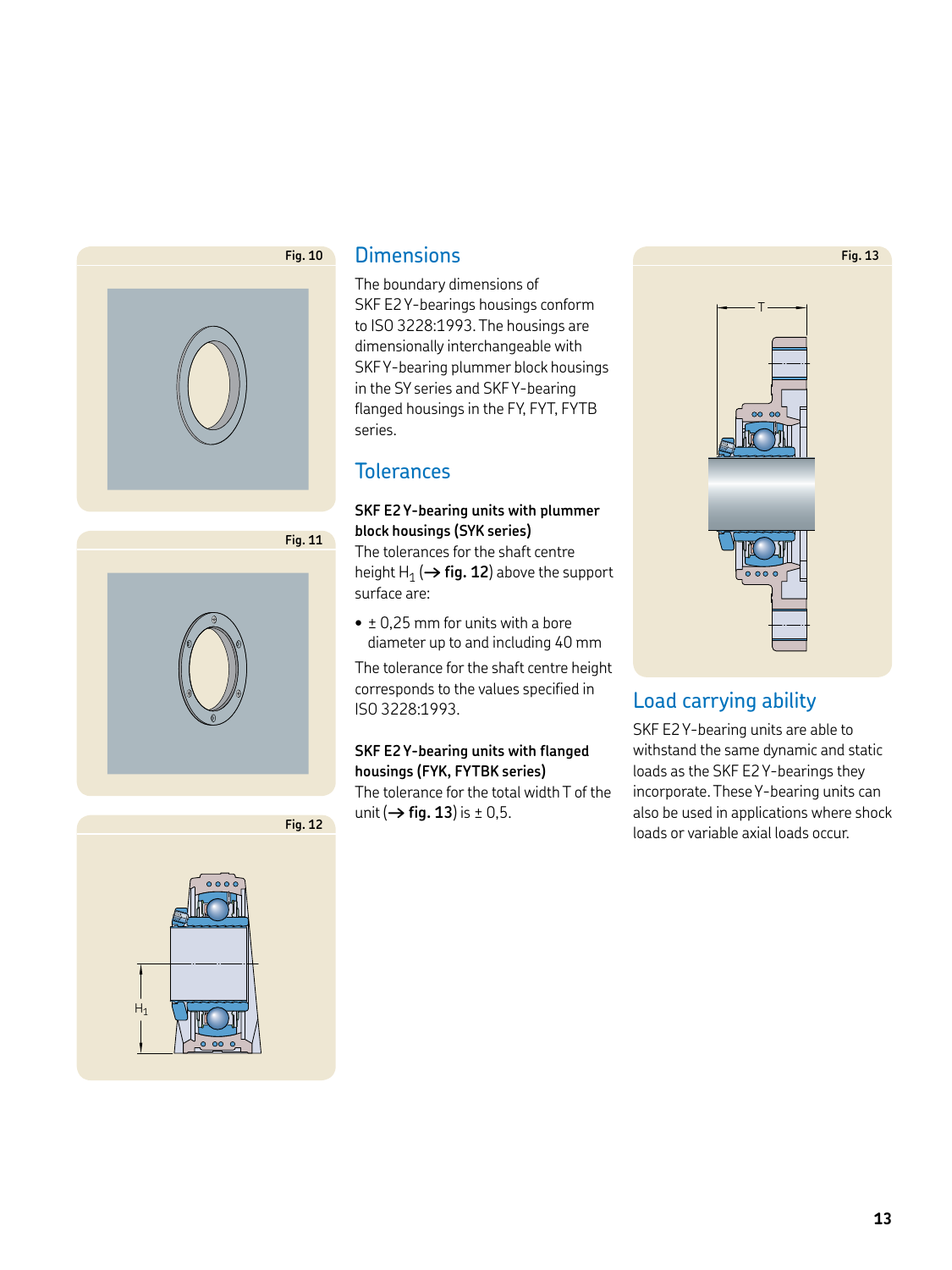# Locking methods

The SKF E2 Y-bearings and units are available with three different locking methods.

## Grub screw locking

This locking method is based on two grub (set) screws positioned 120° apart on the inner ring (**→ fig 14**). The lock is achieved by tightening the two-cup point hexagonal grub screws to the recommended torque value. This method enables very easy mounting and dismounting, even if space is limited. This locking method is typically used in applications where the direction of rotation alternates.

## Eccentric locking collar

SKF E2 Y-bearings with an eccentric locking collar are intended primarily for use in applications where the direction of rotation is constant. On one side, the extended inner ring of the bearing has an eccentric step (**→ fig 15**). The step accommodates the locking collar. Turning the locking collar in the direction of rotation locks the collar and bearing onto the shaft. A single grub screw further secures the collar to the shaft.

## The SKF ConCentra locking method

SKF E2 Y-bearings with SKF ConCentra locking method have an inner ring symmetrically extended on both sides. The patented SKF ConCentra locking technology is based on the expansion and contraction of two mating surfaces: the bearing bore and the external surface of the stepped sleeve. Both surfaces have precision-engineered serrations.

When the grub screws in the mounting collar are tightened, the inner ring is displaced axially relative to the stepped sleeve (**→ fig 16**). This forces the bearing inner ring to expand and the stepped sleeve to contract evenly, providing a true concentric fit on the shaft. SKF ConCentra Y-bearings provide an easy, quick and reliable way to lock a bearing onto a shaft.

The true concentric fit on the shaft reduces noise and vibration levels and virtually eliminates fretting corrosion. Even more important is that the fit on the shaft does not loosen, even in applications where there are heavy loads and/or high speeds. The shaft tolerance does not limit the permissible bearing speed and the full limiting speed can be achieved, even when using commercial grade shafts. The bearings can be used in applications for both constant and alternating direction of rotation.

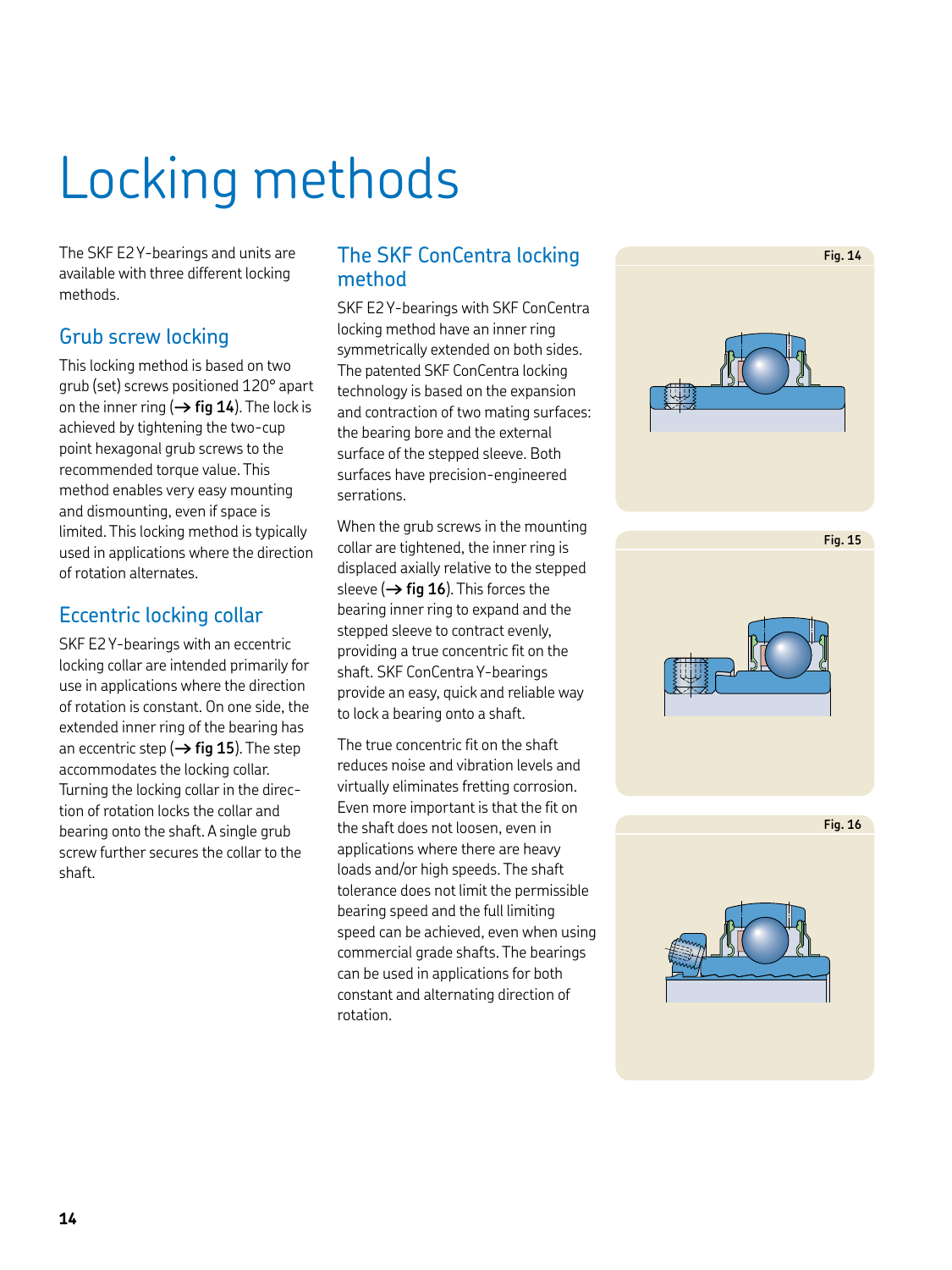# Mounting and dismounting

When mounting Y-bearings on a shaft, suitable tools should be used. For SKF E2 Y-bearings and units with SKF ConCentra locking method, mounting kits are available from SKF (designation 626830) which include mounting instructions, hexagonal keys and torque indicators. SKF ConCentra mounting kits have to be ordered separately from the bearing or unit.

#### **! Read these instructions completely prior to starting work**

**NOTE**: SKF E2 Y-bearing units are product assemblies. For SKF E2 Y-bearing units, with the SKF ConCentra locking method, no attempt should be made to disassemble the sleeve and the mounting collar from the bearing prior to installation.

These mounting instructions will allow you to achieve an appropriate fit to a shaft complying with SKF diameter tolerance recommendations. Please refer to *SKF catalogue Y-bearings and Y-bearing units* or *skf.com*. For SKF E2 Y-bearings with SKF ConCentra locking method, following these mounting instructions will achieve a concentric fit with the appropriate degree of interference to commercial grade shafts.

When mounting OR dismounting, SKF recommends removing all the weight from the bearing using slings or jacks, and securing the shaft to prevent it from rotating.

#### **WARNING!**

**!** To minimize the risk of injury during mounting or dismounting, turn off power and perform lockout/tagout procedures so that machine does not unexpectedly start.

### Mounting instructions

- **1** Remove any burrs on the shaft with emery cloth or a fine file, wipe clean with a cloth and check the shaft diameter ( $\rightarrow$  fig. 17).
- **2** Mount any components on the shaft that are between the two bearings or unit positions.
- **3** Clean the base of the unit and its support surface (→ **fig. 18**), making sure that the support surface is flat and smooth. Flatness should be within IT7 and roughness  $R_a \le 12.5$  mm. In case of pillow block units, if the elevation must be adjusted by shims, the shims must extend the full length and width of the base of the unit.
- **4** Slide the first bearing unit onto the shaft orientating it to make sure that the locking device will be accessible for tightening (**→ fig. 19**).

**NOTE:** The locking collars of E2 Y-bearing units with eccentric collar locking are separate prior to mounting. In case these units have to be mounted with their locking device inboard or if access to the locking side of the inner ring of these units will not be available, it will be necessary to slide the locking collar onto the shaft, in the correct orientation prior to, or when mounting the unit.





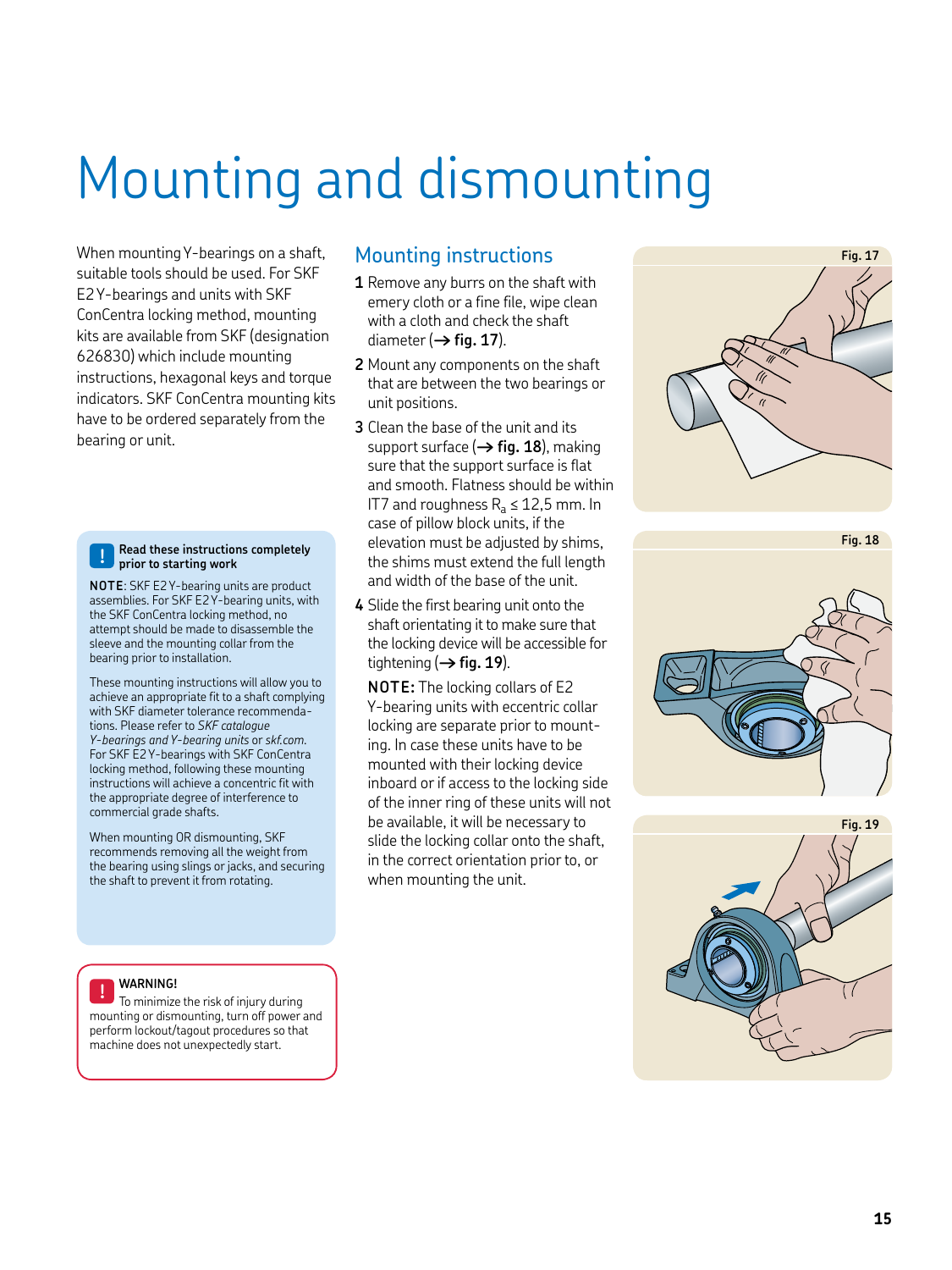## Mounting and dismounting

- **5** Locate the second bearing unit on the shaft following **steps 3** and **4**. For pillow block units, carefully align both units and then fully tighten the attachment bolts in the housing base. Fasten flanged units securely to the machine wall using, when available, the centring recess machined at the housing back.
- **6** Align the shaft in the bearing arrangement axially and, if possible, turn it a few times.
- **7** Secure the bearing units to the shaft by tightening the bearing locking device.
	- **7.1 Grub screws locking device** Tighten the grub screws in the inner rings of both units to the tightening torque indicated in **table 6**.

#### **7.2 Eccentric locking collar**

- Place the eccentric locking collars on the inner ring extension of both Y-bearing units and rotate to tighten them against the inner ring, in the main direction of rotation.
- Tighten the locking collars to their final position, using a hook spanner engaging the hole in the circumference of the collar.
- Tighten the grub screw in the eccentric locking collars of both Y-bearing units to the tightening torque indicated in **table 6**.

#### **7.3 SKF ConCentra**

- Start to secure the first bearing unit to the shaft by positioning the collar so that a grub screw is directly opposite the split in the sleeve. Tighten the screws finger tight, holding the short leg of the supplied hexagonal key (**→ fig. 20**).
- Tighten the screws 1/4 turn following the tightening pattern in **fig. 21**. Do this twice. Then tighten each set screw, starting with the screw opposite the split in the sleeve, until the long end of the hexagonal key comes in contact with the supplied torque indicator  $(\rightarrow$  fig. 22) or to the recommended torque value shown in **table 7**.
- Secure the second bearing unit to the shaft repeating the above two steps. Make sure the shaft turns smoothly and the bearings are not jammed. If the shaft does not turn smoothly, loosen one of the bearing units following the dismounting instructions and secure it again.
- **8** If applicable, snap the end cover in place.







**CAUTION!**

**!** Do not use auxiliary equipment such as a hammer or pipe to tighten the screws.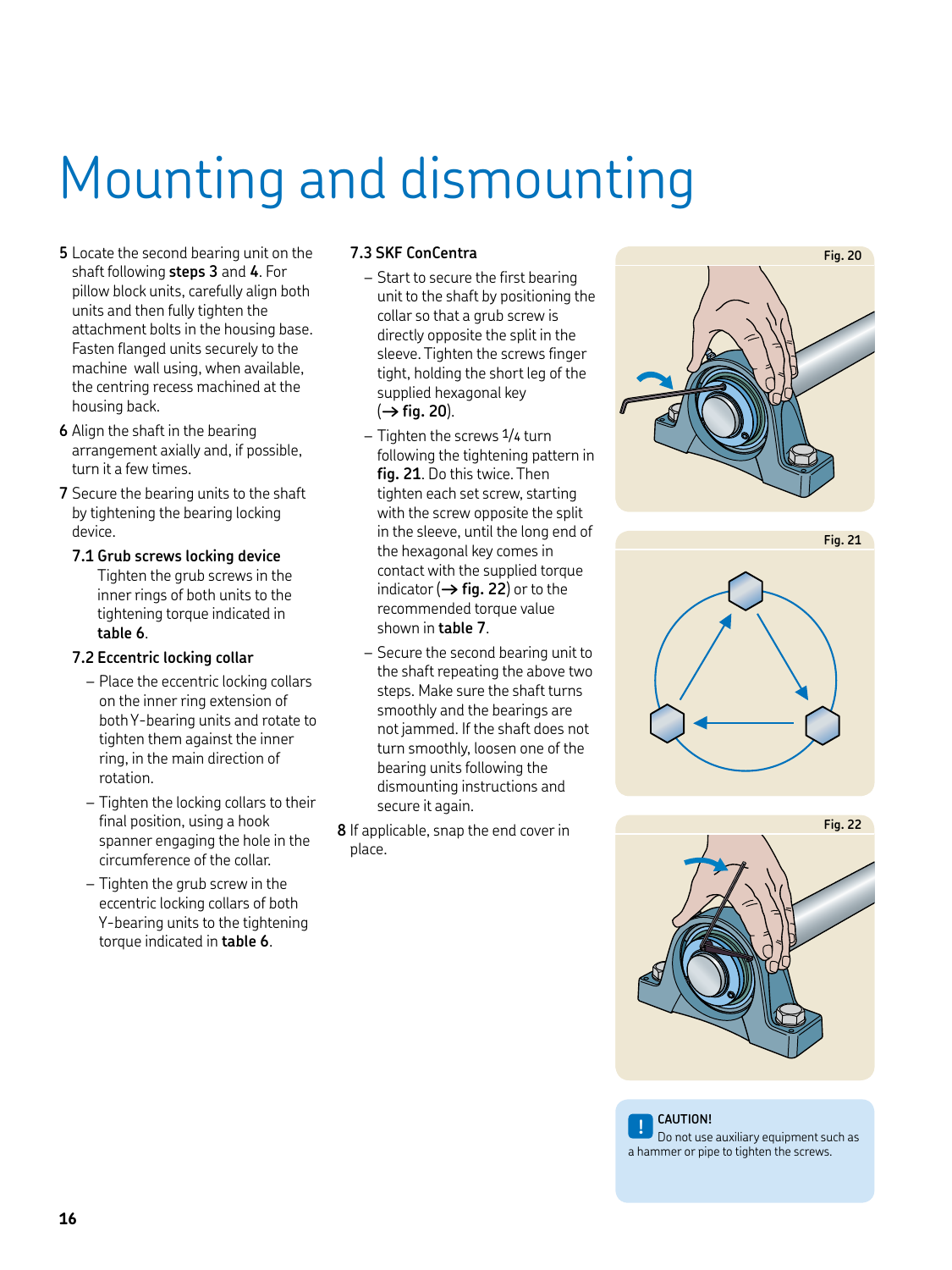#### **Table 6**

**Bearing or unit with inch bore**

size SW torque

Hex key Tightening Hex key Tightening

**Hexagonal keys to tighten grub screws in inner rings or eccentric locking collars – sizes and tightening torques**

# SW

**Bearing Bearing or unit size**1) **with metric bore Bearing or unit with inch bore** Hex key Tightening Hex key Tightening size SW torque size SW torque **Bearing Bearing or unit size**1)

**Bearings in the E2.YAR series, units with designation suffix TEF**

– mm Nm inch Nm

| 04 | 3              | 4   | 1/g  | 4   | 04 | 3              | 4    | 1/g  | 4    |
|----|----------------|-----|------|-----|----|----------------|------|------|------|
| 05 | 3              | 4   | 1/g  | 4   | 05 |                | 4    | 1/g  | 4    |
| 06 | 3              | 4   | 1/g  | 4   | 06 | $\overline{4}$ | 6,5  | 5/32 | 6,5  |
| 07 | 3              | 4   | 5/32 | 6.5 | 07 | 5              | 16,5 | 3/16 | 16,5 |
| 08 | 4              | 6,5 | 5/32 | 6,5 | 08 | 5              | 16,5 | 3/16 | 16,5 |
| 09 | $\overline{4}$ | 6,5 | 5/32 | 6,5 | 09 | 5              | 16,5 | 3/16 | 16,5 |

 $1)$  For example: bearing size 06 includes all bearings based on a Y 206 bearing, such as:

E2.YAR 206-101-2F, E2.YAR 206-102-2F, E2.YAR 206-2F, E2.YAR 206-103-2F, E2.YAR 206-104-2F

#### **Table 7**

**Recommended tightening torque values for SKF ConCentra locking system**

|          | Bearing size 1) | <b>Screw</b><br>size             | Recommended<br>torque |  |  |  |
|----------|-----------------|----------------------------------|-----------------------|--|--|--|
| from     | to              |                                  | high                  |  |  |  |
|          |                 |                                  | Nm/in.lbf             |  |  |  |
| 05<br>07 | 06<br>09        | M <sub>5</sub><br>M <sub>6</sub> | 4,2/37<br>7,4/66      |  |  |  |

1) For example: bearing size 07 includes all bearings based on a Y 207 e.g. E2. YSP 207 SB-2F, E2. YSP 207-104 SB-2F, E2. YSP 207-106 SB-2F, E2. YSP 207-107 SB-2F

## Dismounting instructions **1** It may be necessary to clean the shaft

- extension with emery cloth to remove rust or repair surface damage.
- **2** Unlock the bearing units from the shaft by releasing the bearing locking device.

#### **2.1 Grub screws locking device**

- Loosen the screws on both the units.
- Loosen and remove the attachment bolts and slide the units off the shaft.

#### **2.2 Eccentric locking collar**

- Loosen the screw in the eccentric locking collars of both the units.
- Rotate the eccentric locking collars and slide them off the shaft.
- Loosen and remove the attachment bolts and slide the units off the shaft.

#### **2.3 SKF ConCentra**

- Loosen the screws on the first unit.
- Lightly tap the sleeve edge on the mounting collar side of the bearing until the locking system releases the shaft. As an alternative, tap on the bearing inner ring side face on the side opposite the collar.
- Loosen and remove the attachment bolts and slide the unit off the shaft.
- Repeat the above 3 steps for the second unit.

SW

**with metric bore**

– mm Nm inch Nm

size SW torque

**Bearings in the E2.YET series, units with designation suffix FE**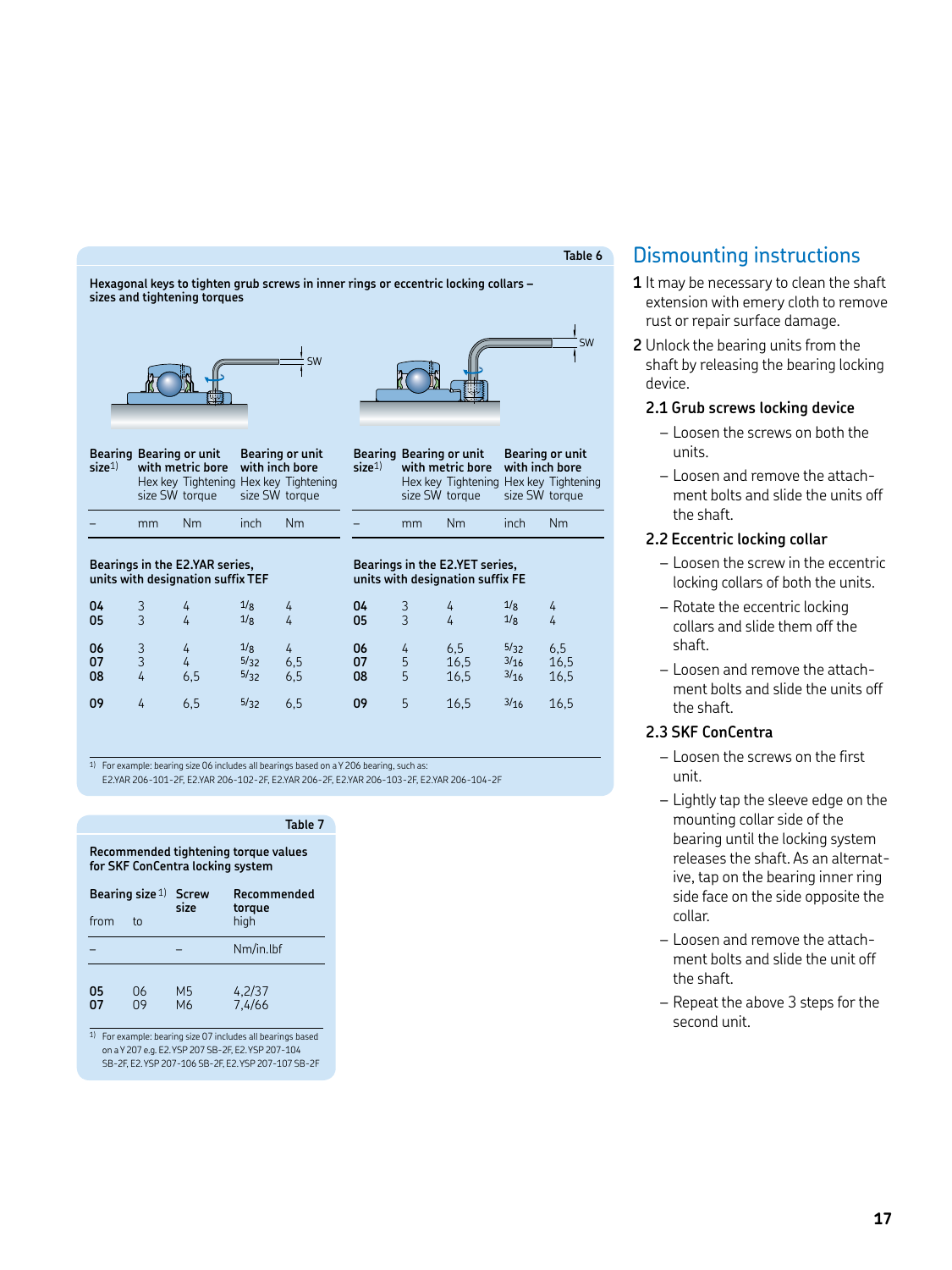# Designations

The complete designation for the SKF E2 Y-bearings and SKF E2 Y-bearing units consists of:

- Prefix "E2." for the E2 Y-bearings only
- Prefixes, identifying the Y-bearings or Y-bearing units series
- Figures, identifying the sizes
- Suffixes, identifying design and variants

More details about SKF E2 Y-bearings and SKF E2 Y-bearing units can be obtained in **tables 8** and **9**.

|                                 | <b>Designation system for SKF E2 Y-bearings</b>                                                                                                                                                                                                                                                              |
|---------------------------------|--------------------------------------------------------------------------------------------------------------------------------------------------------------------------------------------------------------------------------------------------------------------------------------------------------------|
|                                 | <b>Examples</b> E2.YAR 205-2F<br>$-2F$<br>E2. YAR 2 05<br>E2. YET 2 08<br><b>E2.YET 208</b><br>E2. YSP 2 06-103 SB -2F<br>E2.YSP 206-103 SB-2F                                                                                                                                                               |
| Prefixes -<br>E <sub>2</sub>    | <b>SKF Energy Efficient</b>                                                                                                                                                                                                                                                                                  |
| <b>Basic designation</b>        |                                                                                                                                                                                                                                                                                                              |
| <b>Bearing series</b> -<br>YAR. | Bearing with grub screws,<br>inner ring extended on both sides                                                                                                                                                                                                                                               |
| <b>YET</b>                      | Bearing with an eccentric-looking collar,<br>inner ring extended on one side                                                                                                                                                                                                                                 |
| <b>YSP</b>                      | Bearing with SKF ConCentra locking technology,<br>inner ring symmetrically extended on both sides                                                                                                                                                                                                            |
| Dimension series -<br>2         | Outside diameter to ISO 15, diameter series 2                                                                                                                                                                                                                                                                |
| Bore diameter (d) -             |                                                                                                                                                                                                                                                                                                              |
| 04                              | <b>Bearings for metric shafts</b><br>20 mm bore diameter                                                                                                                                                                                                                                                     |
| 09                              | to<br>45 mm bore diameter                                                                                                                                                                                                                                                                                    |
|                                 | <b>Bearings for inch shafts</b><br>Three-digit combination that follows the designation<br>of the basic metric bearing and is separated from this<br>by a hyphen. The first digit is the number of whole inches<br>and the second and third digits are the number of<br>sixteenths of an inch, e.g. 205-100. |
| $-103$                          | 1 in. and 3 sixteenth (30,163 mm)                                                                                                                                                                                                                                                                            |
| <b>Suffixes</b>                 |                                                                                                                                                                                                                                                                                                              |
| Internal Design -<br><b>SB</b>  | SKF ConCentra ball bearing, with short inner ring                                                                                                                                                                                                                                                            |
|                                 | External design sealing system                                                                                                                                                                                                                                                                               |

**Table 8**

**-2F** Contact seal, additional plain flinger on both sides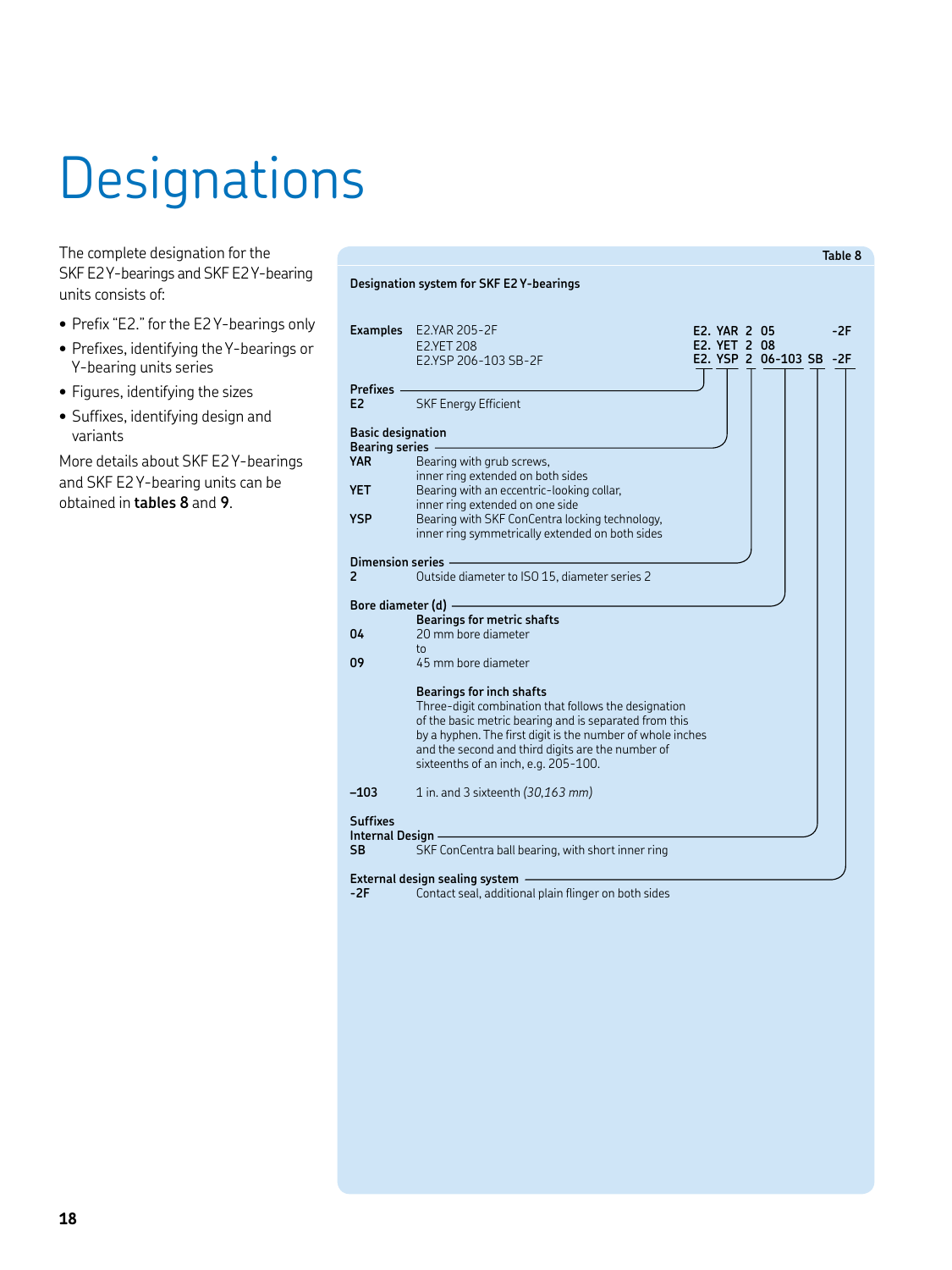|                                              | Designation system for SKF E2Y-bearing units                                                                                                                        |                                                                       |
|----------------------------------------------|---------------------------------------------------------------------------------------------------------------------------------------------------------------------|-----------------------------------------------------------------------|
| <b>Examples</b>                              | SYK 25 TEF<br><b>FYK 40 FE</b><br>FYTBK 30 LEF                                                                                                                      | SY -<br>K 25 TE F<br>FY F<br><b>K 40 FE</b><br><b>FY TB K 30 LE F</b> |
| <b>Basic designation</b><br><b>SY</b><br>FY. | Identification of housing type -<br>Plummer block housing<br>Square flange (4-bolt) housing                                                                         |                                                                       |
| <b>TB</b>                                    | ldentification of housing design -<br>Base version; when flanged, square flange<br>Flanged unit oval type                                                           |                                                                       |
| κ                                            | Identification of housing material<br>Composite                                                                                                                     |                                                                       |
| Identification of size -<br>20<br>40         | Bearing units for metric shafts: in millimeters uncoded<br>20 mm bore diameter<br>to<br>40 mm hore diameter                                                         |                                                                       |
| <b>Suffixes</b><br><b>TE</b><br>FE.          | Identification of inserted Y-bearing<br>SKF E2Y-bearing with grub screws,<br>inner ring extended on both sides<br>SKF E2Y-bearing with an eccentric locking collar, |                                                                       |
| LE                                           | inner ring extended on one side<br>SKF E2Y-bearing with SKF ConCentra locking technology,<br>inner ring symmetrically extended on both sides                        |                                                                       |
|                                              | External design sealing system                                                                                                                                      |                                                                       |

**Table 9**

**F** Seal with flinger on both sides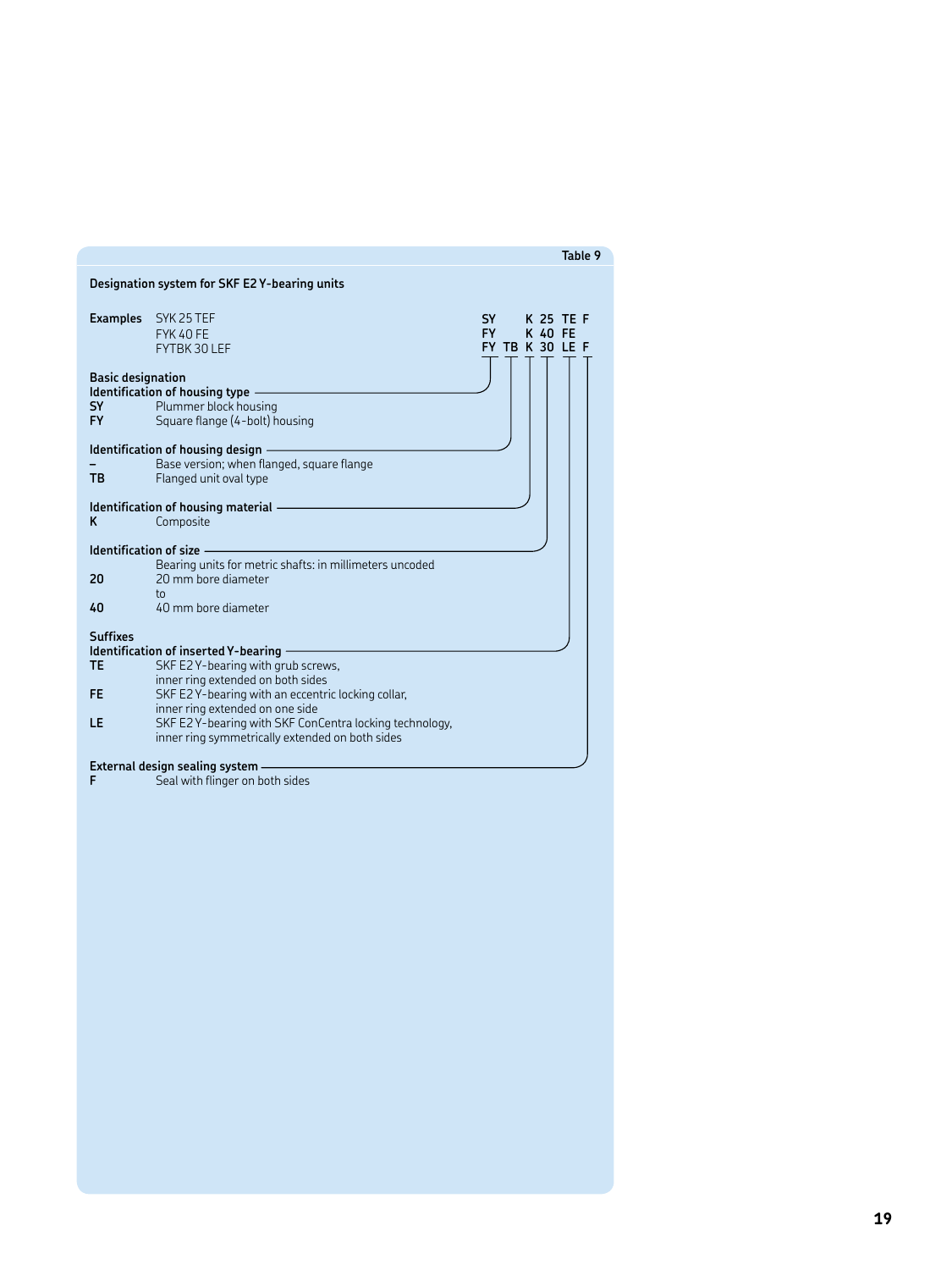#### SKF E2 Y-bearings with grub screws, metric shafts **d 20 – 45 mm**



| <b>Dimensions</b> |    |      |    |       |       |              | <b>Basic load ratings</b> |        | <b>Fatique load</b><br>limit | Limiting                         | Mass | <b>Designation</b>   |
|-------------------|----|------|----|-------|-------|--------------|---------------------------|--------|------------------------------|----------------------------------|------|----------------------|
|                   |    |      |    |       |       |              | dynamic                   | static |                              | speed<br>with shaft<br>tolerance |      |                      |
| d                 | D  | B    | С  | $d_1$ | $S_1$ | $r_{1,2}$    | C                         | $C_0$  | $P_{u}$                      | h6                               |      |                      |
| mm                |    |      |    |       |       | min          | kN                        |        | kN                           | r/min                            | kg   | $\qquad \qquad -$    |
|                   |    |      |    |       |       |              |                           |        |                              |                                  |      |                      |
| 20                | 47 | 31   | 14 | 28,2  | 18,3  | 0,6          | 12,7                      | 6,55   | 0,28                         | 8500                             | 0,14 | <b>E2.YAR 204-2F</b> |
| 25                | 52 | 34,1 | 15 | 33,7  | 19,8  | 0,6          | 14                        | 7,8    | 0,335                        | 7000                             | 0,19 | <b>E2.YAR 205-2F</b> |
| 30                | 62 | 38,1 | 18 | 39,7  | 22,2  | 0,6          | 19,5                      | 11,2   | 0,475                        | 6 3 0 0                          | 0,30 | <b>E2.YAR 206-2F</b> |
| 35                | 72 | 42,9 | 19 | 46,1  | 25,4  | $\mathbf{1}$ | 25,5                      | 15,3   | 0,655                        | 5 3 0 0                          | 0,44 | <b>E2.YAR 207-2F</b> |
| 40                | 80 | 49,2 | 21 | 51,8  | 30,2  | $\mathbf{1}$ | 30,7                      | 19     | 0,8                          | 4800                             | 0,59 | <b>E2.YAR 208-2F</b> |
| 45                | 85 | 49,2 | 22 | 56,8  | 30,2  | 1            | 33,2                      | 21,6   | 0.915                        | 4300                             | 0,65 | <b>E2.YAR 209-2F</b> |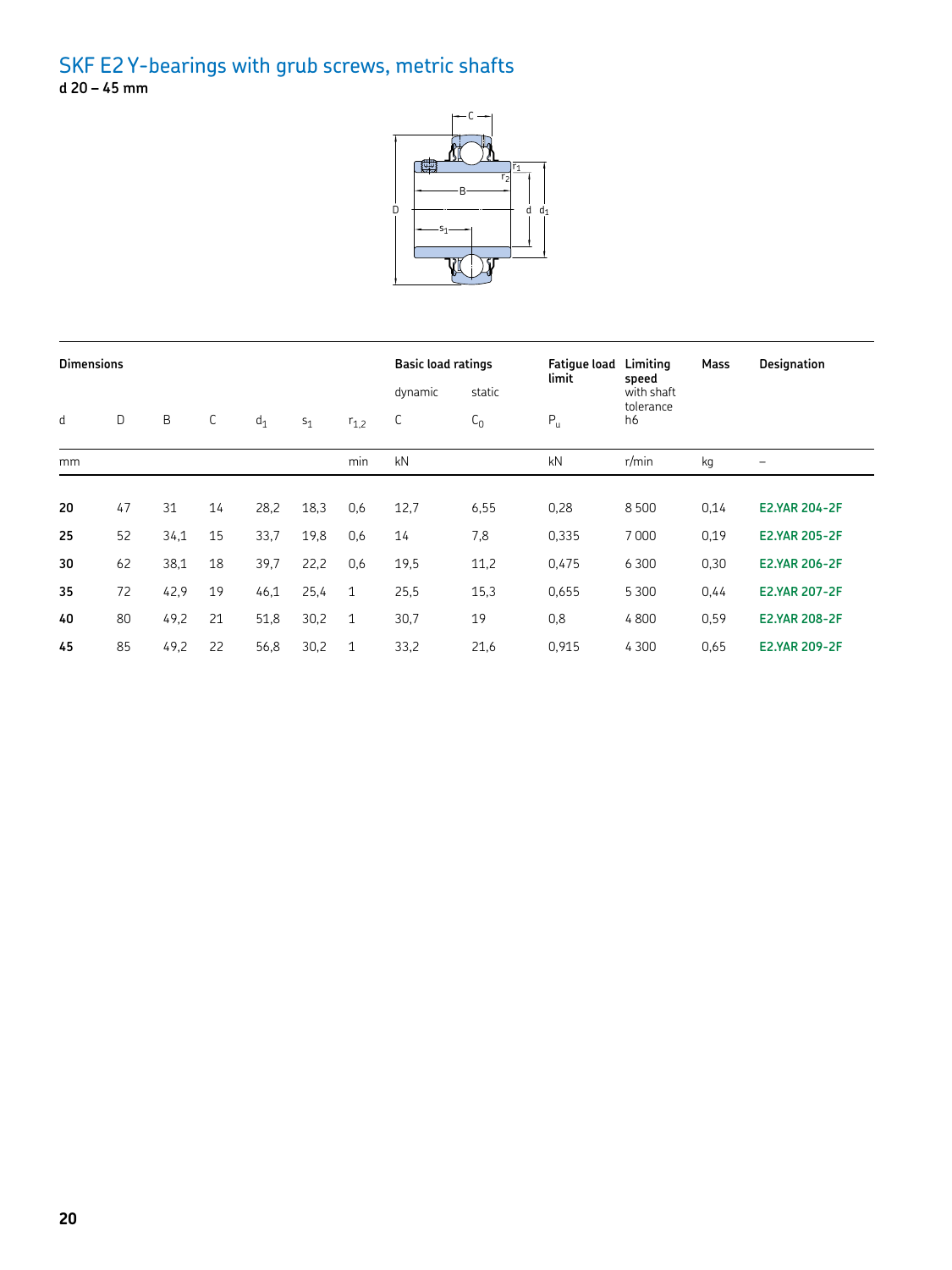#### SKF E2 Y-bearings with grub screws, inch shafts **d** 3/4 **– 1** 3/4 **in.**



| <b>Dimensions</b>            |          |              |          |              |                |                     | <b>Basic load ratings</b> |              | <b>Fatique load Limiting</b><br>limit | speed                   | Mass         | <b>Designation</b>                     |
|------------------------------|----------|--------------|----------|--------------|----------------|---------------------|---------------------------|--------------|---------------------------------------|-------------------------|--------------|----------------------------------------|
|                              |          |              |          |              |                |                     | dynamic                   | static       |                                       | with shaft<br>tolerance |              |                                        |
| d                            | D        | B            | С        | $d_1$        | S <sub>1</sub> | $r_{1,2}$           | С                         | $C_0$        | $P_{u}$                               | h6                      |              |                                        |
| in./mm                       | mm       |              |          |              |                | min                 | kN                        |              | kN                                    | r/min                   | kg           | $\overline{\phantom{0}}$               |
| 3/4<br>19,05                 | 47       | 31           | 14       | 28,2         | 18,3           | 0,6                 | 12,7                      | 6,55         | 0,28                                  | 8500                    | 0,14         | E2.YAR 204-012-2F                      |
| $^{7}/8$<br>22,225           | 52       | 34,1         | 15       | 33,7         | 19,8           | 0,6                 | 14                        | 7,8          | 0,335                                 | 7000                    | 0,21         | E2.YAR 205-014-2F                      |
| 15/16<br>23,813              | 52       | 34,1         | 15       | 33,7         | 19,8           | 0,6                 | 14                        | 7,8          | 0,335                                 | 7000                    | 0,2          | E2.YAR 205-015-2F                      |
| 1<br>25,4                    | 52       | 34,1         | 15       | 33,7         | 19,8           | 0,6                 | 14                        | 7,8          | 0,335                                 | 7000                    | 0,18         | E2.YAR 205-100-2F                      |
| $1^{1/16}$<br>26,988         | 62       | 38,1         | 18       | 39.7         | 22,2           | 0,6                 | 19,5                      | 11,2         | 0,475                                 | 6300                    | 0,34         | E2.YAR 206-101-2F                      |
| $1^{1/8}$<br>28,575          | 62       | 38,1         | 18       | 39,7         | 22,2           | 0,6                 | 19,5                      | 11,2         | 0,475                                 | 6 3 0 0                 | 0,32         | E2.YAR 206-102-2F                      |
| $1^{3/16}$<br>30,163         | 62       | 38,1         | 18       | 39,7         | 22.2           | 0.6                 | 19,5                      | 11,2         | 0.475                                 | 6300                    | 0,29         | E2.YAR 206-103-2F                      |
| $1^{1/4}$<br>31,75           | 62<br>72 | 38,1<br>42,9 | 18<br>19 | 39,7<br>46,1 | 22,2<br>25,4   | 0,6<br>$\mathbf{1}$ | 19,5<br>25,5              | 11,2<br>15,3 | 0.475<br>0,655                        | 6300<br>5 3 0 0         | 0,27<br>0,5  | E2.YAR 206-104-2F<br>E2.YAR 207-104-2F |
| 1 <sup>5</sup> /16<br>33,338 | 72       | 42,9         | 19       | 46,1         | 25,4           | 1                   | 25,5                      | 15,3         | 0,655                                 | 5 3 0 0                 | 0.47         | E2.YAR 207-105-2F                      |
| $1^{3}/8$<br>34,925          | 72       | 42.9         | 19       | 46,1         | 25.4           | 1                   | 25,5                      | 15,3         | 0.655                                 | 5 3 0 0                 | 0,44         | E2.YAR 207-106-2F                      |
| 17/16<br>36,513              | 72<br>80 | 42,9<br>49,2 | 19<br>21 | 46,1<br>51,8 | 25,4<br>30.2   | 1<br>$\mathbf{1}$   | 25,5<br>30,7              | 15,3<br>19   | 0,655<br>0,8                          | 5 3 0 0<br>4800         | 0,41<br>0,68 | E2.YAR 207-107-2F<br>E2.YAR 208-107-2F |
| $1^{1/2}$<br>38,1            | 80<br>85 | 49,2<br>49,2 | 21<br>22 | 51,8<br>56,8 | 30,2<br>30.2   | 1<br>$\mathbf{1}$   | 30,7<br>33,2              | 19<br>21,6   | 0.8<br>0,915                          | 4800<br>4300            | 0.64<br>0,82 | E2.YAR 208-108-2F<br>E2.YAR 209-108-2F |
| $1\frac{9}{16}$<br>39,688    | 80       | 49,2         | 21       | 51,8         | 30,2           | 1                   | 30,7                      | 19           | 0,8                                   | 4800                    | 0,6          | E2.YAR 208-109-2F                      |
| $1^{5/8}$<br>41,275          | 85       | 49,2         | 22       | 56,8         | 30,2           | 1                   | 33,2                      | 21,6         | 0,915                                 | 4300                    | 0,75         | E2.YAR 209-110-2F                      |
| $1^{11/16}$<br>42,863        | 85       | 49,2         | 22       | 56,8         | 30,2           | 1                   | 33,2                      | 21,6         | 0,915                                 | 4300                    | 0,71         | E2.YAR 209-111-2F                      |
| $1^{3/4}$<br>44,45           | 85       | 49,2         | 22       | 56,8         | 30,2           | 1                   | 33,2                      | 21,6         | 0,915                                 | 4300                    | 0,67         | E2.YAR 209-112-2F                      |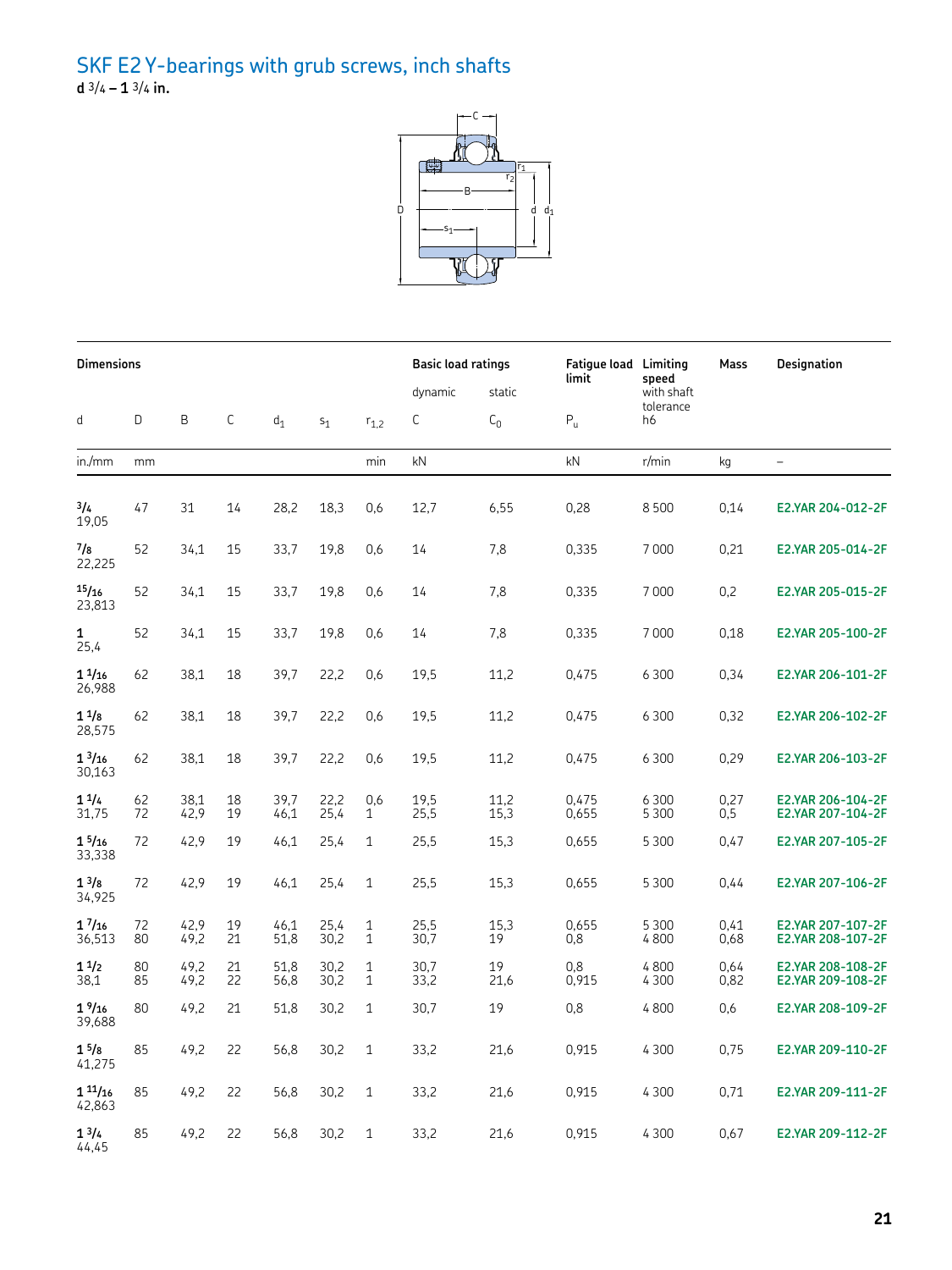### SKF E2 Y-bearings with an eccentric locking collar, metric shafts **d 20 – 45 mm**



|    | <b>Dimensions</b> |      |       |    |       |       |                |                                             | <b>Basic load ratings</b> |        | <b>Fatique load Limiting</b><br>limit<br>speed |                         | Mass | Designation       |
|----|-------------------|------|-------|----|-------|-------|----------------|---------------------------------------------|---------------------------|--------|------------------------------------------------|-------------------------|------|-------------------|
|    |                   |      |       |    |       |       |                |                                             | dynamic                   | static |                                                | with shaft<br>tolerance |      |                   |
| d  | D                 | B    | $B_1$ | C  | $d_1$ | $d_2$ | S <sub>1</sub> | $P_u$<br>$\mathbb{C}$<br>$C_0$<br>$r_{1,2}$ |                           |        |                                                | h <sub>6</sub>          |      |                   |
| mm |                   |      |       |    |       |       |                | min                                         | kN                        |        | kN                                             | r/min                   | kg   |                   |
|    |                   |      |       |    |       |       |                |                                             |                           |        |                                                |                         |      |                   |
| 20 | 47                | 21,5 | 31    | 14 | 28,2  | 32,4  | 24,0           | 0,6                                         | 12,7                      | 6,55   | 0,28                                           | 8500                    | 0,16 | <b>E2.YET 204</b> |
| 25 | 52                | 21,5 | 31    | 15 | 33,7  | 37,4  | 23,5           | 0.6                                         | 14                        | 7,8    | 0,335                                          | 7000                    | 0,19 | <b>E2.YET 205</b> |
| 30 | 62                | 23,8 | 35,7  | 18 | 39,7  | 44,1  | 26,7           | 0,6                                         | 19,5                      | 11,2   | 0,475                                          | 6300                    | 0,30 | <b>E2.YET 206</b> |
| 35 | 72                | 25,4 | 38,9  | 19 | 46,1  | 51,1  | 29,4           | $\mathbf{1}$                                | 25,5                      | 15,3   | 0,655                                          | 5 3 0 0                 | 0,44 | <b>E2.YET 207</b> |
| 40 | 80                | 30,2 | 43,7  | 21 | 51,8  | 56,5  | 33,2           | $\mathbf{1}$                                | 30,7                      | 19     | 0,8                                            | 4800                    | 0,60 | <b>E2.YET 208</b> |
| 45 | 85                | 30,2 | 43,7  | 22 | 56,8  | 62    | 32,7           | 1                                           | 33,2                      | 21,6   | 0,915                                          | 4300                    | 0,66 | <b>E2.YET 209</b> |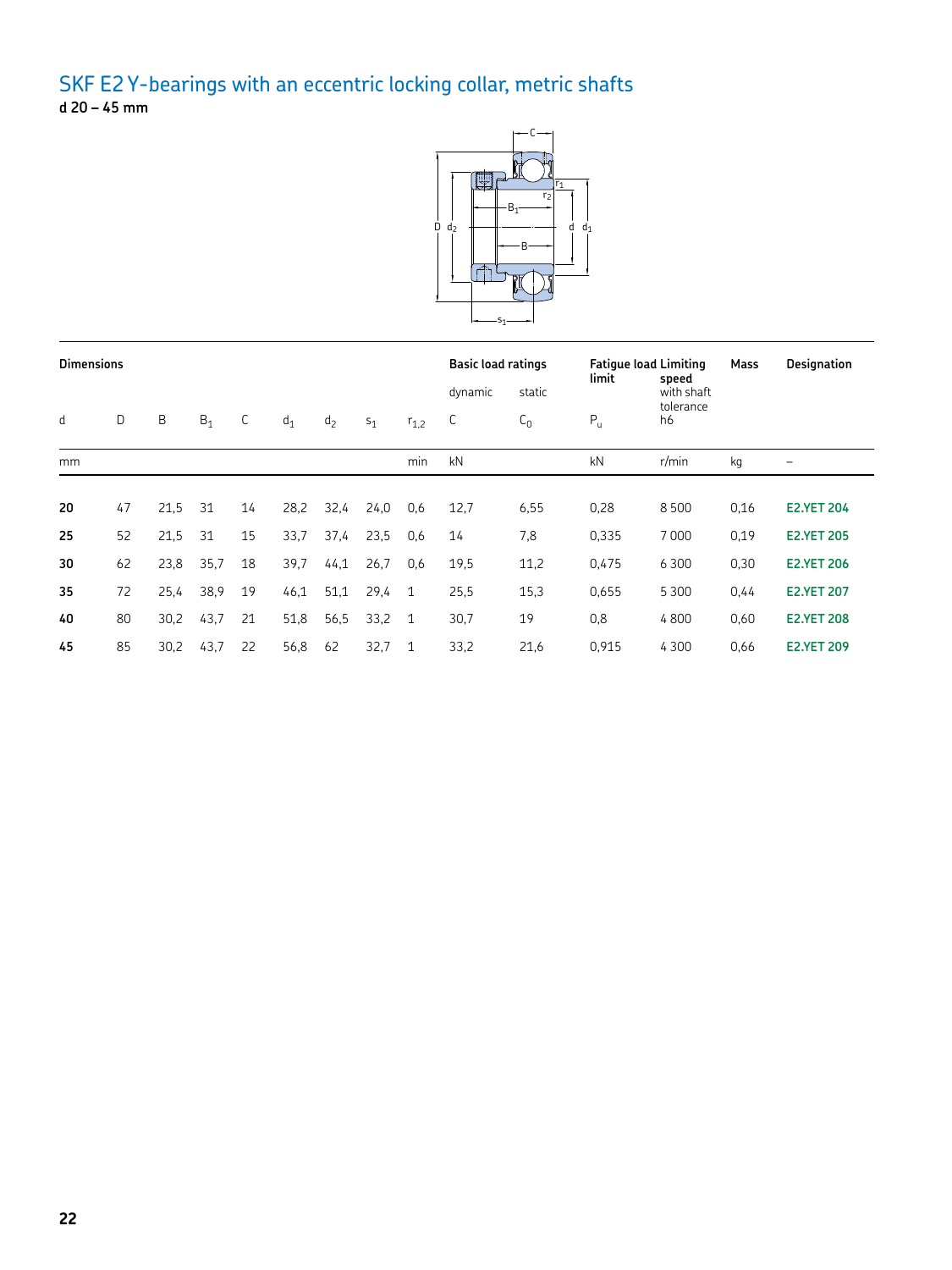#### SKF E2 Y-bearings with an eccentric locking collar, inch shafts **d** 3/4 **– 1** 3/4 **in.**



|                              | <b>Dimensions</b> |              |              |          |              |              |              |             | <b>Basic load ratings</b> |              | <b>Fatigue load</b><br>limit | Limiting<br>speed       | Mass         | <b>Designation</b>               |
|------------------------------|-------------------|--------------|--------------|----------|--------------|--------------|--------------|-------------|---------------------------|--------------|------------------------------|-------------------------|--------------|----------------------------------|
|                              |                   |              |              |          |              |              |              |             | dynamic                   | static       |                              | with shaft<br>tolerance |              |                                  |
| d                            | D                 | B            | $B_1$        | С        | $d_1$        | $d_2$        | $S_1$        | $r_{1,2}$   | С                         | $C_0$        | $P_{u}$                      | h <sub>6</sub>          |              |                                  |
| in./mm                       | mm                |              |              |          |              |              |              | min         | kN                        |              | kN                           | r/min                   | kg           | $\overline{\phantom{0}}$         |
| 3/4<br>19,05                 | 47                | 21,5         | 31           | 14       | 28,2         | 32,4         | 24           | 0,6         | 12,7                      | 6,55         | 0,28                         | 8500                    | 0,16         | E2.YET 204-012                   |
| $\mathbf{1}$<br>25,4         | 52                | 21,5         | 31           | 15       | 33,7         | 37,4         | 23,5         | 0,6         | 14                        | 7,8          | 0,335                        | 7000                    | 0,18         | E2.YET 205-100                   |
| $1^{1/8}$<br>28,575          | 62                | 23,8         | 35,7         | 18       | 39,7         | 44,1         | 26,7         | 0,6         | 19,5                      | 11,2         | 0,475                        | 6300                    | 0,32         | E2.YET 206-102                   |
| 1 <sup>3</sup> /16<br>30,163 | 62                | 23,8         | 35,7         | 18       | 39,7         | 44,1         | 26,7         | 0,6         | 19,5                      | 11,2         | 0,475                        | 6 3 0 0                 | 0,3          | E2.YET 206-103                   |
| $1^{1/4}$<br>31,75           | 62<br>72          | 23,8<br>25,4 | 35,7<br>38,9 | 18<br>19 | 39,7<br>46,1 | 44,1<br>51,1 | 26,7<br>29.4 | 0,6<br>1    | 19,5<br>25,5              | 11,2<br>15,3 | 0,475<br>0.655               | 6 3 0 0<br>5 3 0 0      | 0,27<br>0,48 | E2.YET 206-104<br>E2.YET 207-104 |
| $1^{3}/8$<br>34,925          | 72                | 25,4         | 38,9         | 19       | 46,1         | 51,1         | 29,4         | $\mathbf 1$ | 25,5                      | 15,3         | 0,655                        | 5 3 0 0                 | 0,43         | E2.YET 207-106                   |
| $1^{7}/16$<br>36,513         | 72                | 25,4         | 38,9         | 19       | 46,1         | 51,1         | 29,4         | $\mathbf 1$ | 25,5                      | 15,3         | 0,655                        | 5 3 0 0                 | 0,4          | E2.YET 207-107                   |
| $1^{1/2}$<br>38,1            | 80                | 30,2         | 43,7         | 21       | 51,8         | 56,5         | 33,2         | $\mathbf 1$ | 30,7                      | 19           | 0,8                          | 4800                    | 0,62         | E2.YET 208-108                   |
| $1^{11/16}$<br>42,863        | 85                | 30,2         | 43,7         | 22       | 56,8         | 62           | 32.7         | $\mathbf 1$ | 33,2                      | 21,6         | 0,915                        | 4300                    | 0,69         | E2.YET 209-111                   |
| $1^{3/4}$<br>44,45           | 85                | 30,2         | 43,7         | 22       | 56,8         | 62           | 32,7         | 1           | 33,2                      | 21,6         | 0,915                        | 4 3 0 0                 | 0,65         | E2.YET 209-112                   |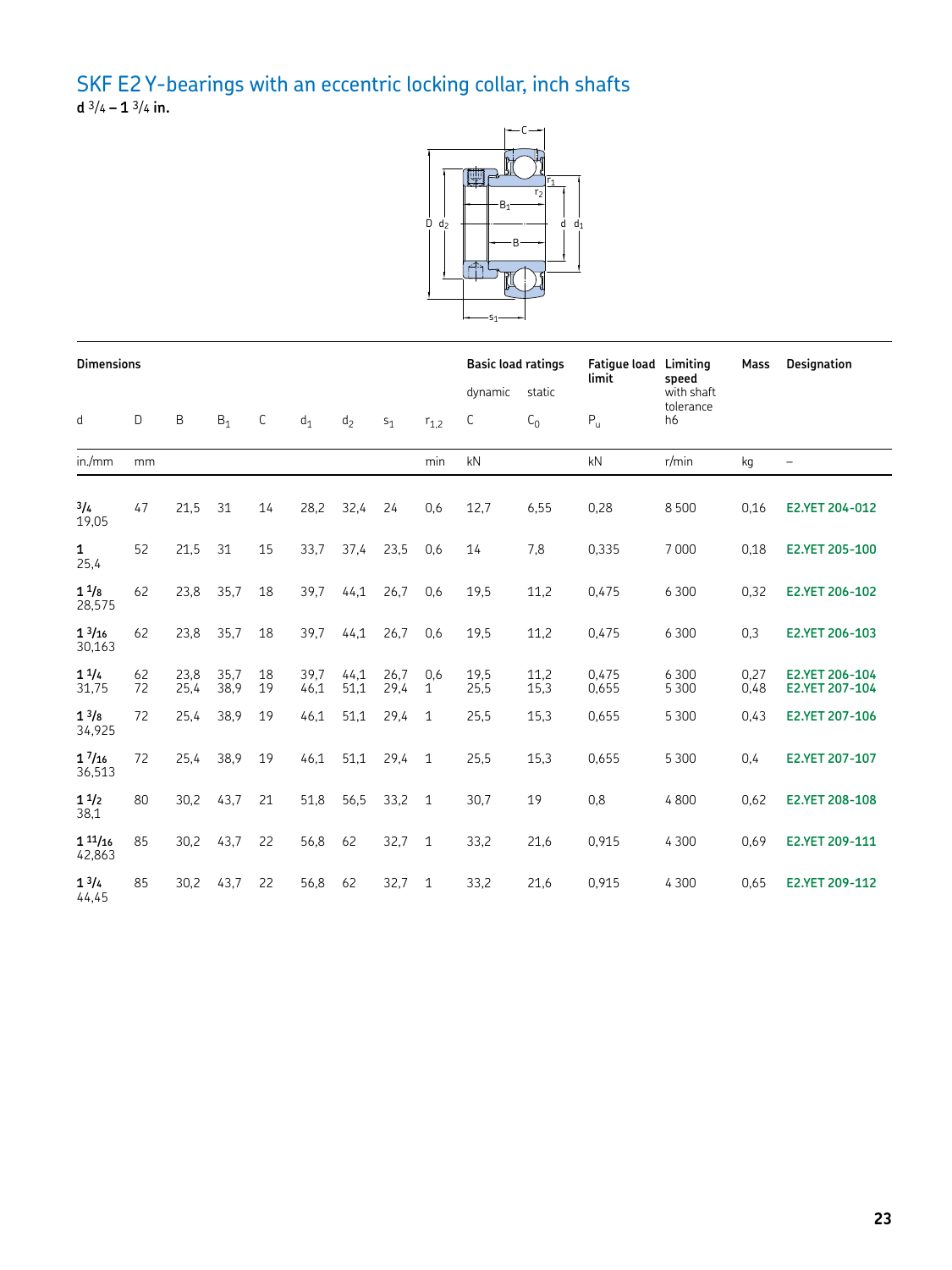## SKF E2 Y-bearings with SKF ConCentra locking method, metric shafts **d 25 – 45 mm**



|    | <b>Dimensions</b> |                     |    |                       |                |                       | <b>Basic load ratings</b> |        | <b>Fatique load</b><br>limit | Limiting<br>speed | Mass | <b>Designation</b>       |
|----|-------------------|---------------------|----|-----------------------|----------------|-----------------------|---------------------------|--------|------------------------------|-------------------|------|--------------------------|
|    |                   |                     |    |                       |                |                       | dynamic                   | static |                              |                   |      |                          |
| d  | D                 | $B_1$ <sup>1)</sup> | С  | $d_1$                 | d <sub>2</sub> | $s_1$ 1)              | C                         | $C_0$  | $P_u$                        |                   |      |                          |
| mm |                   | $\tilde{}$          |    | $\tilde{\phantom{a}}$ |                | $\tilde{\phantom{a}}$ | kN                        |        | kN                           | r/min             | kg   | $\overline{\phantom{m}}$ |
|    |                   |                     |    |                       |                |                       |                           |        |                              |                   |      |                          |
| 25 | 52                | 33,2                | 15 | 33,7                  | 41,7           | 21,0                  | 14                        | 7,8    | 0.335                        | 8500              | 0,18 | E2.YSP 205 SB-2F         |
| 30 | 62                | 37                  | 18 | 39,7                  | 48             | 23,0                  | 19,5                      | 11,2   | 0,475                        | 7500              | 0,3  | E2.YSP 206 SB-2F         |
| 35 | 72                | 39,5                | 19 | 46,1                  | 57             | 24,3                  | 25,5                      | 15,3   | 0,655                        | 6300              | 0,44 | <b>E2.YSP 207 SB-2F</b>  |
| 40 | 80                | 42,9                | 21 | 51,8                  | 62             | 25,9                  | 30,7                      | 19     | 0,8                          | 5600              | 0,59 | <b>E2.YSP 208 SB-2F</b>  |
| 45 | 85                | 44                  | 22 | 56,8                  | 67             | 26,5                  | 33,2                      | 21,6   | 0,915                        | 5 0 0 0           | 0,64 | E2.YSP 209 SB-2F         |

1) Width/distance before the grub screw is tightened (sleeve and inner ring bore at starting position).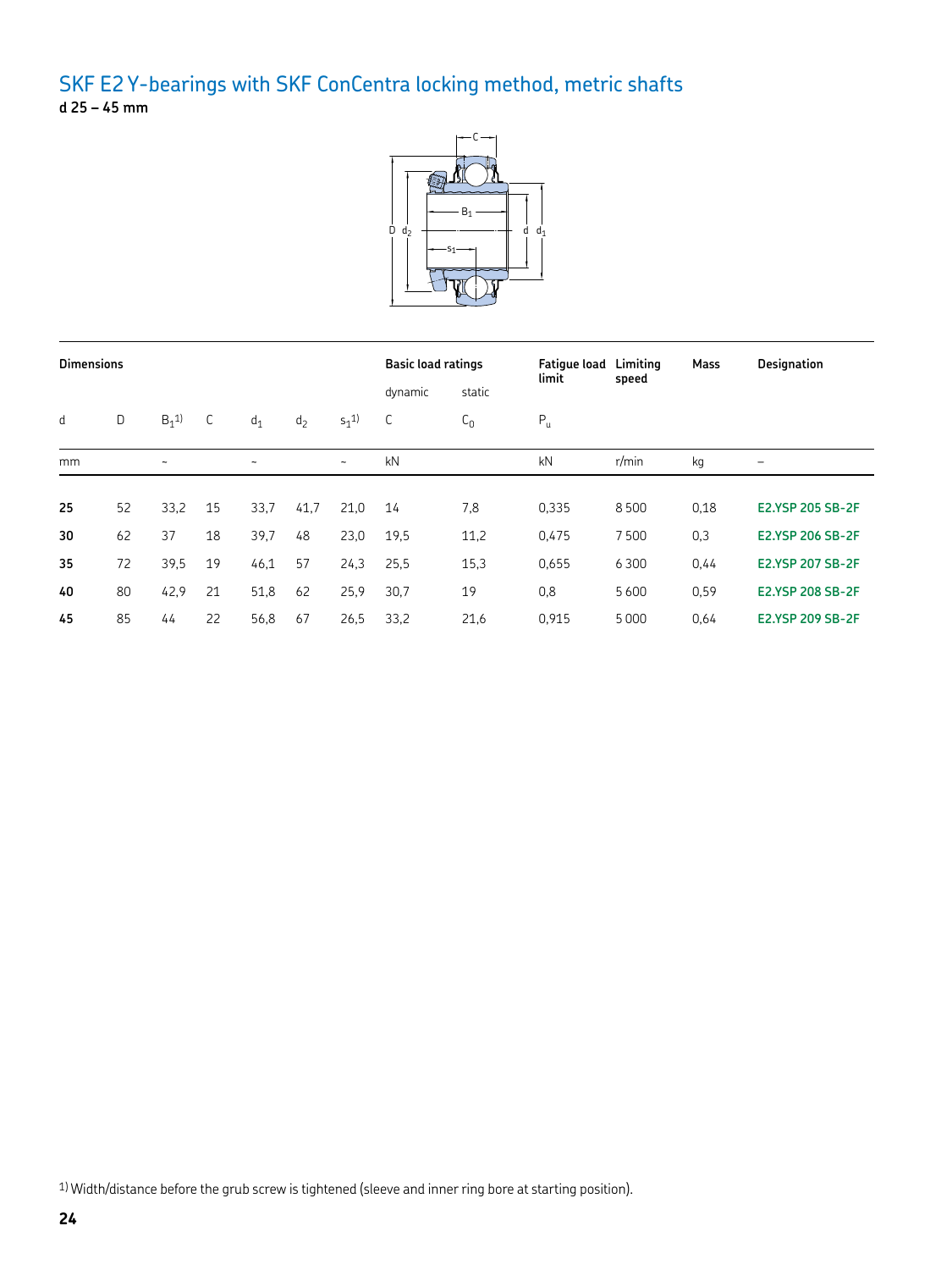## SKF E2 Y-bearings with SKF ConCentra locking method, inch shafts **d 1 – 1** 1/16 **in.**



|                           | <b>Dimensions</b> |                     |    |                       |                |            | <b>Basic load ratings</b><br>limit |        | <b>Fatique load Limiting</b> | speed   | Mass | <b>Designation</b>   |
|---------------------------|-------------------|---------------------|----|-----------------------|----------------|------------|------------------------------------|--------|------------------------------|---------|------|----------------------|
|                           |                   |                     |    |                       |                |            | dynamic                            | static |                              |         |      |                      |
| d                         | D                 | $B_1$ <sup>1)</sup> | С  | $d_1$                 | d <sub>2</sub> | $s_1$ 1)   | С                                  | $C_0$  | $P_{u}$                      |         |      |                      |
| in./mm                    | mm                | $\tilde{}$          |    | $\tilde{\phantom{a}}$ |                | $\tilde{}$ | kN                                 |        |                              | r/min   | kg   | $\qquad \qquad -$    |
| 1<br>25,4                 | 52                | 33,2                | 15 | 33,7                  | 41,7           | 21         | 14                                 | 7,8    | 0,335                        | 8500    | 0,18 | E2.YSP 205-100 SB-2F |
| $1^{3/16}$<br>30,163      | 62                | 37                  | 18 | 39,7                  | 48             | 23         | 19,5                               | 11,2   | 0,475                        | 7500    | 0,29 | E2.YSP 206-103 SB-2F |
| $1^{1/4}$<br>31,75        | 72                | 39,5                | 19 | 46,1                  | 57             | 24,3       | 25,5                               | 15,3   | 0,655                        | 6 3 0 0 | 0,49 | E2.YSP 207-104 SB-2F |
| $1^{3}/8$<br>34,925       | 72                | 39,5                | 19 | 46,1                  | 57             | 24,3       | 25,5                               | 15,3   | 0,655                        | 6 3 0 0 | 0.44 | E2.YSP 207-106 SB-2F |
| 17/16<br>36,513           | 72                | 39,5                | 19 | 46,1                  | 57             | 24,3       | 25,5                               | 15,3   | 0,655                        | 6 3 0 0 | 0,41 | E2.YSP 207-107 SB-2F |
| 1 <sup>1</sup> /2<br>38,1 | 80                | 42,9                | 21 | 51,8                  | 62             | 25,9       | 30,7                               | 19     | 0,8                          | 5600    | 0,58 | E2.YSP 208-108 SB-2F |
| $1^{11/16}$<br>42,863     | 85                | 44                  | 22 | 56,8                  | 67             | 26,5       | 33,2                               | 21,6   | 0,915                        | 5 0 0 0 | 0,69 | E2.YSP 209-111 SB-2F |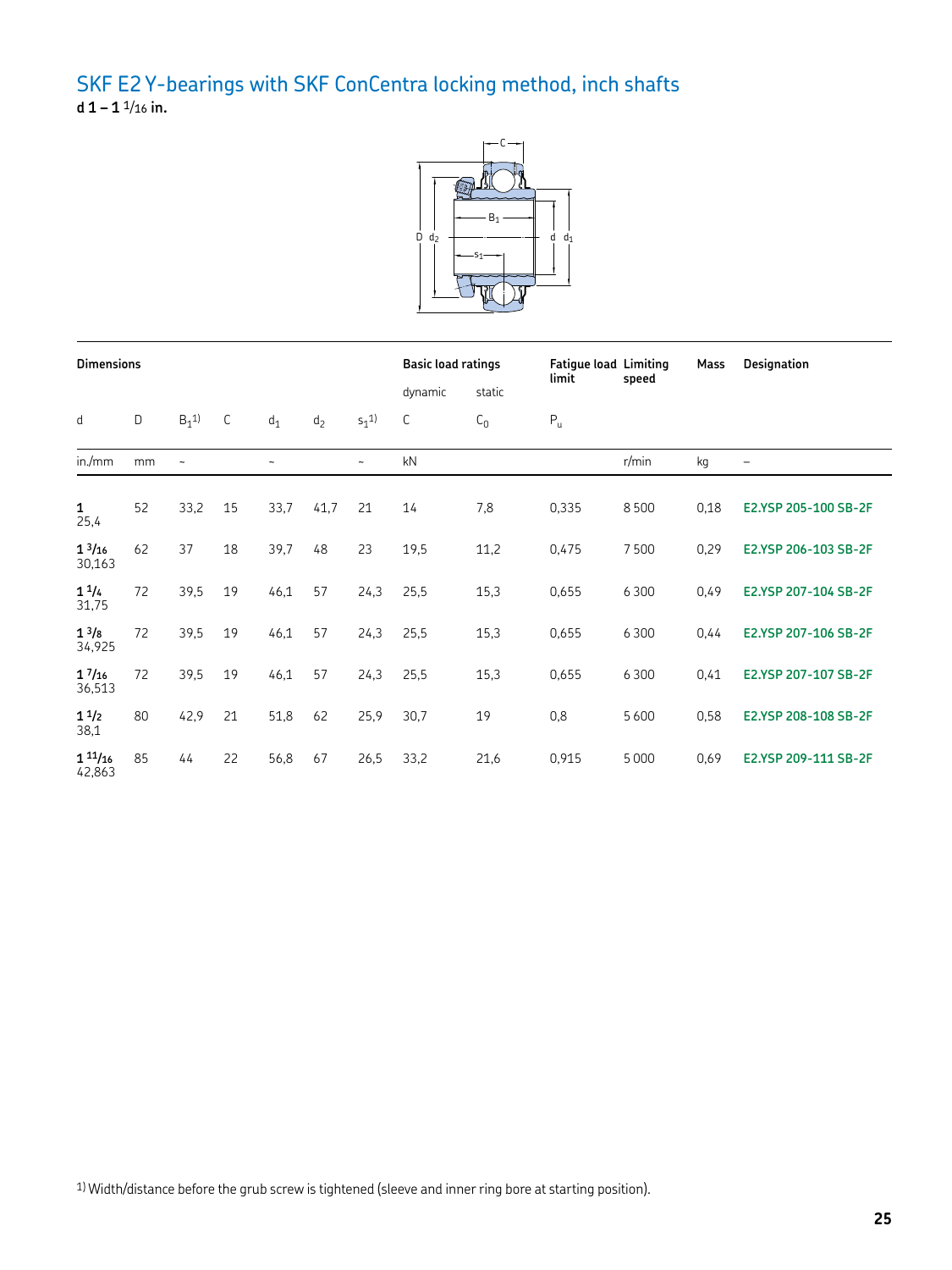## SKF E2 Y-bearing units with square flanged composite housing and eccentric locking collar, for metric shafts

**d 20 – 40 mm**



#### **Dimensions**

| d  | $A_1$ | A <sub>2</sub> | $B_1$ | Da    | J     |     | N    | G   | S <sub>1</sub> |      | A <sub>5</sub> |
|----|-------|----------------|-------|-------|-------|-----|------|-----|----------------|------|----------------|
| mm |       |                |       |       |       |     |      |     |                |      |                |
|    |       |                |       |       |       |     |      |     |                |      |                |
| 20 | 30    | 15             | 31    | 68,3  | 63.5  | 86  | 12,3 | M10 | 23,9           | 42,9 | 18,5           |
| 25 | 31    | 15             | 30,9  | 74,6  | 70    | 95  | 12,3 | M10 | 23,4           | 42,4 | 18             |
| 30 | 33    | 15,3           | 35,6  | 93,7  | 82,5  | 108 | 12,3 | M10 | 26,6           | 46,6 | 20             |
| 35 | 35    | 17             | 38,8  | 106,4 | 92    | 118 | 14,8 | M12 | 29,3           | 50,3 | 22             |
| 40 | 39    | 17             | 43,6  | 115,9 | 101,5 | 130 | 14,8 | M12 | 33,1           | 57,1 | 23,5           |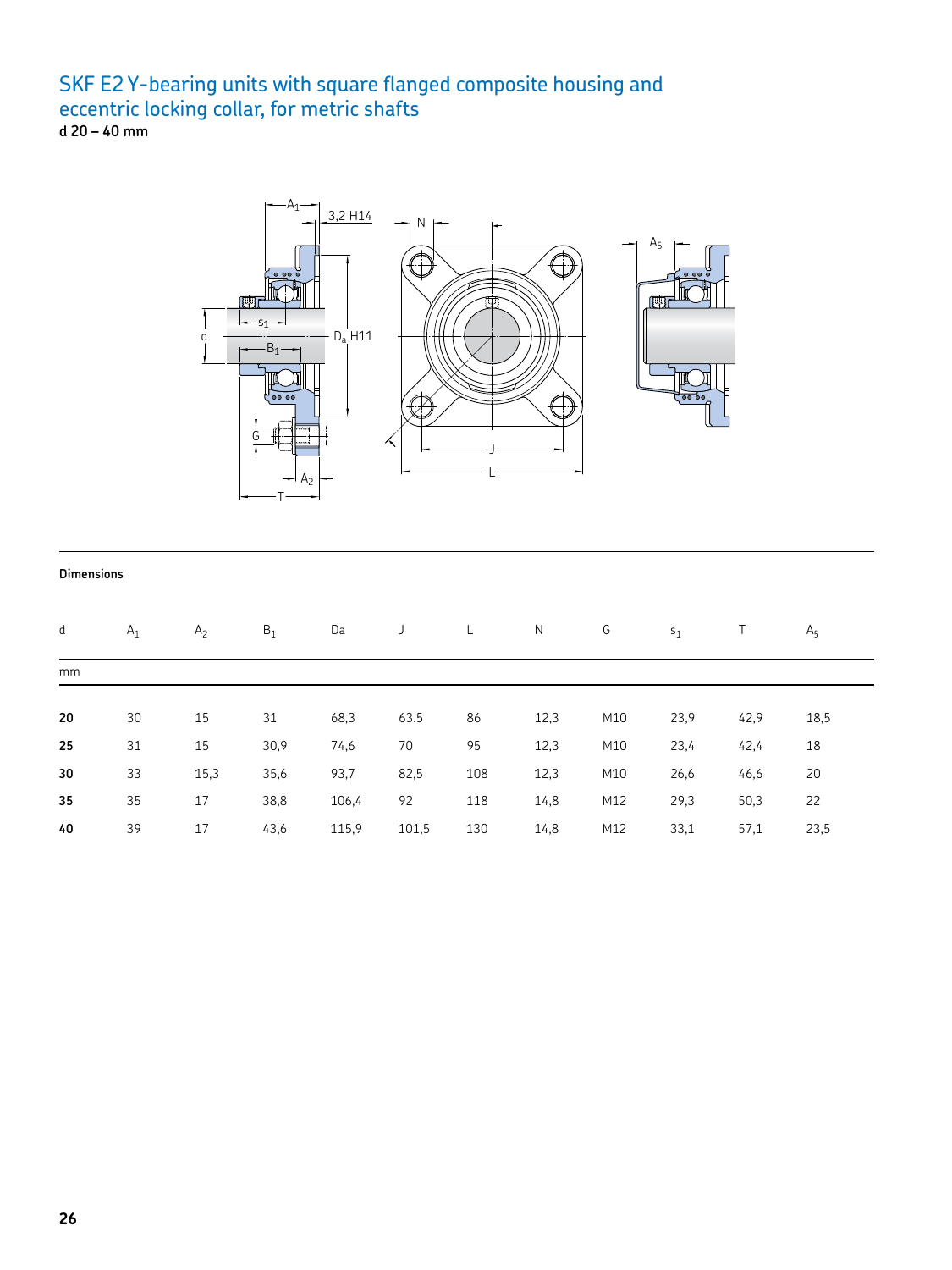| <b>Basic load ratings</b> |        | Fatique<br>load limit | Limiting<br>speed | Mass | Housing<br>designation | Bearing<br>designation | Appropriate end<br>cover designation | <b>Unit</b><br>designation |
|---------------------------|--------|-----------------------|-------------------|------|------------------------|------------------------|--------------------------------------|----------------------------|
| dynamic                   | static |                       |                   |      |                        |                        |                                      |                            |
| C                         | $C_0$  | $P_u$                 |                   |      |                        |                        |                                      |                            |
| kN                        |        | kN                    | r/min             | kg   | $\qquad \qquad -$      | $\qquad \qquad -$      | -                                    | $\overline{\phantom{m}}$   |
|                           |        |                       |                   |      |                        |                        |                                      |                            |
| 12,7                      | 6,55   | 0,28                  | 8500              | 0,28 | <b>FYK 504</b>         | E2.YET 204             | <b>ECY 204</b>                       | <b>FYK 20 FE</b>           |
| 14                        | 7,8    | 0,335                 | 7000              | 0,33 | <b>FYK 505</b>         | E2.YET 205             | <b>ECY 205</b>                       | <b>FYK 25 FE</b>           |
| 19,5                      | 11,2   | 0,475                 | 6300              | 0,51 | <b>FYK 506</b>         | E2.YET 206             | <b>ECY 206</b>                       | <b>FYK 30 FE</b>           |
| 25,5                      | 15,3   | 0.655                 | 5 3 0 0           | 0,68 | <b>FYK 507</b>         | E2.YET 207             | <b>ECY 207</b>                       | <b>FYK 35 FE</b>           |
| 30.7                      | 19     | 0,8                   | 4800              | 0,88 | <b>FYK 508</b>         | <b>E2.YET 208</b>      | <b>ECY 208</b>                       | <b>FYK 40 FE</b>           |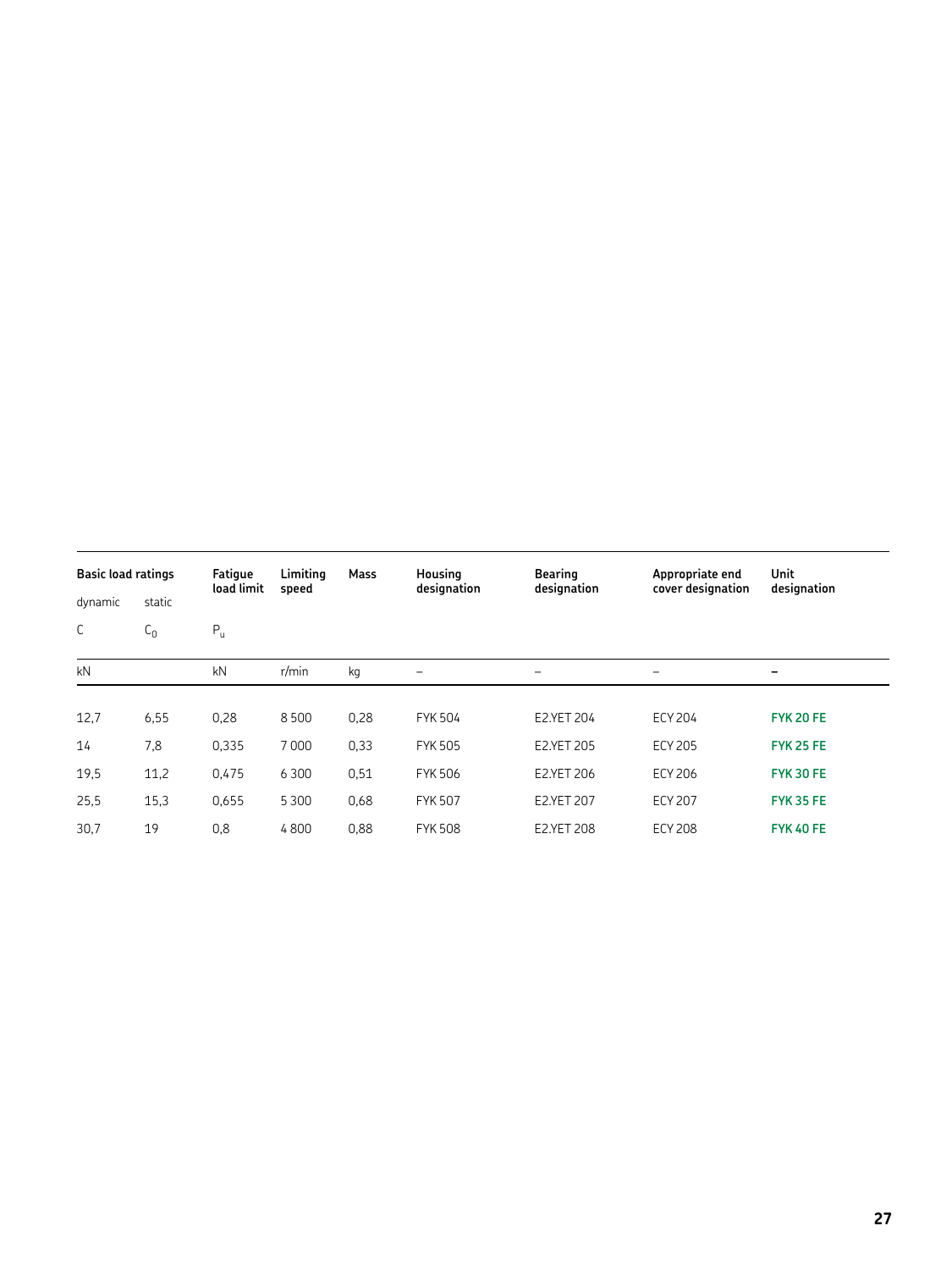## SKF E2 Y-bearing units with square flanged composite housing and SKF ConCentra locking method, for metric shafts

**d 25 – 40 mm**



#### **Dimensions**

| d  | $A_1$ | A <sub>2</sub> | $B_1$ <sup>1)</sup>   | Da    | J     |     | N    | G   | $s_1$ <sup>1</sup>    |      | A <sub>5</sub> |
|----|-------|----------------|-----------------------|-------|-------|-----|------|-----|-----------------------|------|----------------|
| mm |       |                | $\tilde{\phantom{a}}$ |       |       |     |      |     | $\tilde{\phantom{a}}$ |      |                |
|    |       |                |                       |       |       |     |      |     |                       |      |                |
| 25 | 31    | 15             | 33,2                  | 74,6  | 70    | 95  | 12,3 | M10 | 21,2                  | 40,2 | 18             |
| 30 | 33    | 15,3           | 37                    | 93,7  | 82,5  | 108 | 12,3 | M10 | 23,2                  | 43,2 | 20             |
| 35 | 35    | 17             | 39,5                  | 106,4 | 92    | 118 | 14,8 | M12 | 24,5                  | 45,5 | 22             |
| 40 | 39    | 17             | 42,9                  | 115,9 | 101,5 | 130 | 14,8 | M12 | 26,2                  | 50,2 | 23,5           |

1) Width/distance before the grub screw is tightened (sleeve and inner ring bore at starting position).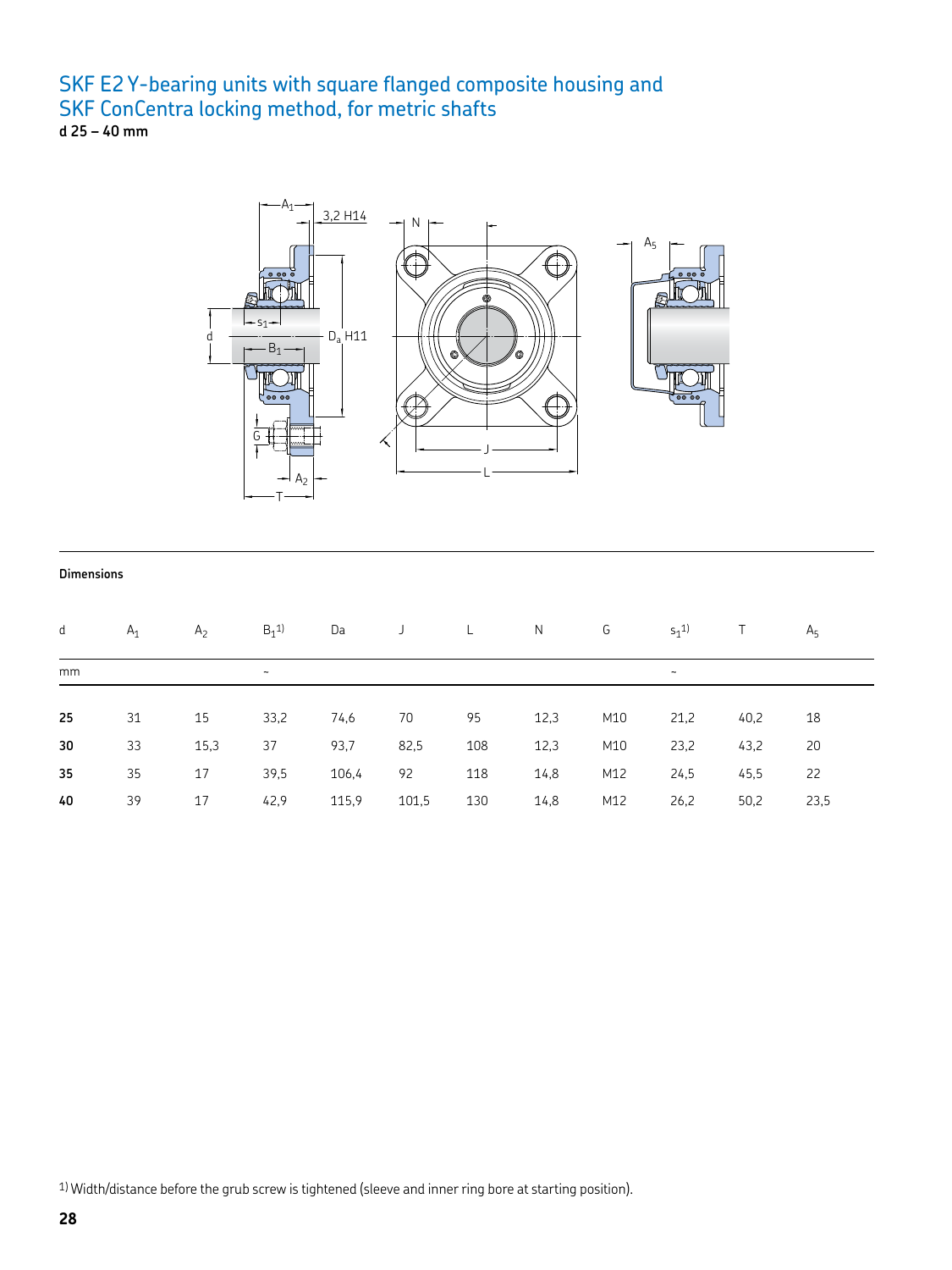| <b>Basic load ratings</b> |                | Fatigue<br>load limit | Limitina<br>speed | Mass | <b>Housing</b><br>designation | Bearing<br>designation | Appropriate end<br>cover designation | Unit<br>designation |
|---------------------------|----------------|-----------------------|-------------------|------|-------------------------------|------------------------|--------------------------------------|---------------------|
| dynamic                   | static         |                       |                   |      |                               |                        |                                      |                     |
| C                         | L <sub>0</sub> | $P_u$                 |                   |      |                               |                        |                                      |                     |
| kN                        |                | kN                    | r/min             | kg   |                               |                        | $\qquad \qquad$                      |                     |
|                           |                |                       |                   |      |                               |                        |                                      |                     |
| 14                        | 7,8            | 0,335                 | 8500              | 0,32 | <b>FYK 505</b>                | E2.YSP 205 SB-2F       | <b>ECY 205</b>                       | FYK 25 LEF          |
| 19,5                      | 11,2           | 0.475                 | 7500              | 0,49 | <b>FYK 506</b>                | E2.YSP 206 SB-2F       | ECY 206                              | FYK 30 LEF          |
| 25,5                      | 15,3           | 0.655                 | 6300              | 0,68 | <b>FYK 507</b>                | E2.YSP 207 SB-2F       | <b>ECY 207</b>                       | FYK 35 LEF          |
| 30.7                      | 19             | 0,8                   | 5600              | 0,87 | <b>FYK 508</b>                | E2.YSP 208 SB-2F       | ECY 208                              | FYK 40 LEF          |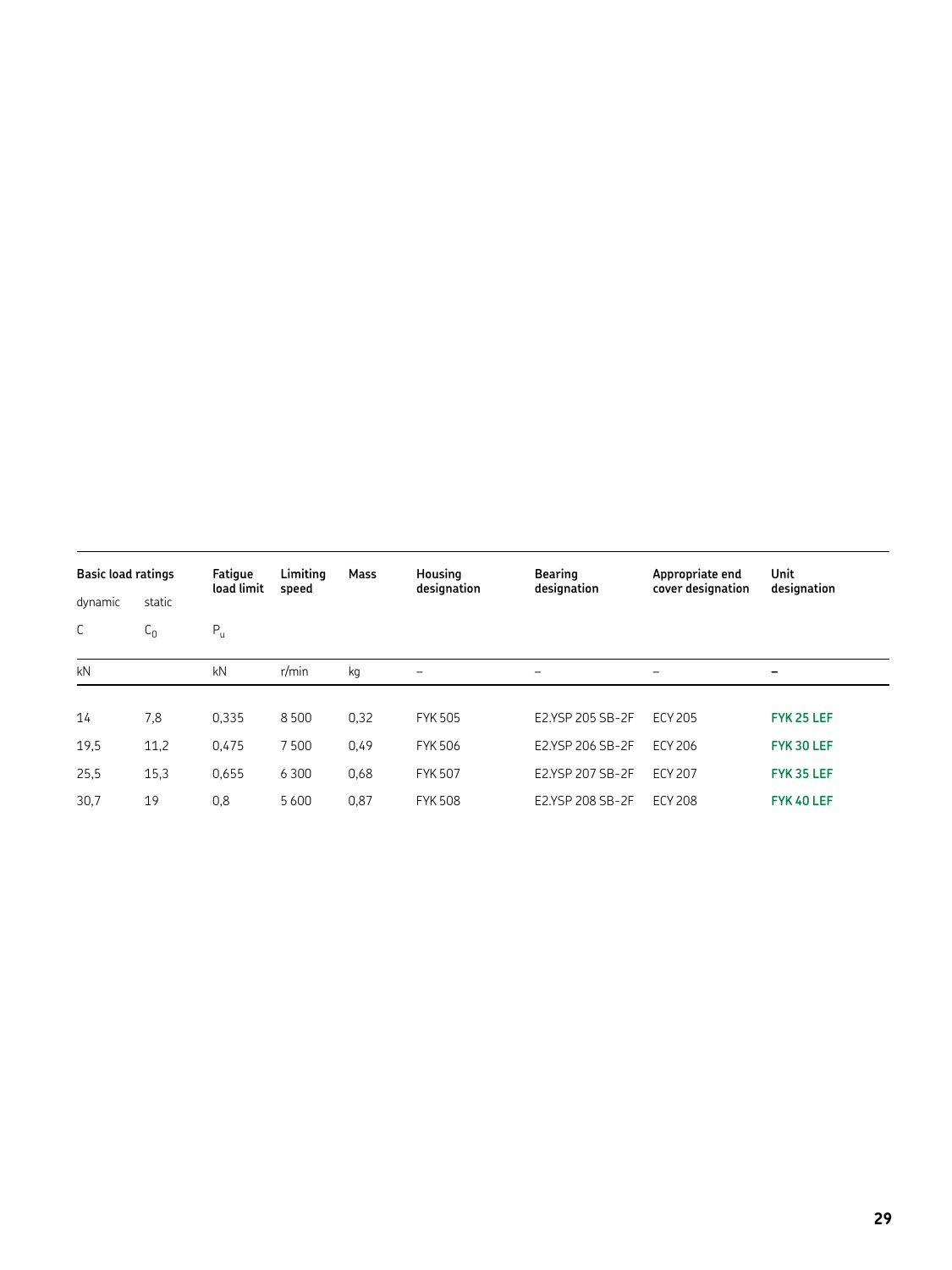## SKF E2 Y-bearing units with square flanged composite housing and grub screws, for metric shafts

**d 25 – 40 mm**



#### **Dimensions**

| d  | $A_1$ | A <sub>2</sub> | B    | Da    |       |     | $\mathsf{N}$ | G   | S <sub>1</sub> |      | A <sub>5</sub> |
|----|-------|----------------|------|-------|-------|-----|--------------|-----|----------------|------|----------------|
| mm |       |                |      |       |       |     |              |     |                |      |                |
|    |       |                |      |       |       |     |              |     |                |      |                |
| 20 | 30    | 15             | 31   | 68,3  | 63,5  | 86  | 12,3         | M10 | 18,3           | 37,3 | 18,5           |
| 25 | 31    | 15             | 34,1 | 74,6  | 70    | 95  | 12,3         | M10 | 19,8           | 38,8 | 18             |
| 30 | 33    | 15,3           | 38,1 | 93,7  | 82,5  | 108 | 12,3         | M10 | 22,2           | 42,2 | 20             |
| 35 | 35    | 17             | 42,9 | 106,4 | 92    | 118 | 14,8         | M12 | 25,4           | 46,4 | 22             |
| 40 | 39    | 17             | 49,2 | 115,9 | 101,5 | 130 | 14,8         | M12 | 30,2           | 54,2 | 23,5           |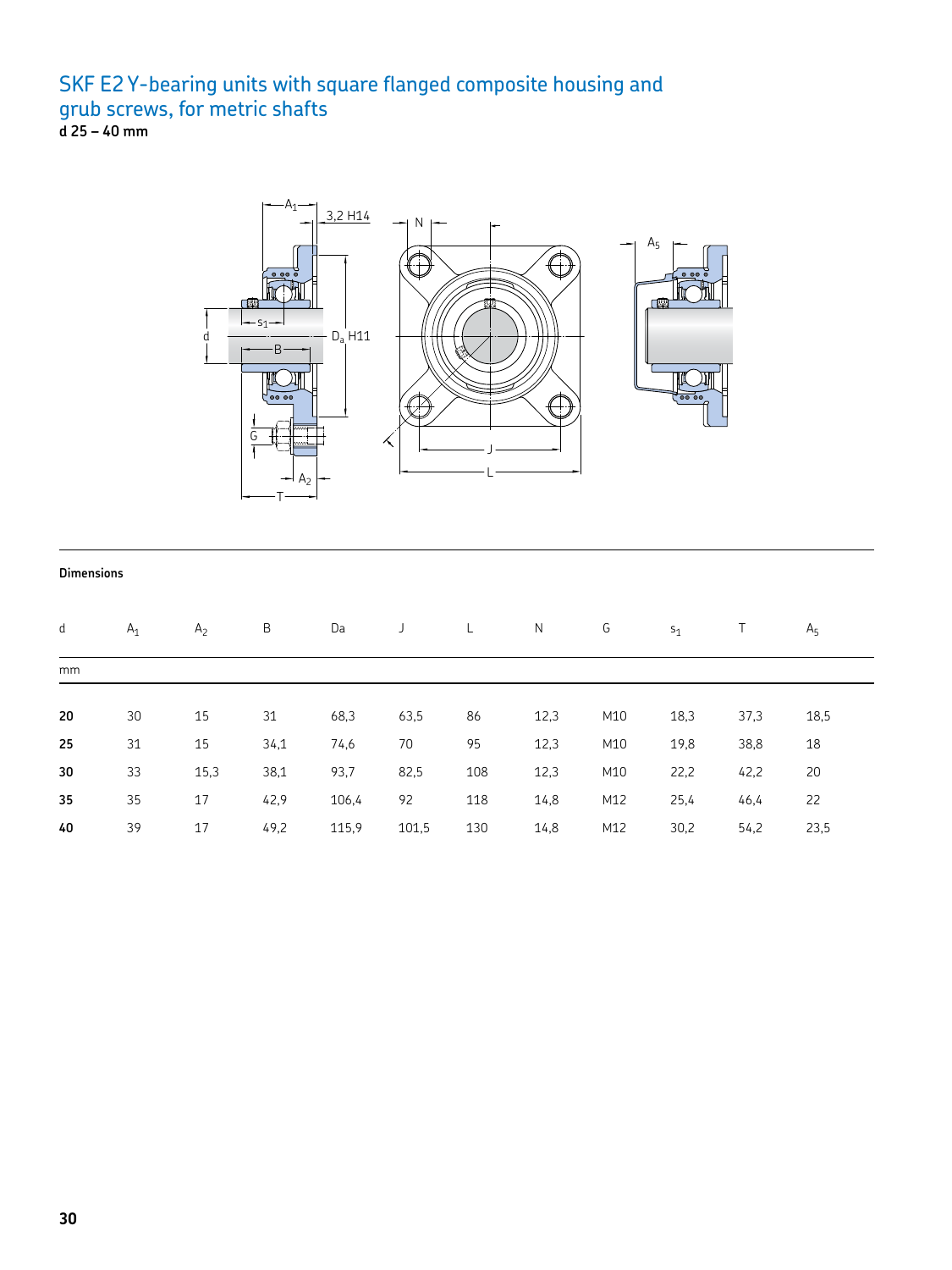| <b>Basic load ratings</b> |        | Fatique<br>load limit | Limitina<br>speed | Mass | Housing<br>designation | Bearing<br>designation | Appropriate end<br>cover designation | <b>Unit</b><br>designation |
|---------------------------|--------|-----------------------|-------------------|------|------------------------|------------------------|--------------------------------------|----------------------------|
| dynamic                   | static |                       |                   |      |                        |                        |                                      |                            |
| C                         | $C_0$  | $P_u$                 |                   |      |                        |                        |                                      |                            |
| kN                        |        | kN                    | r/min             | kg   |                        | -                      | -                                    | -                          |
|                           |        |                       |                   |      |                        |                        |                                      |                            |
| 12,7                      | 6,55   | 0,28                  | 8500              | 0,26 | <b>FYK 504</b>         | E2.YAR 204-2F          | <b>ECY 204</b>                       | FYK 20 TEF                 |
| 14                        | 7,8    | 0,335                 | 7000              | 0,33 | <b>FYK 505</b>         | E2.YAR 205-2F          | <b>ECY 205</b>                       | FYK 25 TEF                 |
| 19,5                      | 11,2   | 0,475                 | 6300              | 0,49 | <b>FYK 506</b>         | E2.YAR 206-2F          | <b>ECY 206</b>                       | FYK 30 TEF                 |
| 25,5                      | 15,3   | 0,655                 | 5300              | 0,67 | <b>FYK 507</b>         | E2.YAR 207-2F          | <b>ECY 207</b>                       | FYK 35 TEF                 |
| 30,7                      | 19     | 0,8                   | 4800              | 0,88 | <b>FYK 508</b>         | E2.YAR 208-2F          | <b>ECY 208</b>                       | FYK 40 TEF                 |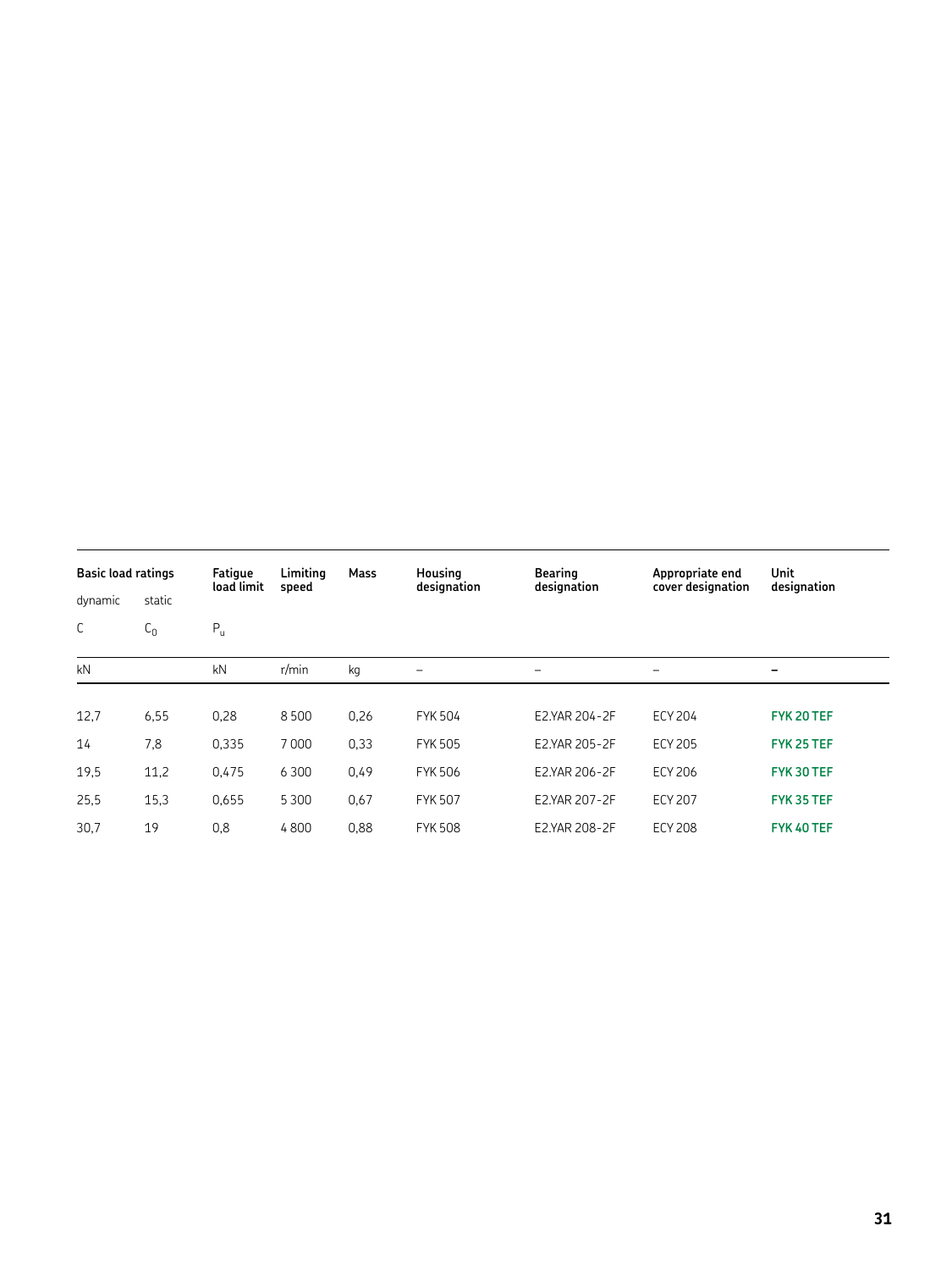#### SKF E2 Y-bearing units with oval flanged composite housing and eccentric locking collar, for metric shafts **d 20 – 35 mm**



#### **Dimensions**

| d  | $A_1$ | A <sub>2</sub> | $B_1$ | Da   | H     | J     | $\mathsf{L}$ | N    | G   | S <sub>1</sub> |      | A <sub>5</sub> |
|----|-------|----------------|-------|------|-------|-------|--------------|------|-----|----------------|------|----------------|
| mm |       |                |       |      |       |       |              |      |     |                |      |                |
|    |       |                |       |      |       |       |              |      |     |                |      |                |
| 20 | 29,5  | 15             | 31    | 50,8 | 112   | 90    | 60,5         | 12,3 | M10 | 23,9           | 42,9 | 18.5           |
| 25 | 30    | 15             | 30,9  | 63,5 | 124   | 99    | 70           | 12,3 | M10 | 23,4           | 42,4 | 18             |
| 30 | 33    | 15             | 35,6  | 76,2 | 142,5 | 116,5 | 83           | 12,3 | M10 | 26,6           | 46,6 | 20             |
| 35 | 35    | 17             | 38,8  | 88,9 | 156   | 130   | 96           | 14,8 | M12 | 29,3           | 50,3 | 22             |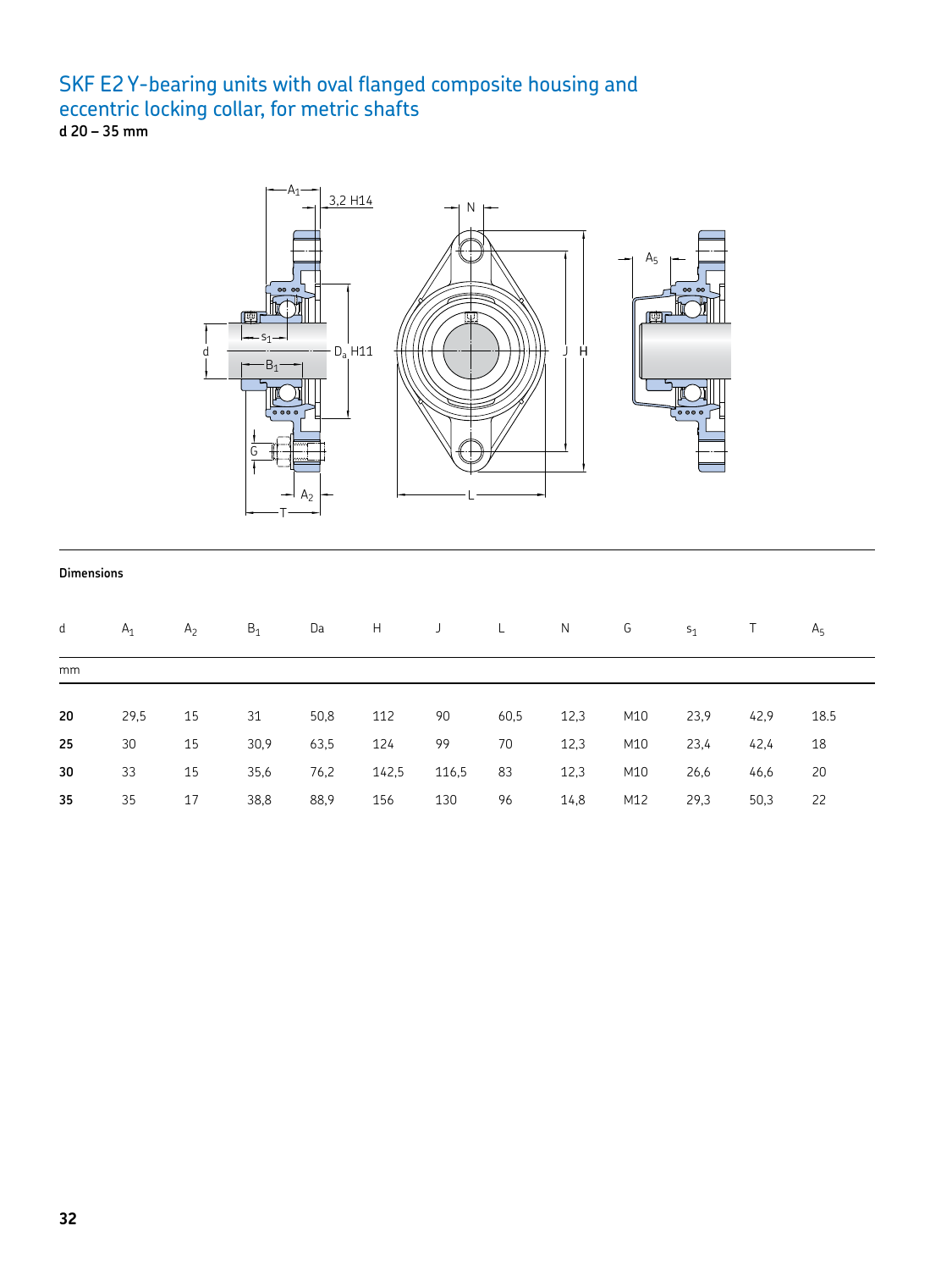| <b>Basic load ratings</b> |        | Fatique<br>load limit | Limitina<br>speed | Mass | <b>Housing</b><br>designation | Bearing<br>designation | Appropriate end<br>cover designation | Unit<br>designation |
|---------------------------|--------|-----------------------|-------------------|------|-------------------------------|------------------------|--------------------------------------|---------------------|
| dynamic                   | static |                       |                   |      |                               |                        |                                      |                     |
| C                         | $C_0$  | $P_u$                 |                   |      |                               |                        |                                      |                     |
| kN                        |        | kN                    | r/min             | kg   |                               | -                      | -                                    | $\qquad \qquad$     |
|                           |        |                       |                   |      |                               |                        |                                      |                     |
| 12,7                      | 6,55   | 0,28                  | 8500              | 0.24 | FYTBK 504                     | E2.YET 204             | <b>ECY 204</b>                       | <b>FYTBK 20 FE</b>  |
| 14                        | 7,8    | 0.335                 | 7000              | 0,29 | FYTBK 505                     | E2.YET 205             | <b>ECY 205</b>                       | <b>FYTBK 25 FE</b>  |
| 19,5                      | 11,2   | 0.475                 | 6300              | 0,45 | FYTBK 506                     | E2.YET 206             | <b>ECY 206</b>                       | <b>FYTBK 30 FE</b>  |
| 25,5                      | 15,3   | 0.655                 | 5300              | 0,63 | FYTBK 507                     | E2.YET 207             | <b>ECY 207</b>                       | <b>FYTBK35FE</b>    |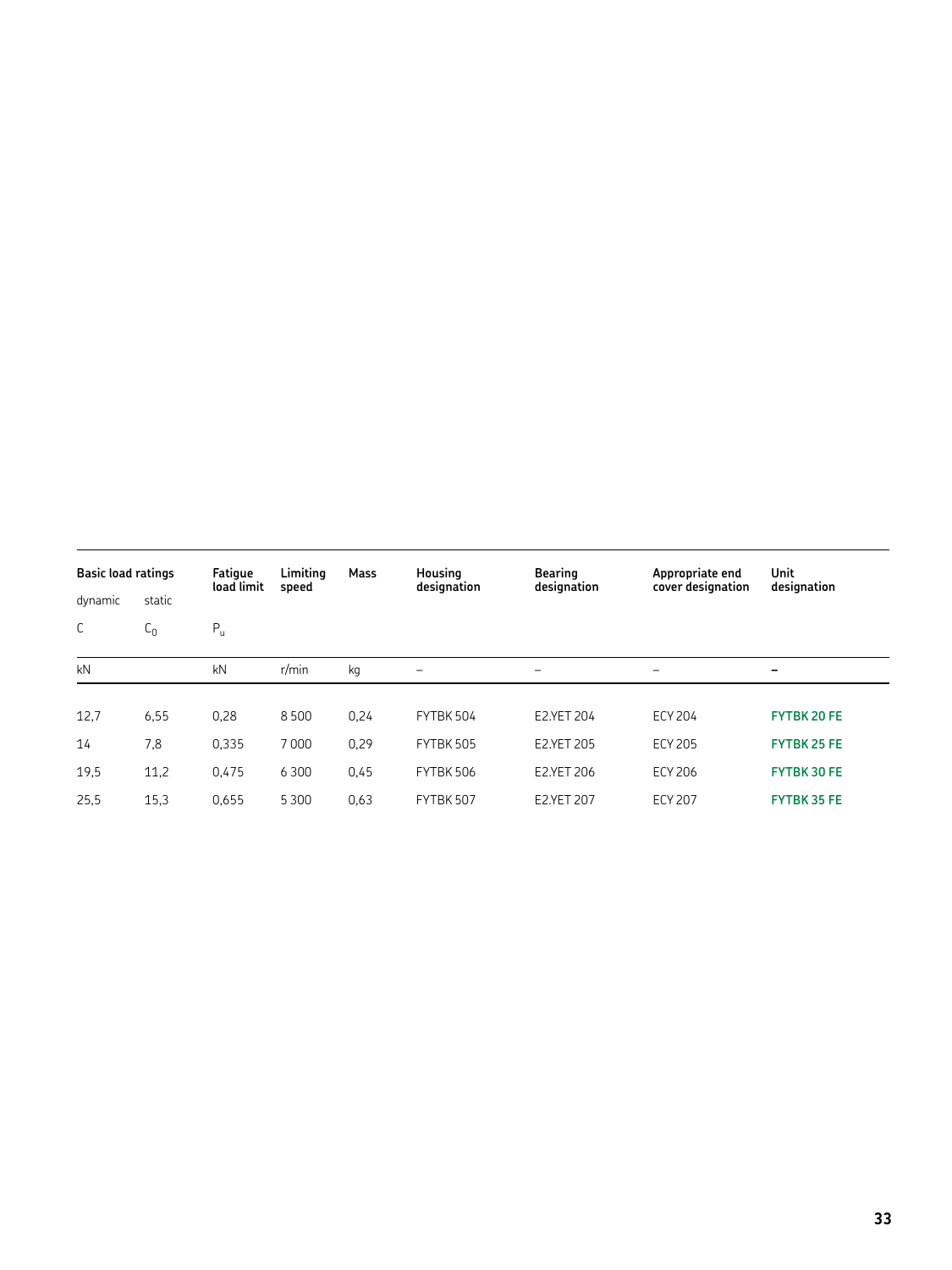#### SKF E2 Y-bearing units with oval flanged composite housing and SKF ConCentra locking method, for metric shafts **d 25 – 35 mm**



#### **Dimensions**

| d  | $A_1$ | $A_2$ | $B_1$ <sup>1</sup>    |      |        | Da HJ L N G |      |      |     | $S_1$ <sup>1</sup>    | $\top$ | A <sub>5</sub> |
|----|-------|-------|-----------------------|------|--------|-------------|------|------|-----|-----------------------|--------|----------------|
| mm |       |       | $\tilde{\phantom{a}}$ |      |        |             |      |      |     | $\tilde{\phantom{a}}$ |        |                |
| 25 | 30    | 15    | 33.2                  | 63,5 | 124 99 |             | 70   | 12,3 | M10 | 21,2                  | 40,2   | 18             |
| 30 | 33    | 15    | 37                    | 76,2 | 142,5  | 116,5       | - 83 | 12,3 | M10 | 23,2                  | 43,2   | 20             |
| 35 | 35    | 17    | 39.5                  | 88,9 | 156    | 130         | 96   | 14,8 | M12 | 24,5                  | 45,5   | -22            |

1) Width/distance before the grub screw is tightened (sleeve and inner ring bore at starting position).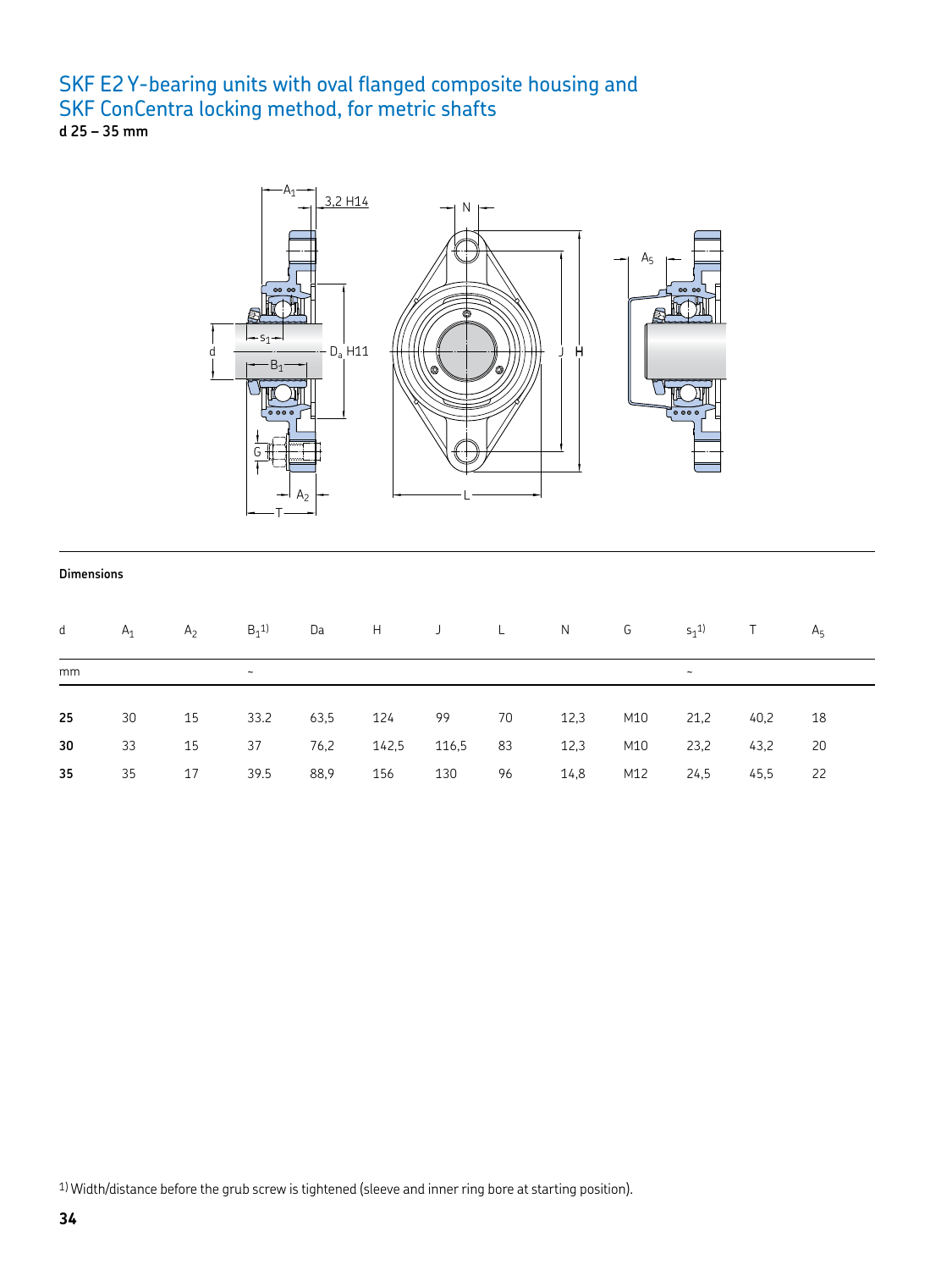| <b>Basic load ratings</b> |                | Fatigue<br>load limit | Limiting<br>speed | Mass | Housing<br>designation   | Bearing<br>designation   | Appropriate end<br>cover designation | Unit<br>designation      |
|---------------------------|----------------|-----------------------|-------------------|------|--------------------------|--------------------------|--------------------------------------|--------------------------|
| dynamic                   | static         |                       |                   |      |                          |                          |                                      |                          |
| C                         | L <sub>0</sub> | $P_u$                 |                   |      |                          |                          |                                      |                          |
| kN                        |                | kN                    | r/min             | kg   | $\overline{\phantom{m}}$ | $\overline{\phantom{m}}$ | $\qquad \qquad -$                    | $\overline{\phantom{0}}$ |
|                           |                |                       |                   |      |                          |                          |                                      |                          |
| 14                        | 7,8            | 0.335                 | 8500              | 0,28 | FYTBK 505                | E2.YSP 205 SB-2F         | <b>FCY 205</b>                       | <b>FYTBK 25 LEF</b>      |
| 19,5                      | 11,2           | 0.475                 | 7500              | 0,44 | FYTBK 506                | E2.YSP 206 SB-2F         | ECY 206                              | <b>FYTBK 30 LEF</b>      |
| 25,5                      | 15,3           | 0.655                 | 6300              | 0,62 | FYTBK 507                | E2.YSP 207 SB-2F         | <b>ECY 207</b>                       | <b>FYTBK 35 LEF</b>      |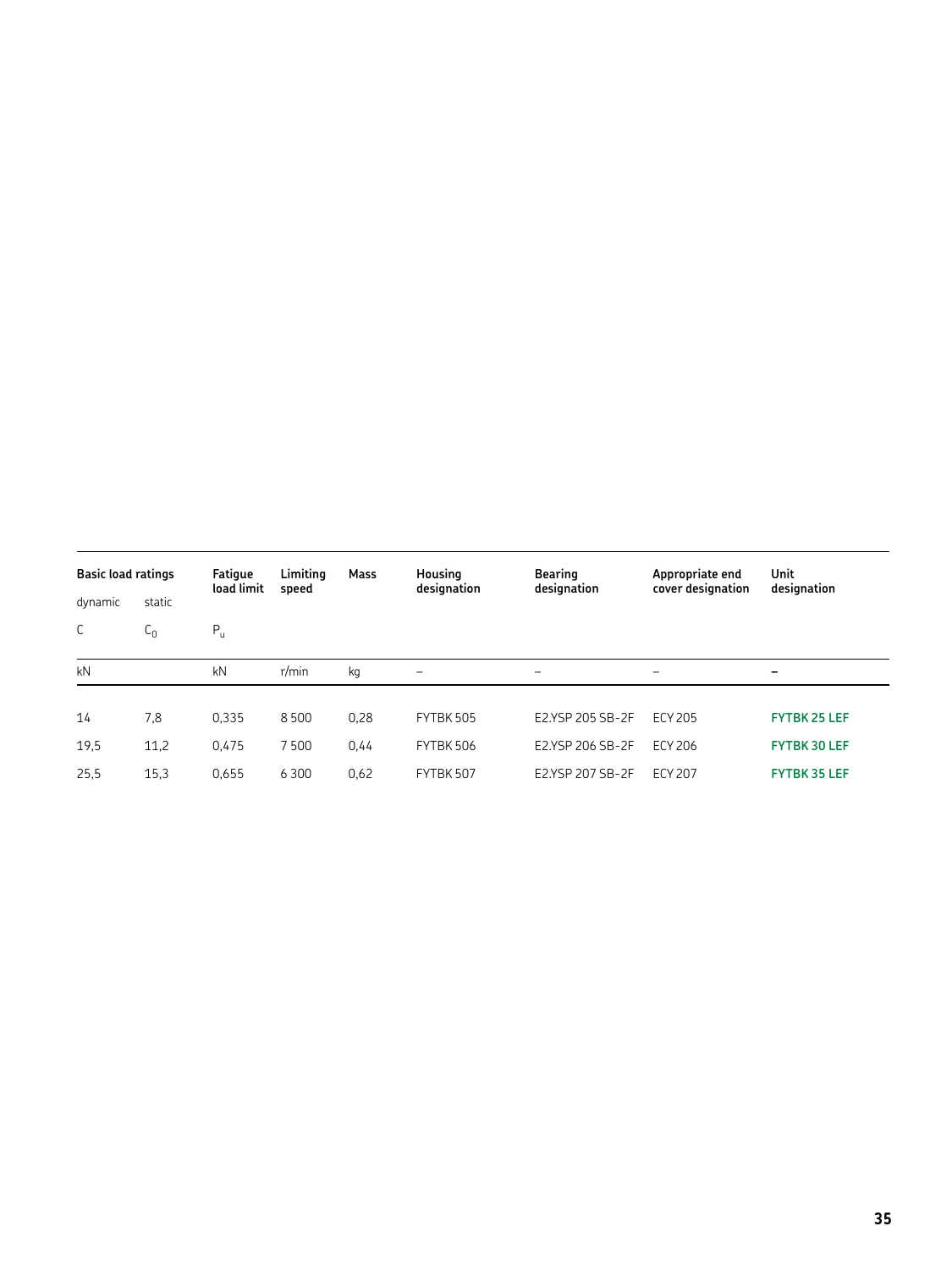## SKF E2 Y-bearing units with oval flanged composite housing and grub screws, for metric shafts

**d 20 – 35 mm**



#### **Dimensions**

| d  | $A_1$ | A <sub>2</sub> | B    | Da   | H<br>$\overline{\phantom{a}}$ |       | $\mathsf{L}$ | N    | G   | S <sub>1</sub> |      | A <sub>5</sub> |
|----|-------|----------------|------|------|-------------------------------|-------|--------------|------|-----|----------------|------|----------------|
| mm |       |                |      |      |                               |       |              |      |     |                |      |                |
| 20 | 29,5  | 15             | 31   | 50,8 | 112                           | 90    | 60.5         | 12,3 | M10 | 18,3           | 37,3 | 18,5           |
| 25 | 30    | 15             | 34,1 | 63,5 | 124                           | 99    | 70           | 12,3 | M10 | 19,8           | 38,8 | 18             |
| 30 | 33    | 15             | 38,1 | 76,2 | 142,5                         | 116,5 | 83           | 12,3 | M10 | 22,2           | 42,2 | 20             |
| 35 | 35    | 17             | 42,9 | 88,9 | 156                           | 130   | 96           | 14,8 | M12 | 25,4           | 46,4 | 22             |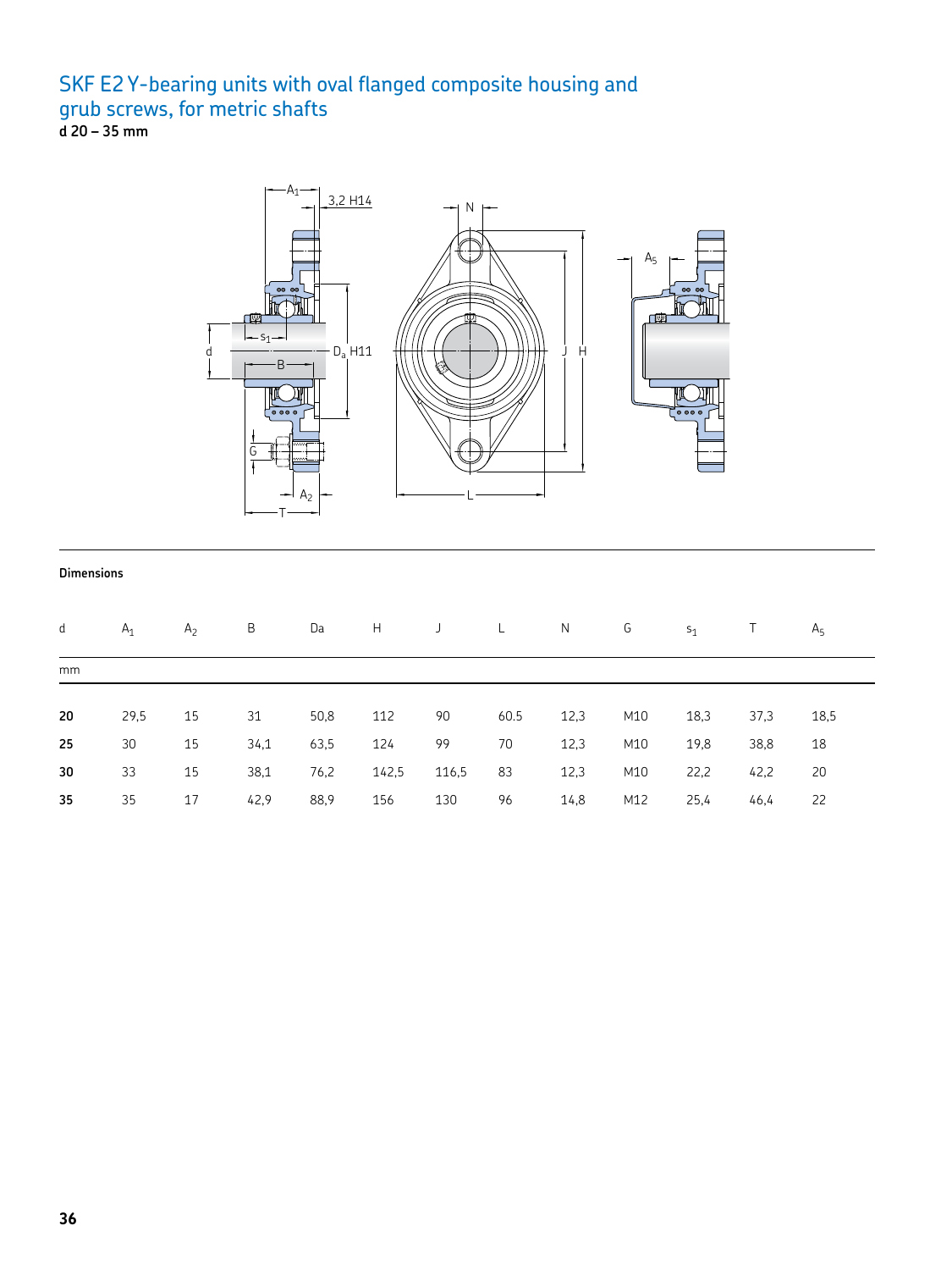|         | <b>Basic load ratings</b> |            | Limiting<br>speed | Mass | Housing<br>designation | Bearing<br>designation | Appropriate end<br>cover designation | Unit<br>designation |
|---------|---------------------------|------------|-------------------|------|------------------------|------------------------|--------------------------------------|---------------------|
| dynamic | static                    | load limit |                   |      |                        |                        |                                      |                     |
| C       | $C_0$                     | $P_u$      |                   |      |                        |                        |                                      |                     |
| kN      |                           | kN         | r/min             | kg   |                        | -                      | -                                    | $\qquad \qquad$     |
|         |                           |            |                   |      |                        |                        |                                      |                     |
| 12,7    | 6,55                      | 0,28       | 8500              | 0,23 | FYTBK 504              | E2.YAR 204-2F          | <b>ECY 204</b>                       | <b>FYTBK 20 TEF</b> |
| 14      | 7,8                       | 0.335      | 7000              | 0,29 | FYTBK 505              | E2.YAR 205-2F          | <b>ECY 205</b>                       | <b>FYTBK 25 TEF</b> |
| 19,5    | 11,2                      | 0.475      | 6300              | 0,44 | <b>FYTBK 506</b>       | E2.YAR 206-2F          | ECY 206                              | <b>FYTBK 30 TEF</b> |
| 25,5    | 15,3                      | 0.655      | 5 3 0 0           | 0,62 | FYTBK 507              | E2.YAR 207-2F          | <b>ECY 207</b>                       | <b>FYTBK 35 TEF</b> |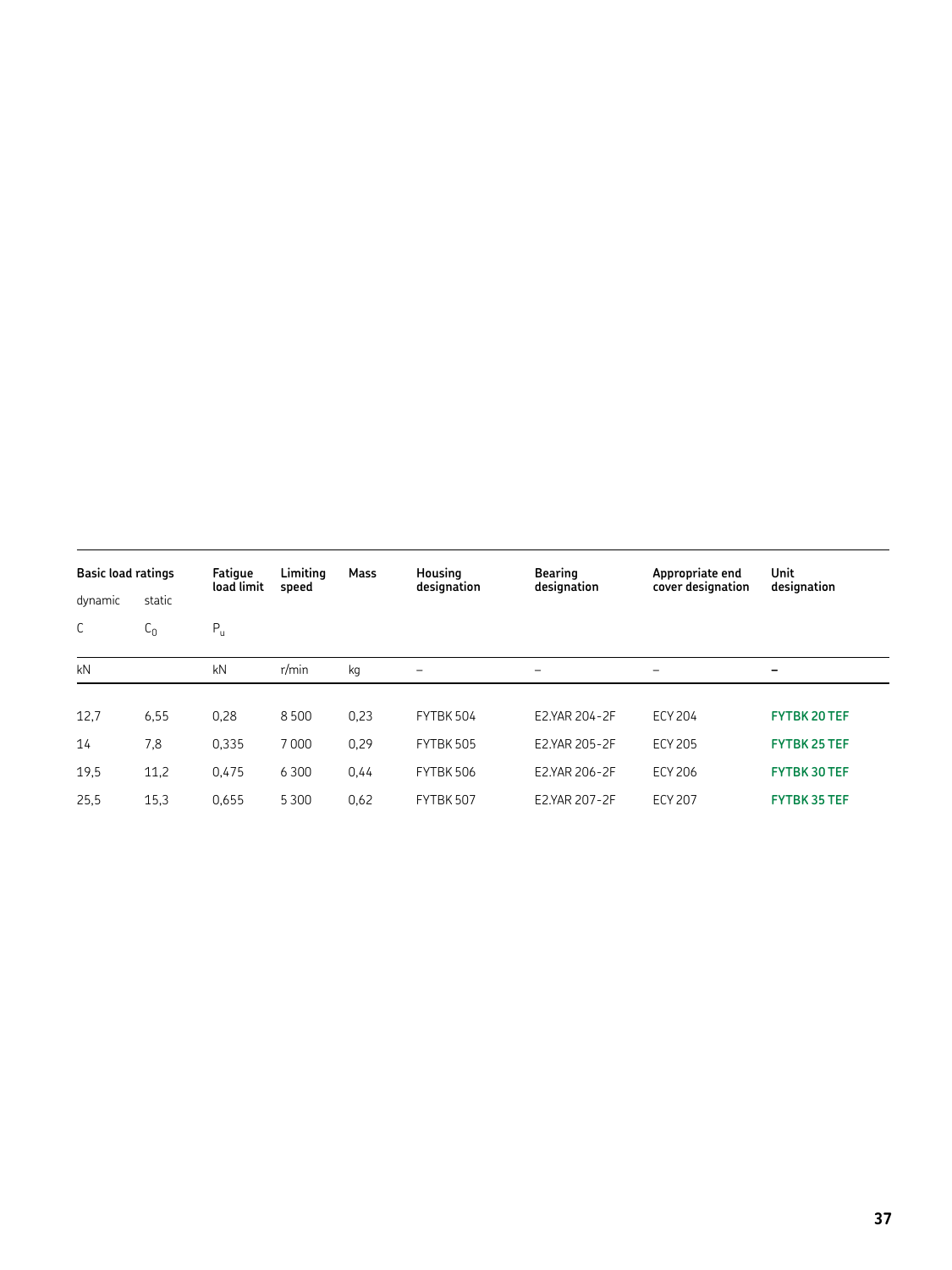## SKF E2 Y-bearing units with plummer block composite housing and eccentric locking collar, for metric shafts

**d 20 – 40 mm**



#### **Dimensions**

| d  | Α  | $A_1$ | $B_1$ | H    | $H_1$ | H <sub>2</sub> | J   | L.  | N    | $N_1$ | G   | $S_1$ | A <sub>5</sub> |
|----|----|-------|-------|------|-------|----------------|-----|-----|------|-------|-----|-------|----------------|
| mm |    |       |       |      |       |                |     |     |      |       |     |       |                |
|    |    |       |       |      |       |                |     |     |      |       |     |       |                |
| 20 | 32 | 21    | 31    | 64   | 33,3  | 16             | 96  | 126 | 17,6 | 12,4  | M10 | 23,9  | 18,5           |
| 25 | 32 | 22    | 30,9  | 70,5 | 36,5  | 16             | 105 | 134 | 17,6 | 12,4  | M10 | 23,4  | 18             |
| 30 | 40 | 25    | 35,6  | 82   | 42,9  | 19             | 121 | 159 | 21,4 | 14,4  | M12 | 26,6  | 20             |
| 35 | 45 | 27    | 38,8  | 93   | 47,6  | 19             | 126 | 164 | 21,4 | 14,4  | M12 | 29,3  | 22             |
| 40 | 48 | 30    | 43,6  | 99   | 49,2  | 19             | 136 | 176 | 21,4 | 14,4  | M12 | 33,1  | 23,5           |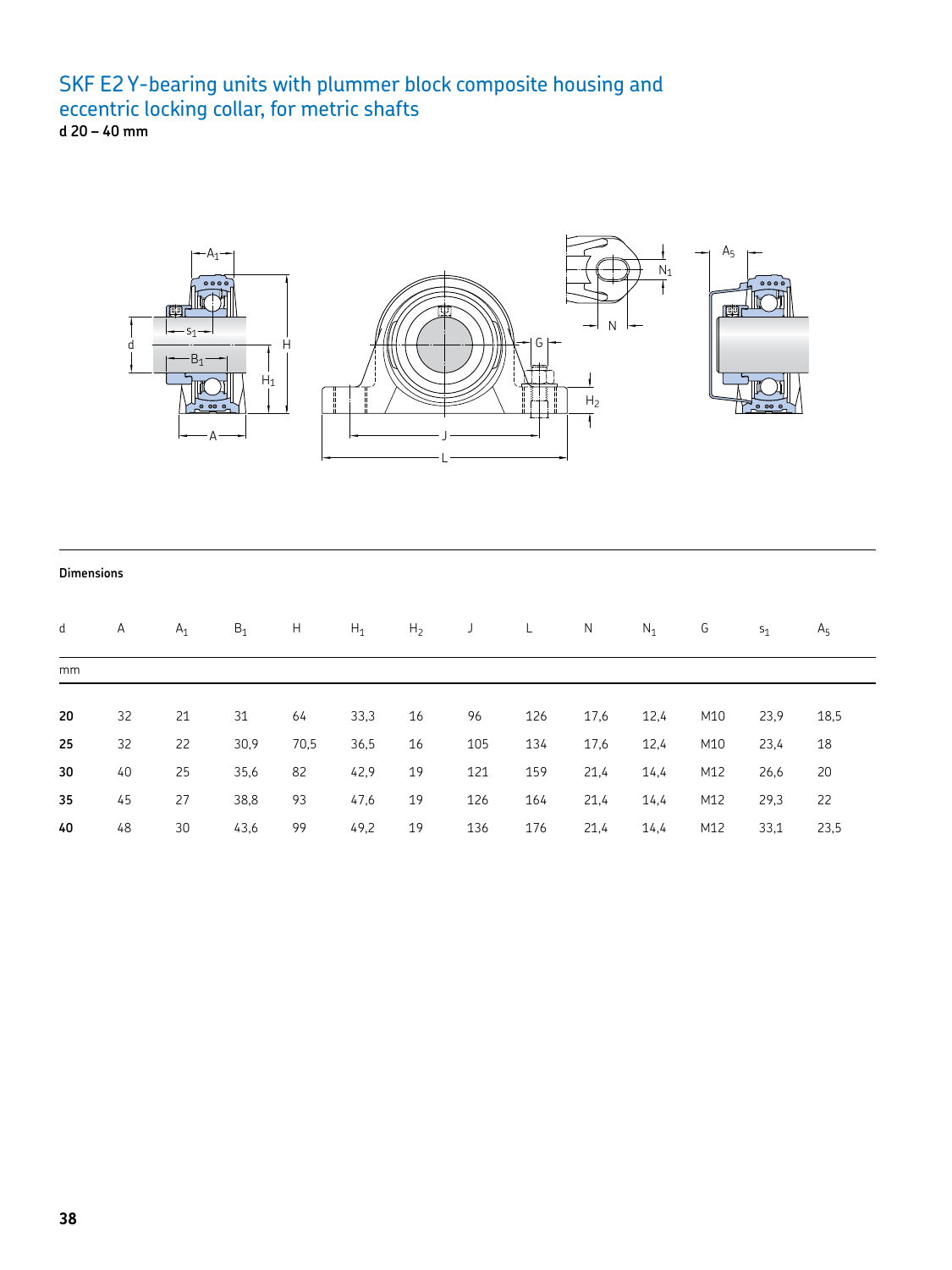| <b>Basic load ratings</b> |        | Fatique<br>load limit | Limiting<br>speed | Mass | Housing<br>designation | <b>Bearing</b><br>designation | Appropriate end<br>cover designation | <b>Unit</b><br>designation |
|---------------------------|--------|-----------------------|-------------------|------|------------------------|-------------------------------|--------------------------------------|----------------------------|
| dynamic                   | static |                       |                   |      |                        |                               |                                      |                            |
| C                         | $C_0$  | $P_u$                 |                   |      |                        |                               |                                      |                            |
| kN                        |        | kN                    | r/min             | kg   |                        | -                             | $\qquad \qquad -$                    |                            |
|                           |        |                       |                   |      |                        |                               |                                      |                            |
| 12,7                      | 6,55   | 0,28                  | 8500              | 0,26 | <b>SYK 504</b>         | E2.YET 204                    | <b>ECY 204</b>                       | <b>SYK 20 FE</b>           |
| 14                        | 7,8    | 0,335                 | 7000              | 0,31 | <b>SYK 505</b>         | <b>E2.YET 205</b>             | <b>ECY 205</b>                       | <b>SYK 25 FE</b>           |
| 19,5                      | 11,2   | 0,475                 | 6 3 0 0           | 0,50 | <b>SYK 506</b>         | E2.YET 206                    | <b>ECY 206</b>                       | <b>SYK 30 FE</b>           |
| 25,5                      | 15,3   | 0,655                 | 5 3 0 0           | 0,69 | <b>SYK 507</b>         | <b>E2.YET 207</b>             | <b>ECY 207</b>                       | <b>SYK 35 FE</b>           |
| 30,7                      | 19     | 0,8                   | 4800              | 0,86 | <b>SYK 508</b>         | <b>E2.YET 208</b>             | <b>ECY 208</b>                       | <b>SYK 40 FE</b>           |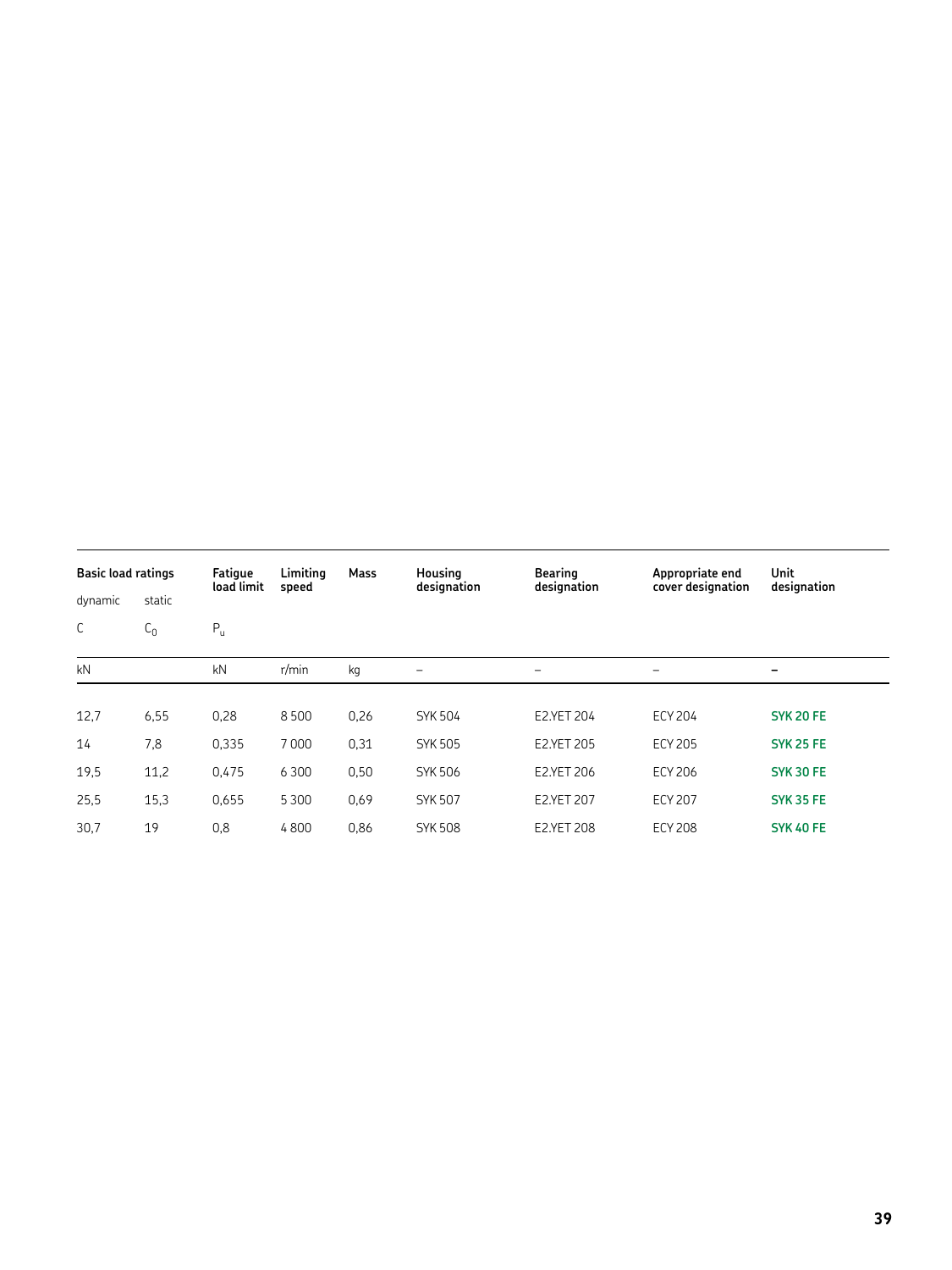#### SKF E2 Y-bearing units with plummer block composite housing and SKF ConCentra locking method, for metric shafts **d 25 – 40 mm**



#### **Dimensions**

| d  | A  | $A_1$ | $B_1$ <sup>1)</sup>       | H    | $H_1$ | $H_2$ J L |     |     | N    | $N_1$ | G   | $S_1$ <sup>1)</sup>   | A <sub>5</sub> |
|----|----|-------|---------------------------|------|-------|-----------|-----|-----|------|-------|-----|-----------------------|----------------|
| mm |    |       | $\widetilde{\phantom{m}}$ |      |       |           |     |     |      |       |     | $\tilde{\phantom{a}}$ |                |
|    |    |       |                           |      |       |           |     |     |      |       |     |                       |                |
| 25 | 32 | 22    | 33,2                      | 70,5 | 36,5  | 16        | 105 | 134 | 17,6 | 12,4  | M10 | 21,2                  | 18             |
| 30 | 40 | 25    | 37                        | 82   | 42,9  | 19        | 121 | 159 | 21,4 | 14,4  | M12 | 23,2                  | 20             |
| 35 | 45 | 27    | 39,5                      | 93   | 47,6  | 19        | 126 | 164 | 21,4 | 14,4  | M12 | 24,5                  | -22            |
| 40 | 48 | 30    | 42,9                      | 99   | 49,2  | 19        | 136 | 176 | 21,4 | 14,4  | M12 | 26,2                  | 23,5           |

1) Width/distance before the grub screw is tightened (sleeve and inner ring bore at starting position).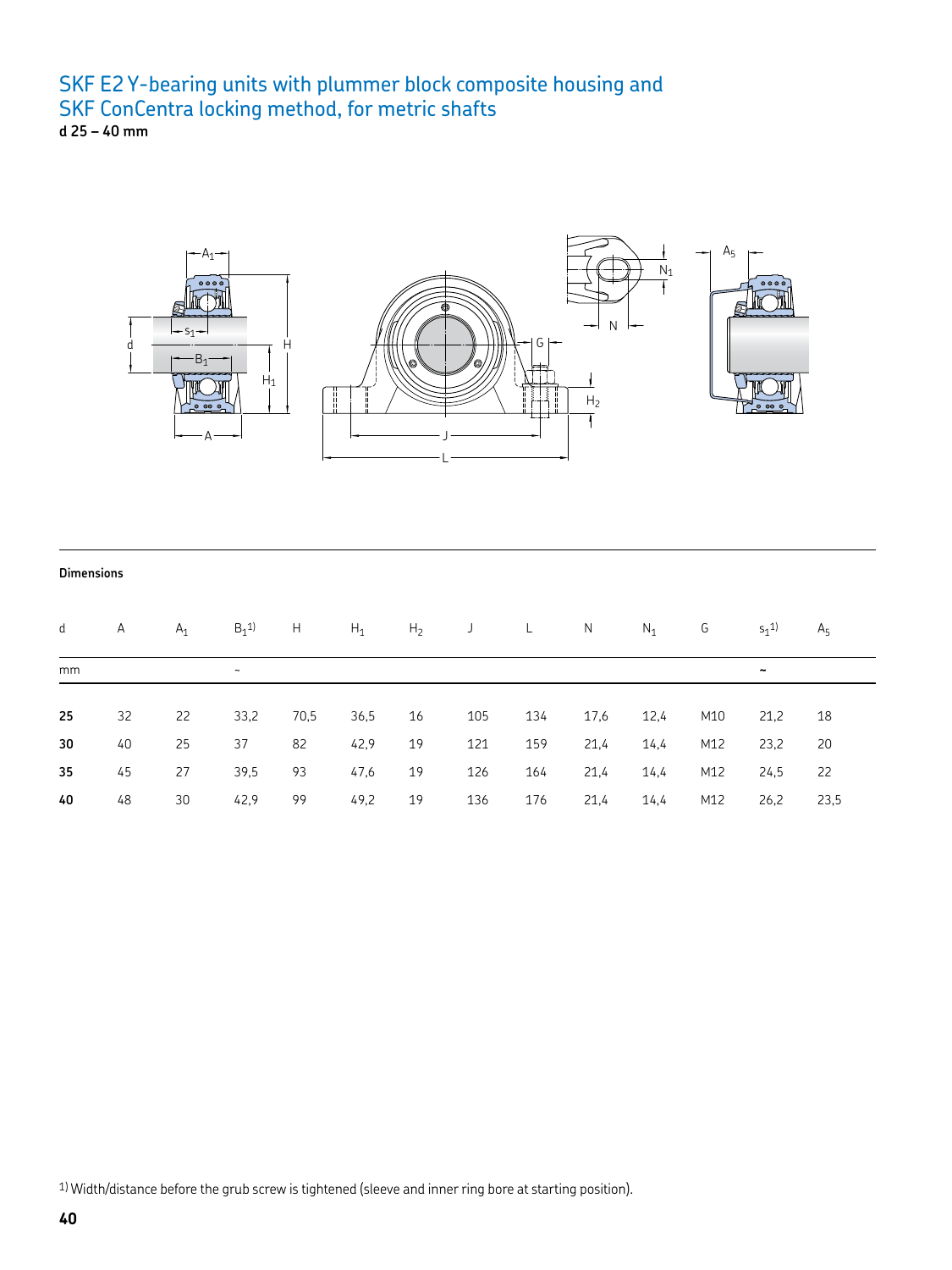| <b>Basic load ratings</b> |                | Fatique<br>load limit | Limitina<br>speed | Mass | Housing<br>Bearing<br>designation<br>designation |                   | Appropriate end<br>cover designation | Unit<br>designation |
|---------------------------|----------------|-----------------------|-------------------|------|--------------------------------------------------|-------------------|--------------------------------------|---------------------|
| dynamic                   | static         |                       |                   |      |                                                  |                   |                                      |                     |
| C                         | L <sub>0</sub> | $P_u$                 |                   |      |                                                  |                   |                                      |                     |
| kN                        |                | kN                    | r/min             | kg   | $\qquad \qquad$                                  | $\qquad \qquad -$ | -                                    | $\qquad \qquad$     |
|                           |                |                       |                   |      |                                                  |                   |                                      |                     |
| 14                        | 7,8            | 0.335                 | 8500              | 0,30 | <b>SYK 505</b>                                   | E2.YSP 205 SB-2F  | <b>ECY 205</b>                       | SYK 25 LEF          |
| 19,5                      | 11,2           | 0.475                 | 7500              | 0,48 | <b>SYK 506</b>                                   | E2.YSP 206 SB-2F  | ECY 206                              | SYK 30 LEF          |
| 25,5                      | 15,3           | 0.655                 | 6 3 0 0           | 0,68 | <b>SYK 507</b>                                   | E2.YSP 207 SB-2F  | <b>ECY 207</b>                       | SYK 35 LEF          |
| 30,7                      | 19             | 0,8                   | 5600              | 0,85 | <b>SYK 508</b>                                   | E2.YSP 208 SB-2F  | <b>ECY 208</b>                       | SYK 40 LEF          |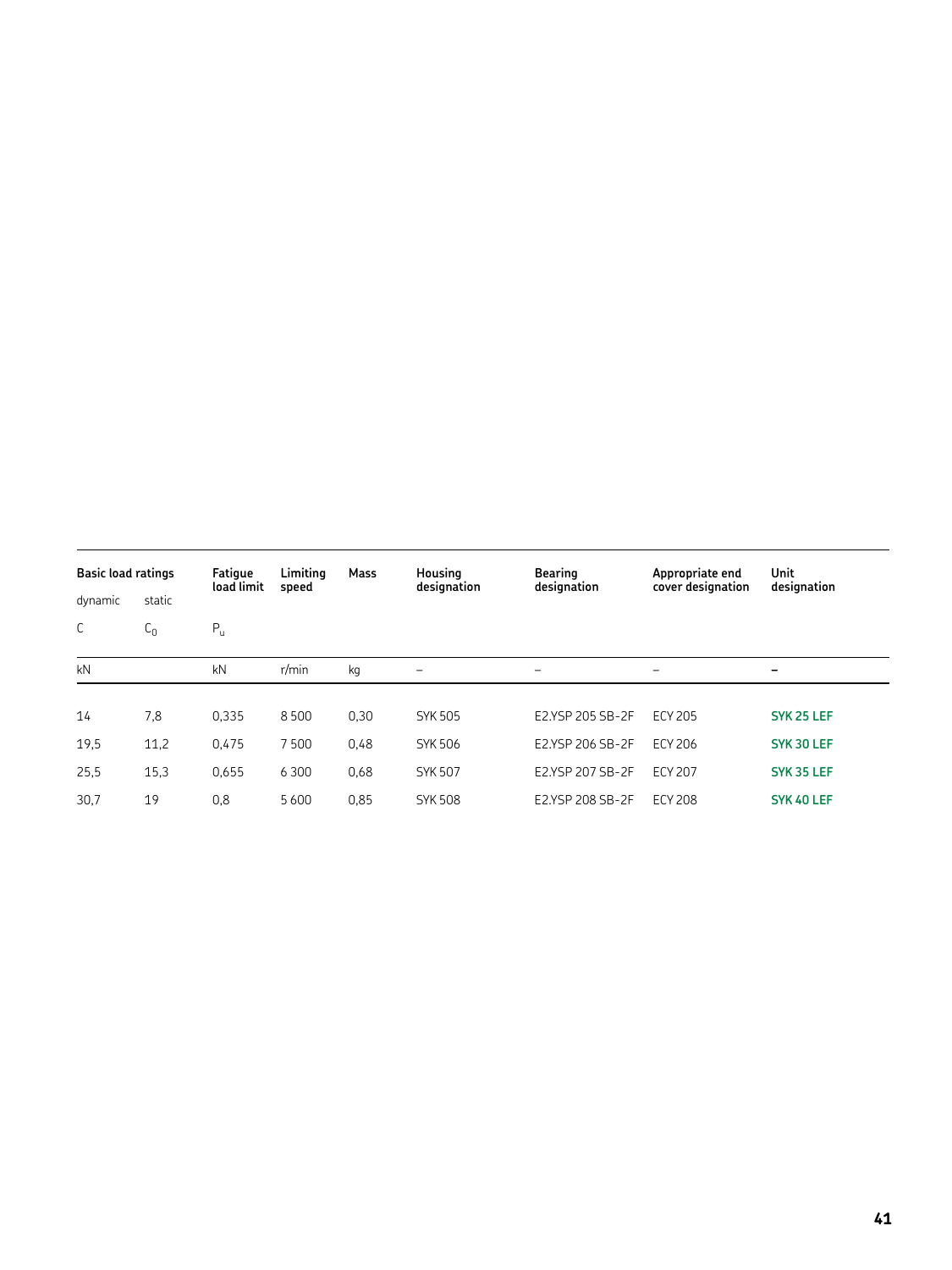## SKF E2 Y-bearing units with plummer block composite housing and grub screws, for metric shafts

**d 20 – 40 mm**



#### **Dimensions**

| d  | Α  | $A_1$ | B    | Н    | $H_1$ | H <sub>2</sub> | J   | L.  | N    | $N_1$ | G   | $S_1$ | A <sub>5</sub> |
|----|----|-------|------|------|-------|----------------|-----|-----|------|-------|-----|-------|----------------|
| mm |    |       |      |      |       |                |     |     |      |       |     |       |                |
|    |    |       |      |      |       |                |     |     |      |       |     |       |                |
| 20 | 32 | 21    | 31   | 64   | 33,3  | 16             | 96  | 126 | 17,6 | 12.4  | M10 | 18,3  | 18,5           |
| 25 | 32 | 22    | 34,1 | 70,5 | 36,5  | 16             | 105 | 134 | 17,6 | 12,4  | M10 | 19,8  | 18             |
| 30 | 40 | 25    | 38,1 | 82   | 42,9  | 19             | 121 | 159 | 21,4 | 14,4  | M12 | 22,2  | 20             |
| 35 | 45 | 27    | 42,9 | 93   | 47,6  | 19             | 126 | 164 | 21,4 | 14,4  | M12 | 25,4  | 22             |
| 40 | 48 | 30    | 49,2 | 99   | 49,2  | 19             | 136 | 176 | 21,4 | 14,4  | M12 | 30,2  | 23,5           |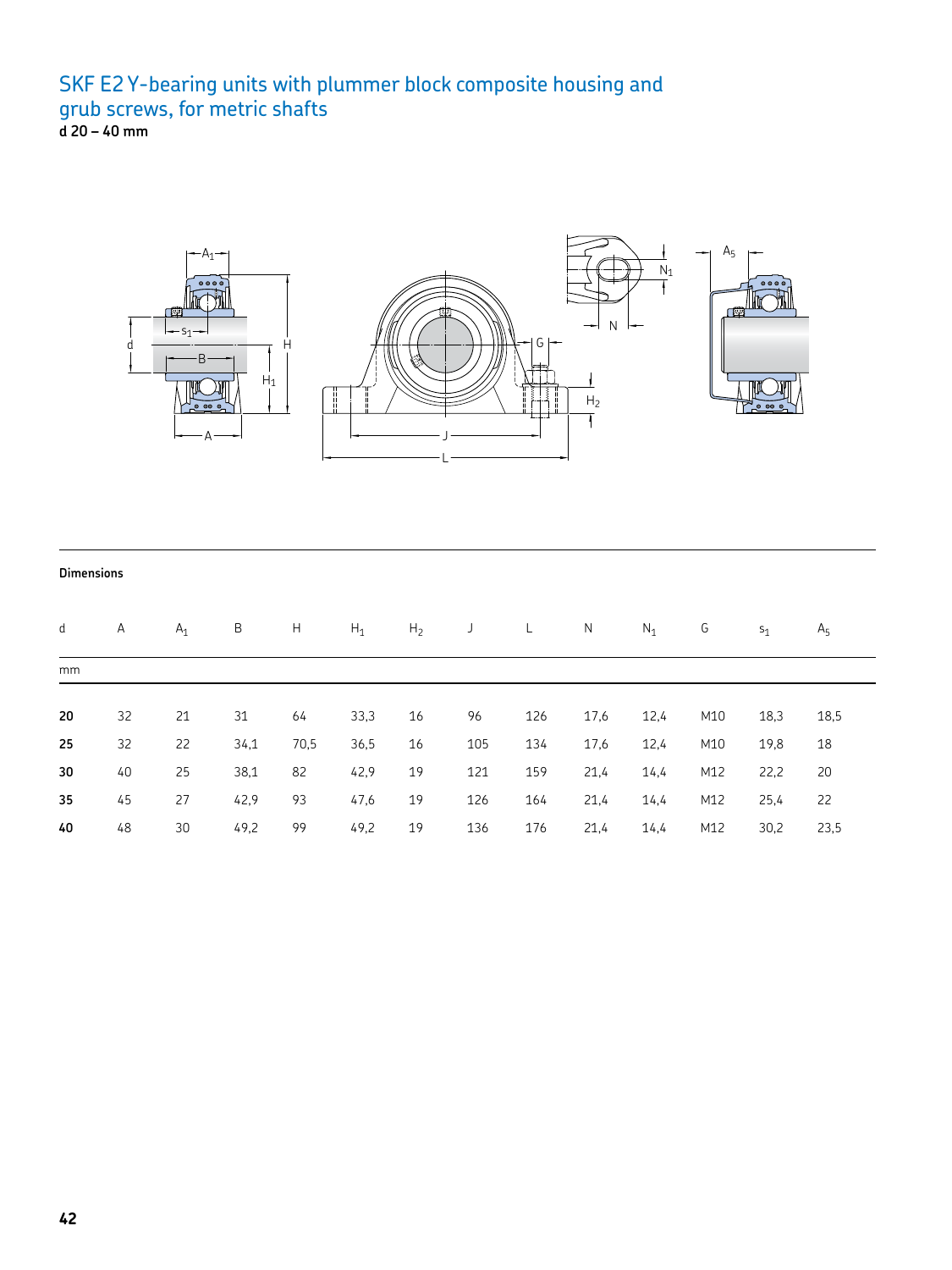| <b>Basic load ratings</b> |        | Fatique<br>load limit | Limitina<br>speed | Mass | Housing<br>designation | Bearing<br>designation | Appropriate end<br>cover designation | <b>Unit</b><br>designation |
|---------------------------|--------|-----------------------|-------------------|------|------------------------|------------------------|--------------------------------------|----------------------------|
| dynamic                   | static |                       |                   |      |                        |                        |                                      |                            |
| C                         | $C_0$  | $P_u$                 |                   |      |                        |                        |                                      |                            |
| kN                        |        | kN                    | r/min             | kg   |                        | -                      | -                                    | -                          |
|                           |        |                       |                   |      |                        |                        |                                      |                            |
| 12,7                      | 6,55   | 0,28                  | 8500              | 0,25 | <b>SYK 504</b>         | E2.YAR 204-2F          | <b>ECY 204</b>                       | SYK 20 TEF                 |
| 14                        | 7,8    | 0,335                 | 7000              | 0,31 | <b>SYK 505</b>         | E2.YAR 205-2F          | <b>ECY 205</b>                       | SYK 25 TEF                 |
| 19,5                      | 11,2   | 0,475                 | 6300              | 0,48 | <b>SYK 506</b>         | E2.YAR 206-2F          | <b>ECY 206</b>                       | SYK 30 TEF                 |
| 25,5                      | 15,3   | 0,655                 | 5300              | 0,68 | <b>SYK 507</b>         | E2.YAR 207-2F          | <b>ECY 207</b>                       | SYK 35 TEF                 |
| 30,7                      | 19     | 0,8                   | 4800              | 0,86 | <b>SYK 508</b>         | E2.YAR 208-2F          | <b>ECY 208</b>                       | SYK 40 TEF                 |